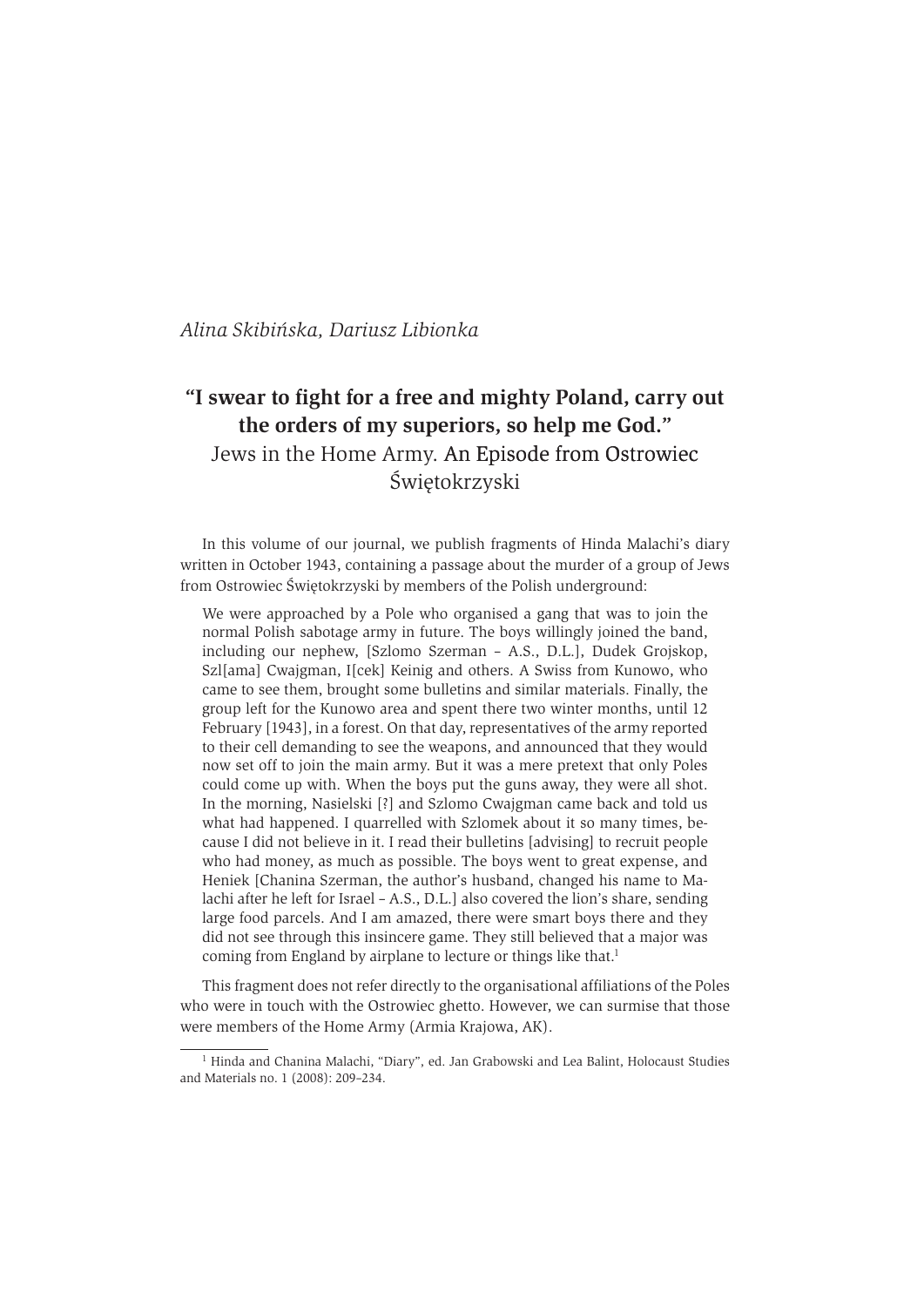The Ostrowiec Świetokrzyski ghetto was established in April 1941. There were about 16,000 Jews in it.<sup>2</sup> From mid-1942, under the influence of news coming from other ghettos, more and more people tried to escape and hide outside or inside the ghetto in specially built bunkers. On 11/12 October 1942, a liquidation "action" took place. Almost 1,000 people were murdered on the spot, and the rest were deported. Before deportation to Treblinka, several hundred people managed to survive, mainly young men and women selected to work in Ostrowiec, Starachowice, Bodzechów and other local labour camps. Those who were hiding in the bunkers also survived the action. About 700 people were initially in the rump ghetto. Eventually, there were almost 3,000 of them. In such circumstances, Jewish youths began to think about leaving the ghetto. The implementation of this plan, as described by Hinda Malachi, ended tragically.

Two people survived the massacre. One of them, Szlama Icek Cweigman,<sup>3</sup> survived the war, emigrated to the USA and settled in New York. Probably it was his testimony regarding the murder of his compatriots that led to the post-war investigation. However, we do not know how and when the material landed in the hands of the Provincial Public Security Office (Wojewódzki Urząd Bezpieczeństwa Publicznego) in Kielce, from where, on 18 March 1949, the original was sent to the District Public Security Office (Powiatowy Urzad Bezpieczeństwa Publicznego) in Ostrowiec Świętokrzyski, where the investigation was carried out. Later, in June 1949, Cweigman gave another extensive testimony in the Polish consulate in New York. Another testimony, this time in the Polish consulate in Tel Aviv (13 March 1949), was also given by Chanina Szerman, Hinda Malachi's husband.

On 29 January 1949, two Ostrowiec residents were arrested: Leon Nowak and Edward Perzyński. The suspect Józef Mularski, at the time a resident of Poznań, was arrested on 9 February 1949. The grounds for the arrest were the testimonies of Nowak and Perzyński as well as Mularski's first testimony given the day before the arrest. All three detainees, initially put in custody of the Public Security Office (Urząd Bezpieczeństwa Publicznego) in Ostrowiec, and then (from 29 March 1949) in a prison in Sandomierz, were former soldiers of the Armed Combat Union and the Home Army (Związek Walki Zbrojnej, ZWZ-AK), Opatów District. Mularski, pseudonym "Zapała", "Krzysztof" (born in 1908), was a graduate of a teacher training school. He was active in the underground from autumn 1939. He was the head of the organisational section of the ZWZ. Later he headed the local Revenge

 $^{2}$  About 11,000 came from Ostrowiec alone; the rest were refugees and the resettled e.g. from Vienna, Łódź, Radom, Ćmielów, Konin, Piotrków, Płaszów and Warsaw.

<sup>&</sup>lt;sup>3</sup>Actually Icek Szlama Zweigman, son of Abram and Maria-Ruchla née Rubinsztajn, born on 12 August 1914 in Ostrowiec Świętokrzyski, locksmith by profession, single, AIPN Warsaw, SWK, vol. 182, ch. 114.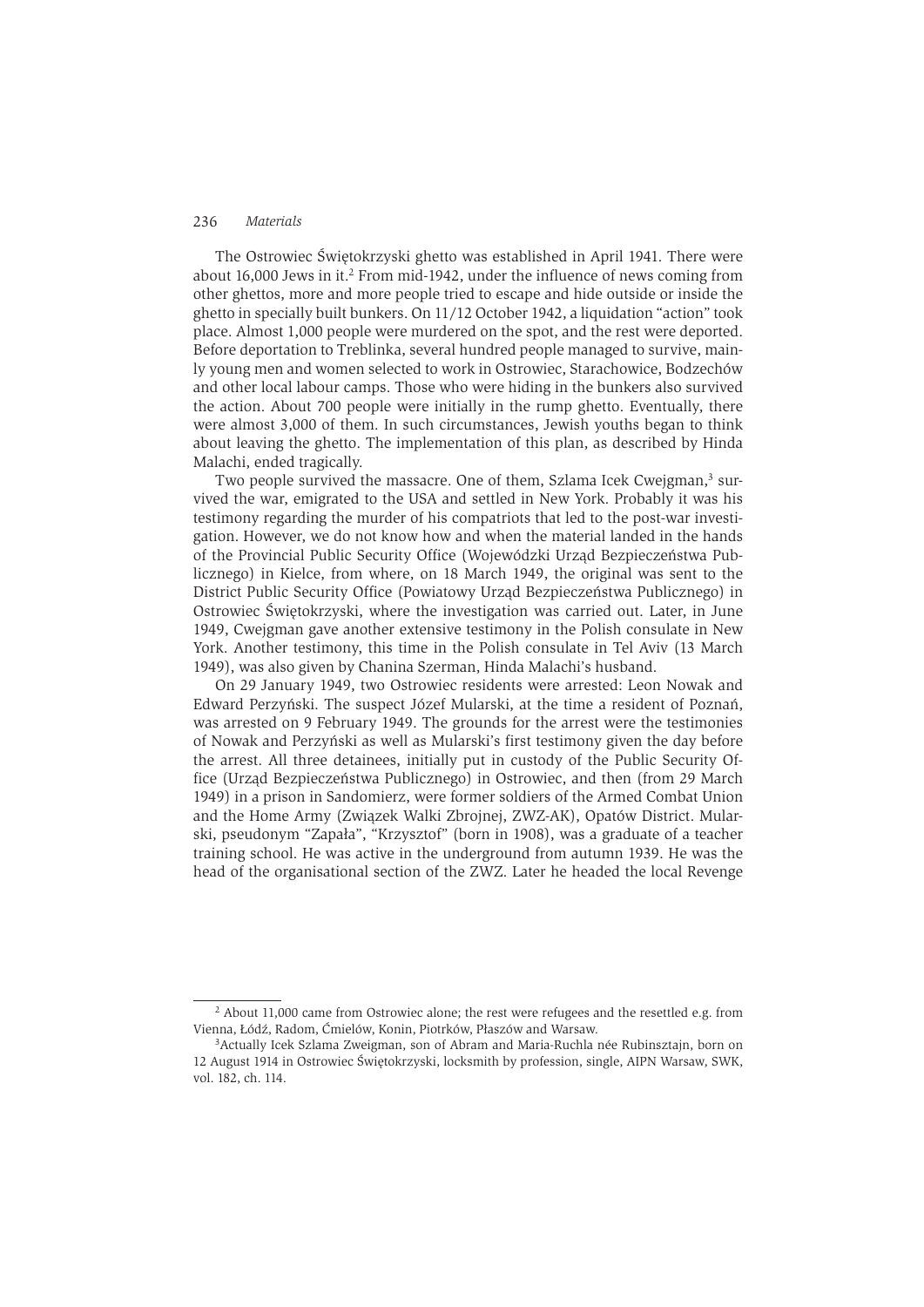Union (Zwiazek Odwetu)<sup>4</sup>, and he took part in several sabotage actions.<sup>5</sup> Nowak, pseudonym "Rudy", 36, was a locksmith and a welder. He completed three classes of primary school and worked in Zakłady Ostrowieckie. In 1943, he was arrested by the Gestapo and until the end of the war he was imprisoned in concentration camps, initially in KL Auschwitz, later in Mauthausen.<sup>6</sup> When they were arrested, all of them were members of the Polish United Workers' Party (Polska Ziednoczona Partia Robotnicza, PZPR).<sup>7</sup>

References to the murder of the Ostrowiec Jews appear several times in historical literature. Probably the first to mention it was Adam Rutkowski, in his study of 1955 on the Holocaust in the Radom District. He referred to the pertinent court sentence, submitted to the Jewish Historical Institute (Żydowski Instytut Historyczny, ŻIH). Following Rutkowski, also without giving any details, this fact was noted in works of other historians, Polish and foreign, but what is significant, never in studies concerning the underground in the Kielce Region.<sup>8</sup> However, only the investigation and trial materials kept in the IPN Archives in Warsaw enable us to demonstrate the motives and circumstances of this crime in a fairly precise manner.<sup>9</sup> The investigation as such was carried out routinely. The strategy of the defendants was also rather

<sup>&</sup>lt;sup>4</sup> The sabotage organisation of the ZWZ was established on 20 April 1940 on the order of the ZWZ commander, Colonel Stefan Rowecki "Grot". It was reorganised into the Sabotage Directorate (Kierownictwo Dywersji, Kedyw). In Radom and Kielce Districts, the AK-Kedyw was established in February 1943.

<sup>&</sup>lt;sup>5</sup> Information from: Wojciech Borzobohaty, "Jodła". Okręg radomsko-kielecki ZWZ-AK (Warsaw, 1984), pp. 166, 168, 170. In this study, he is mentioned as a cadet. All the information in the footnotes concerning organizational structure of the Opatów District of the ZWZ-AK comes from this publication. In Mularski's memoirs, attached to the investigation material, he presents himself as a lieutenant. (Wspomnienia z czasów konspiracji niepodległościowej ob. Mularskiego Józefa, ps. "Krzysztof", ppor. rezerwy, cz. I 10 XI 1947, cz. II 11 XI 1947 [Memoirs from the times of the pro-independence underground of citizen Mularski Józef, pseudonym "Krzysztof", second lieutenant of the reserve, vol. I 10 November 1947, vol. II 11 November 1947], in Biuro Historyczne were written by Major Garas).

<sup>&</sup>lt;sup>6</sup> In the studies concerning the Kielce ZWZ-AK, he is not mentioned.

<sup>&</sup>lt;sup>7</sup> Perzyński, pseudonym "Rawicz" (born in 1920), welder by profession, completed seven classes of elementary school, was also Mularski's subordinate. Perzyński took part in the action to destroy the bridge on the Kamienna River in Ostrowiec on 11 September 1942. According to Borzobochaty, he commanded this action and Mularski took part in it  $(op. cit., 171)$ . Hillebrandt, who considered this action very important, does not mention Mularski's participation but refers to his memoirs, Partyzantka na Kielecczyźnie 1939-1945 (Warsaw, 1967), 42.

<sup>&</sup>lt;sup>8</sup> Adam Rutkowski, "Zagłada Żydów w dystrykcie radomskim", Biuletyn ŻIH 15-16 (1955), 133. Following him, others wrote on this subject, including: S. Krakowski, The War of the Doomed. Jewish Armed Resistance in Poland, 1942-1944 (New York, London, 1984), 118. Reference to this issue can also be found in the Ostrowiec Book of Remembrance.

<sup>&</sup>lt;sup>9</sup> AIPN Warsaw, Sad Wojewódzki w Kielcach (Provincial Court in Kielce) 182 I - 183 II (SWK 182 I - 183 II), Akta w sprawie karnej przeciwko Józefowi Mularskiemu i innym, oskarżonym o to, że 9 II 1943 r. w Bukowie gm. Kunów pow. opatowski dokonali zabójstwa 12 obywateli polskich narodowości żydowskiej [Files in the criminal case against Józef Mularski and others, accused of murdering 12 Polish citizens of Jewish origin on 9 February 1943 in Bukowie, Kunów community, Opatów District] 1949-1958, 1956-1965, ch. 552, ch. 104.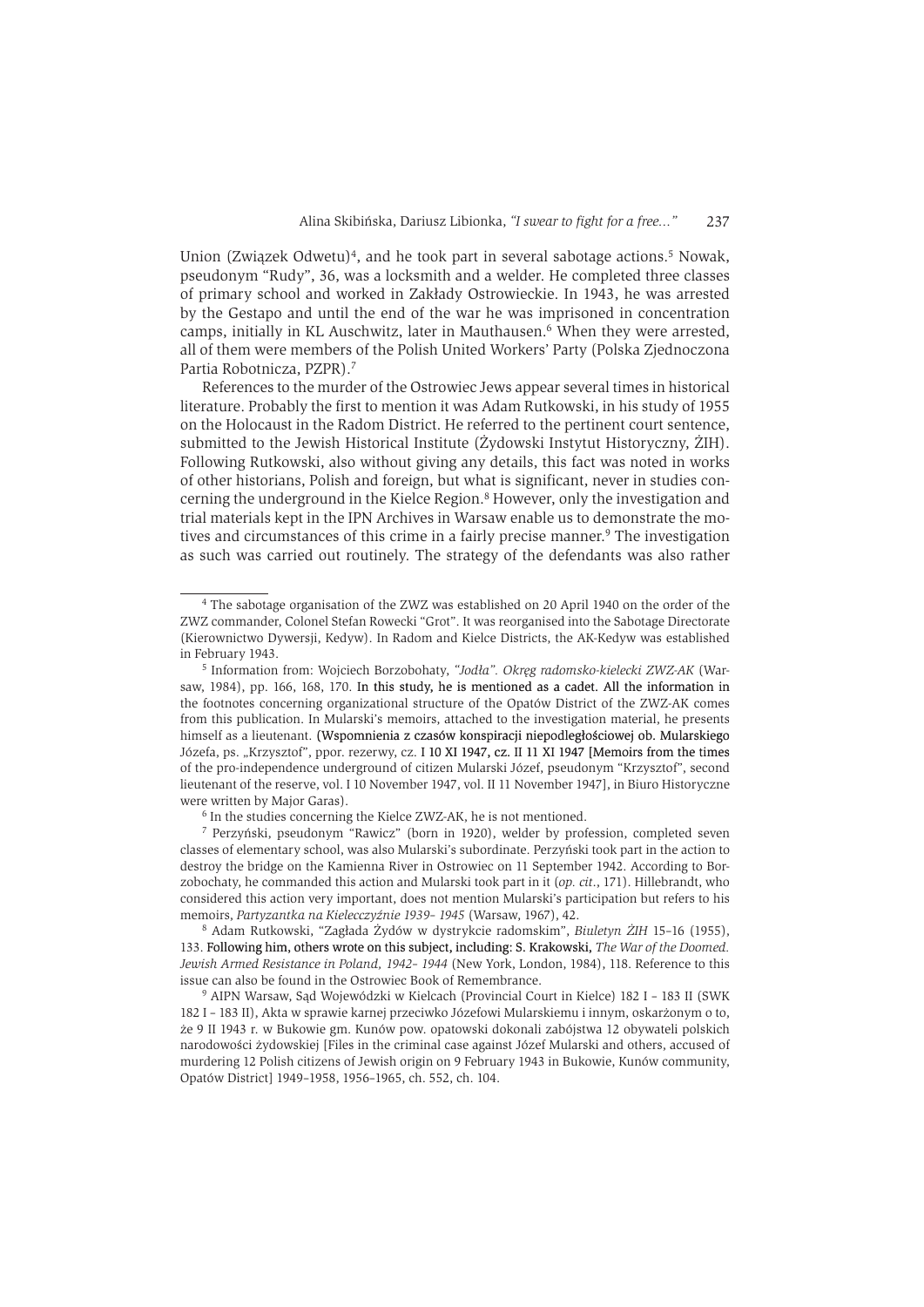typical. Initially, they admitted their guilt, but later, they either partly changed their testimonies or (like the best educated of them, Mularski) retracted them. Mularski accused his superiors (who allegedly had given him the order to get rid of the Jews) as well as his colleagues and subordinates, among them, primarily, the late Mieczysław Wąs, pseudonym "Rogacz", member of the ZWZ-AK, commander of the sabotage detachment of the Opatów District, eventually the commander of an AK partisan detachment. He could not defend himself as he died in combat on 6 July 1943.<sup>10</sup> Otherwise, he would certainly have been arrested as his complicity in the murder was beyond dispute. In the investigation materials, other names and pseudonyms of living or dead members of the local underground appear. Nowak and Perzyński maintained that they had only followed orders issued by Mularski, who represented the ZWZ-AK.

The sequence of events leading up to the murder can be reconstructed from the testimonies of the defendants and from Jewish testimonies and accounts (Cwejgman's, Szerman's, Moszek Singer's and Leon Rozengarden as well as from the accounts written by a resident of the Ostrowiec ghetto, Mendel Welman<sup>11</sup>). In November 1942, several Jews working in Ostrowiec Steel Mill, who were also members of a group of young conspirators, established contact with Nowak, from the local structures of the Polish underground. He, after consulting his acquaintance (superior?), Mularski, started to lure them with the possibility to join the AK detachment. Initially, as it seems, the aim of the Poles was to obtain money from the Jews. However, when several determined Jews landed in the forest near Bukowie, and they stayed there for a long time, it became a problem, because there was no realistic possibility to use them in combat; we can presume that nor would those who commanded the AK Area or District approve it. After all, no partisan activity was carried out there at that time and Mularski's claim that the Jews were led out from the ghetto by consent of the Radom-Kielce AK area command is highly doubtful. On the other hand, those who escaped from the ghetto were recruited by the emerging communist partisan units. It was impossible to include Jews in the partisan activity, because there were no partisan units vet. It was rather an independent initiative of people seeking easy gain. As the Jewish testimonies show, a lot of effort was made to assure the future victims that they were dealing with high-ranking representatives of the underground. When it transpired that no further gain could be obtained and the Jews treated the matter seriously, the decision was taken to murder them and thus solve the problem. Who issued such a decision? It seems that it was Mularski's initiative, as he must have had some authority in the group, if only because he had recently completed a monthly sabotage course in Warsaw. He did not, however, take part in the murder himself. He used his subordinates including members of the AK unit in Kunów, involved in "taking the Jews out" of the ghetto. Another shocking aspect of this case was the fact that the Jews had been sworn as AK members directly before their execution. We can doubt whether Mularski got precise instructions

<sup>&</sup>lt;sup>10</sup> W. Borzobohaty, op. cit., 171-172.

<sup>&</sup>lt;sup>11</sup> AŻIH, 301/3055, Mendel Welman's account, 3 January 1948. The author of the account did not know the names of the Poles, he only heard that one of them still lived in Ostrowiec.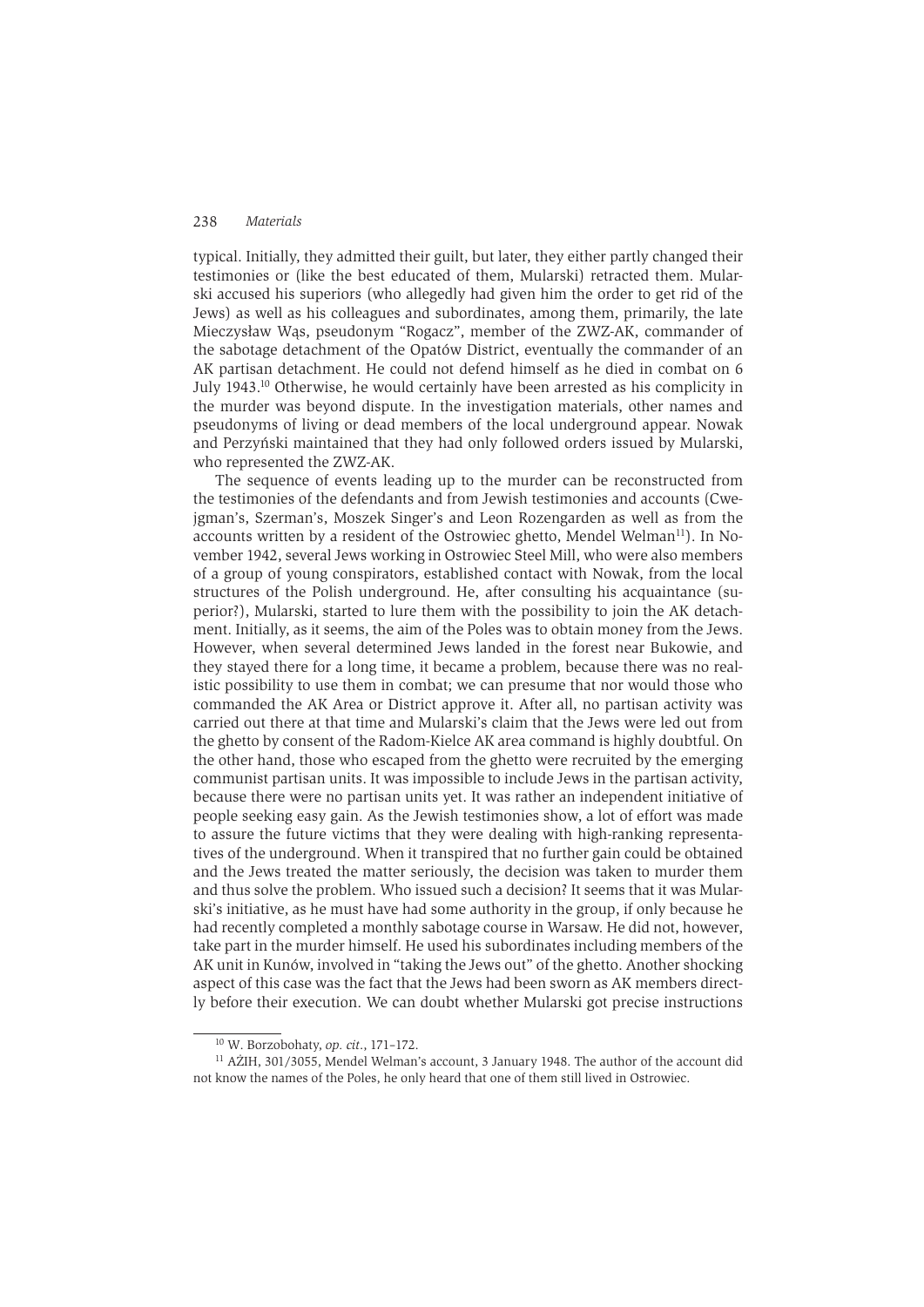to liquidate the Jews from the district [AK] command under the pretext that they constituted a danger for both the organization and the local population (because of criminal activity of the group's members). Mularski's memoirs reveal that he was in serious conflict with the Opatów District commander, Captain Witold Sagaiłło "Sulima", who did not think much of him. What is more, after murdering the Jews, Mularski's position in the underground structure visibly eroded.<sup>12</sup> During the trial, there were even suggestions that Mularski had been sentenced to death.<sup>13</sup>

However, the court was not interested in a complete elucidation of those matters. No one from the district command was summoned as a witness. In the course of the investigation, no scene of crime inspection was carried out, including the exhumation of the murdered. One of the court sessions took place on 13 September 1949, outside the court's seat, in Sandomierz, Several Jews were present at the trial. including Józef Ziemian. According to the trial transcript, the Jews "regretted that the trial took place in Sandomierz and that it was not mentioned in the newspaper and that no reporter was present there." On 28 November 1949, the Court of Appeal in Kielce sentenced Mularski and Nowak to death and Perzyński to fifteen years of imprisonment. After many requests to pardon him, Bolesław Bierut commuted the death sentence to life imprisonment. The first to be released was Perzyński, who was on parole in November 1956.<sup>14</sup> Mularski, who filed for extraordinary appeal. left the prison in January 1957<sup>15</sup> and Nowak was released on parole in early 1959.<sup>16</sup>

Mularski showed astounding determination in defending his good name. On 13 May 1957, on the Attorney General's motion and on the basis of the same evidence. the Provincial Court in Kielce annulled the sentence of September 1949 and found Józef Mularski to have been a victim of "mistakes and perversions." As early as two weeks later, Mularski's lawyer sent a brief to the court, in which we read that his client intended to apply to the Council of Ministers for compensation for the time he spent in prison.<sup>17</sup> The case was finally decided in 2000 when Józef Mularski was granted high damages and compensation by the District Court in Kielce on the basis of the law of 23 February 1991<sup>18</sup> on the annulment of the decision concerning people persecuted for their activity for the independent existence of the Polish State! This decision, taking into consideration the content of the testimonies of witnesses

<sup>&</sup>lt;sup>12</sup> In the above-quoted memoirs of Mularski, we find sarcastic remarks about "Sulima", who - as Mularski confesses with uninhibited sincerity - thought him to be a "disobedient troublemaker carrying out criminal activity on his own." It was because of "Sulima" that Mularski was sidetracked in underground activity in May 1943. Probably, it could have been in connection with the murder of the Ostrowiec Jews. He also took part in a sabotage course in April 1943 and some actions but he was no longer active in Kedyw structures, although earlier he had been allegedly offered command of a partisan unit (See: Memoirs, 7-8).

<sup>&</sup>lt;sup>13</sup> It is difficult to verify this issue as there is no documentation on the Opatów AK District.

<sup>&</sup>lt;sup>14</sup> Decision of the Provincial Court in Kielce to release Edward Perzyński on parole of 13 November 1956, ch. 7.

<sup>&</sup>lt;sup>15</sup> Decision of the Supreme Court in Józef Mularski's case of 12 January 1957, ch. 545.

<sup>&</sup>lt;sup>16</sup> Decision of the Provincial Court in Opole to release Leon Nowak of 4 February 1959, ch. 89.

<sup>&</sup>lt;sup>17</sup> AIPN, SWK, vol. 183, 79.

<sup>&</sup>lt;sup>18</sup> Dziennik Ustaw No. 34, item 149 with subsequent changes.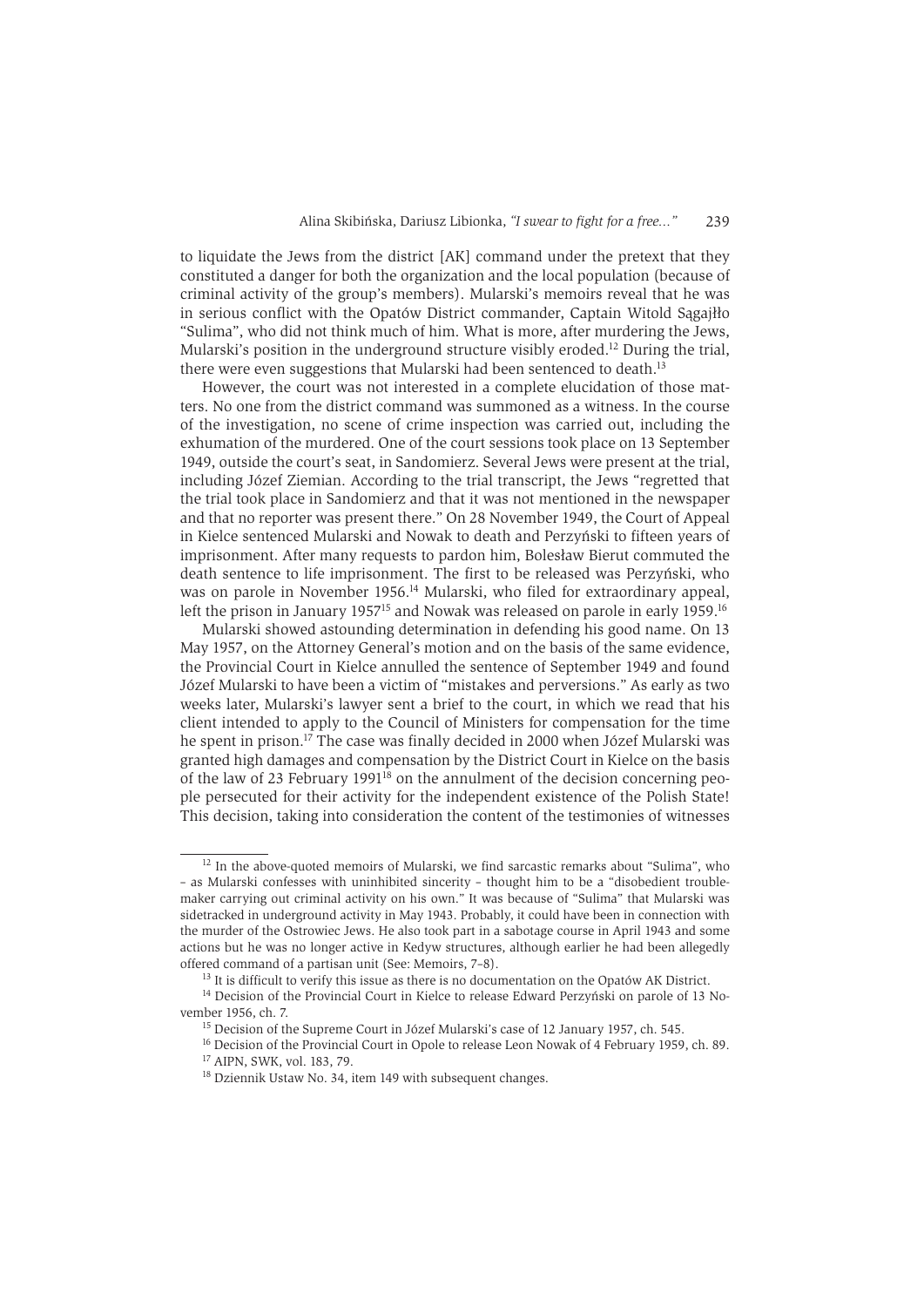and Mularski himself during the investigation, is astonishing, if not odd, unless murdering Jews is a form of pro-independent activity. The authors requested the District Court in Kielce to make the trial files available to them. The arguments of the Provincial Court in Kielce, exonerating Mularski in 1957, are also difficult to accept. The court found the testimonies of all the suspects false and therefore incredible and thus dismissed them as evidence in the case. At the same time, the court virtually did not refer to the account and the testimony of the only eve-witness of the murder, the injured party Cweigman, who could not attend any of the sessions in person, because he lived in the United States at that time. Nonetheless, his very extensive and detailed account and testimony were admitted as evidence. The court ignored them completely, attaching primary importance to the fact that Mularski was subjected to physical coercion during the investigation. Even such circumstances did not change, after all, the very essence of the case or the validity of the witnesses' testimonies, primarily those given by Cwaigman himself. After all, Court decisions of the second half of the 1950s in the cases concerning crimes on Jews would require more serious analysis. Here, let us remember that on the basis of the amnesty of 27 April 1956, ongoing proceedings were discontinued and no new criminal investigations, punishable under the "August decree", were opened, except for capital crimes (art. 1 point 1 of the decree).

The murder in the forest near Bukowie was not the only one committed by members of the Polish pro-independence underground in the Kielce region. Some of them were tried for it after the war.<sup>19</sup> Cases of killing Jews in the last days of the occupation or after it were frequently motivated by the intentions to "eliminate" witnesses of other crimes committed on people of Jewish origin. This was the case in Ostrowiec Świętokrzyski:

On 12 March 1945, there was a robbery in Fajga Krongold's flat. There were rumours in the city that she was in possession of a list of Poles who were involved in killing the Ostrowiec Jews during the occupation in one way or another. Two young people, allegedly former AK soldiers, entered Felicja Kwaitkowska alias F. Krongold's flat with the intention to take the list. However, inside they found several people and, in the ensuing commotion, opened fire, killing four people and wounding several others.<sup>20</sup>

Whether this crime was in any way connected with the events of 9 February 1943 cannot be established at the moment.<sup>21</sup>

We publish the most important fragments of the investigation and trial materials below. Attempts were made to preserve the style of the original.

<sup>&</sup>lt;sup>19</sup> See: Alina Skibińska and Jakub Petelewicz, Udział Polaków w zbrodniach na Żydach na prowincji regionu świetokorzyskiego, "Zagłada Żydów. Studia i materiały" [Holocaust Studies and Materials] 1 (2005), 114-147.

<sup>&</sup>lt;sup>20</sup> W.R. Brociek, A. Penkalla, R. Renz, Żydzi ostrowieccy. Zarys dziejów (Ostrowiec Świętokrzyski, 1996), 117.

<sup>&</sup>lt;sup>21</sup> People charged with this murder and sentenced to death by a Radom court are not mentioned in the trial file of the case discussed here.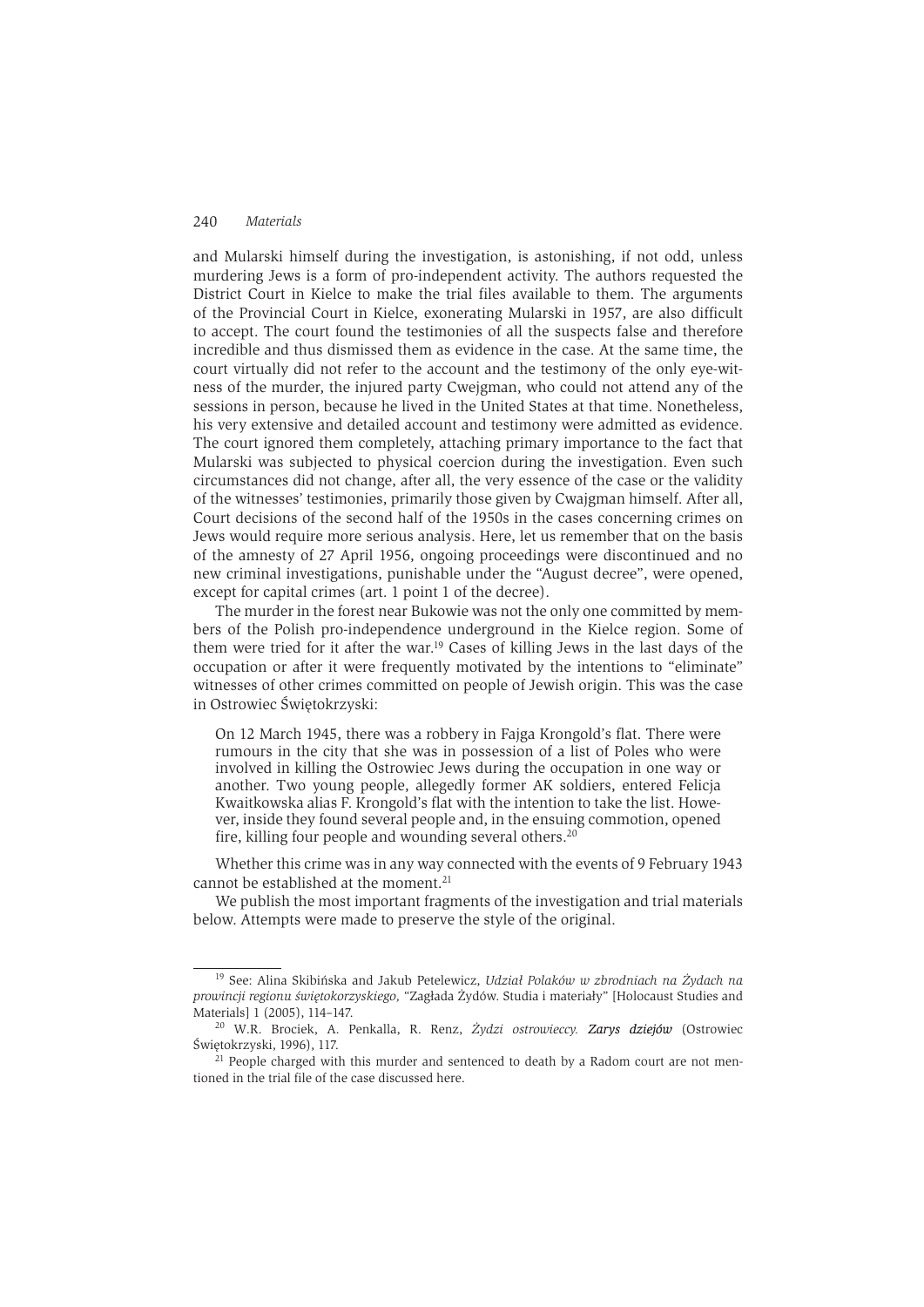#### I. The witnesses speak

### The account of Szlama Icek Cwejgman [Zweigman], longhand, vol. 182, ch. 48-67, no date.

Several weeks after the resettlement of the Ostrowiec Kielecki Jews, i.e. in November 1942, an illegal meeting of several young men took place with a view to seek contact with members of an underground organisation. After two or three weeks, one of the group, Noech Cukierman, managed to establish contact with members of the org[anisation]: Leon Nowak, engineer of locomotive No. 7 of the "Transport" division in Zakłady Ostrowieckie. Nowak promised Cukierman to inform the staff of the org[anisation] that a group of Jewish volunteers wanted to join them. Several days later, Nowak gave an answer in the following letter.

To the volunteer Jew[ish] group in Ostrowiec. You can be admitted in our ranks to take part in liberating ourselves from the shackles of the common enemy. In order to give you conditions of admission, we can arrange a meeting. The reply is to be given via Leon and the letter is to be burnt after reading as you are very well aware of the danger we face if the matter were to be discovered. Signature: Zych's Staff.<sup>22</sup>

The meeting was set for Monday, 30 November in rectification [sic] of the german [sic] Jeger in Żabia Street in Ostrowiec, because there was a Jewish group's work detail there. At the set time, our collaborator, a Jew[ish] policeman, without [his] superior's knowledge, led us to the above-mentioned place. We started to discuss the condition in a camouflaged place, the envoys of the org[anisation] were: Lieutenant Topór and cadet Józef,  $23$  both of them unknown to us. From our group[:] Icek Kenig, Josek Frydland, Noech Cukierman and myself, Szlama Icek Cwajgman. The conditions presented by the delegates of the org[anisation] were 10,000 zloty per person. We stated that despite all our willingness, we were not in a position to pay such a sum. When asked why the org[anisation] demanded such an expensive [sic] price, they replied that actually it did not mean that we were required [to pay], but it was supposed to be some kind of a donation from the Jew[ish] population, which at that time was only about 1,500 people.<sup>24</sup> Anyway, they said[:] try to collect as much as possible and we will meet again. Another meeting was fixed for 8 December in a letter handed in by Leon Nowak, but this time with the captain of the staff himself. The policeman Ch. Szerman, Balter and Cukierman went to this meeting and at the fixed time, they met with the captain and Leon Nowak in Polna Street, between Iłżecka and Siennicka Streets. The captain pointed out that to make it easier for us to join them, he did not demand the originally mentioned sum of 10,000 zloty per person, but only as much as we could get. The money, he said, could be handed over to Leon in several instalments. On 9 December, Leon Nowak came to the fixed place in the ghetto and there, at a table with vodka and hors

<sup>&</sup>lt;sup>22</sup> We do not know the designate of this pseudonym (codename). The Opatów District was assigned the following codenames: "Strumień", "Fiołek", "Grzegorz".

<sup>&</sup>lt;sup>23</sup> We do not know who they were.

<sup>&</sup>lt;sup>24</sup> The number of Jews living in Ostrowiec ghetto.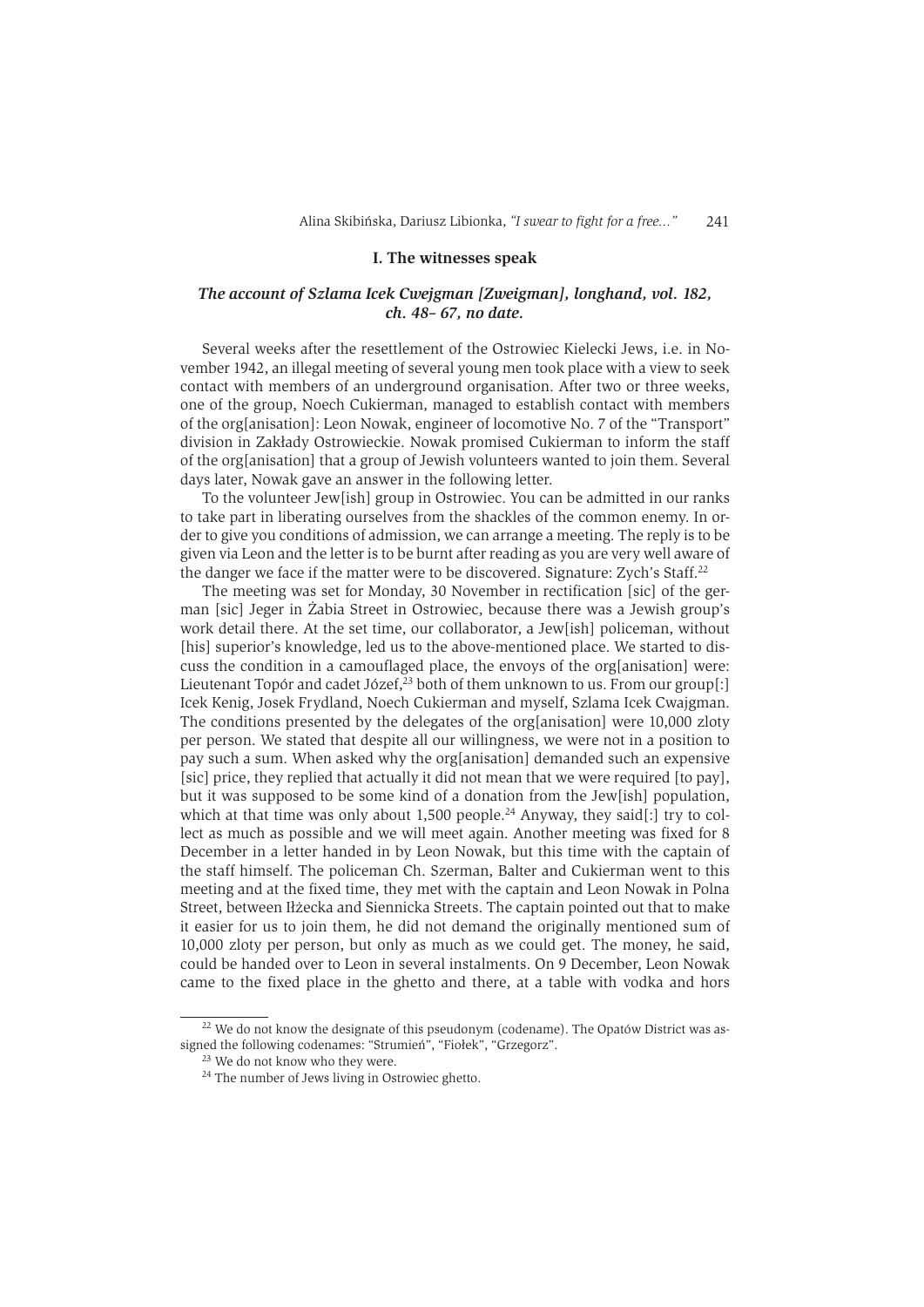d'oeuvres on it, he got the first instalment of 12 thousand zlotv<sup>25</sup> and promised that after a few days we would get a receipt from the captain, and this is what happened. We agreed to give the second instalment on 15 December, and in the evening of that day, Leon Nowak with an unknown mem[ber] of the Org[anisation] got 9 thousand zloty from us.

On 19 December, we received a letter from the staff to prepare the first group of 6 people. Our group was to include 18 people, and there were to be three departures from the ghetto, 6 people in each group. On Tuesday, 22 December, another letter came and informed us that the next day at  $6 \text{ p.m.}$ , those departing were to be at the ghetto gate and the policeman at our service. Szerman, after contacting the other side about whether our liaison people were present, was to lead them out and hand them over to the liaison people we knew. The order was carried out. Several days later, we received a note via the liaison man Nowak from the first group, with fixed passwords, [informing us] that it seemed to them that we were dealing with the organisation. During the week between Christmas and New Year, Cukierman received a letter from the staff, which read that the orglanisationl needed fabric for three men's suits, two overcoats and leather for several pairs of shoes. The excuse was that the fabric was needed for the members of the orglanisation, who worked as liaison people between towns and had to be neatly and well-dressed so that they would not be suspected by various agents. The fabric was delivered by the police[man] Szerman and his brother (who later died) to the liaison men Zygmunt and Franek outside Smużyński's locksmith's workshop on the corner of Bałtowska and Polna Streets.

On Saturday, 2 January, at 1 p.m., we again received a letter that the second group of 6 people was to leave the ghetto as the first did. It was mentioned in the letter that the group should march in an orderly manner, because at the same time, in another part of the town, a certain organisational work would be done. The group left the ghetto at the fixed time and about fifteen minutes later we heard a shot and then some part of the group returned. It turned out that a Polish policeman's son recognised the group and started to scream "Jews!" He was shot by the liaison man and in this situation not everyone could get to the fixed place where a wagon waited for them. After an hour, we learnt from the ukrainians [sic] who came to the ghetto for the people to work that the factory cooperative had been attacked by unknown people who took more than 500 thousand zloty. The fact that the organisation informed us about it in the first place gave us a lot of encouragement and faith in it. The next day, those who could not leave the evening before left.

Soon, we were again told to give the money one more time and the fabric for several women's costumes. After contacting L. Nowak via Cukierman, Nowak came with another stranger, on Monday 4 January in the evening. They were handed 7 thousand zloty and fabric for two costumes. All the fabric supplied the first time, as well as the second time, was required to have been [manufactured] before the war. The demand was fulfilled, the fabric was given at my place. The next day, i.e. on 5

<sup>&</sup>lt;sup>25</sup> Present were: Nowak with another unknown man, from us Cukierman, Balter, Szerman and I [footnote by the account's author].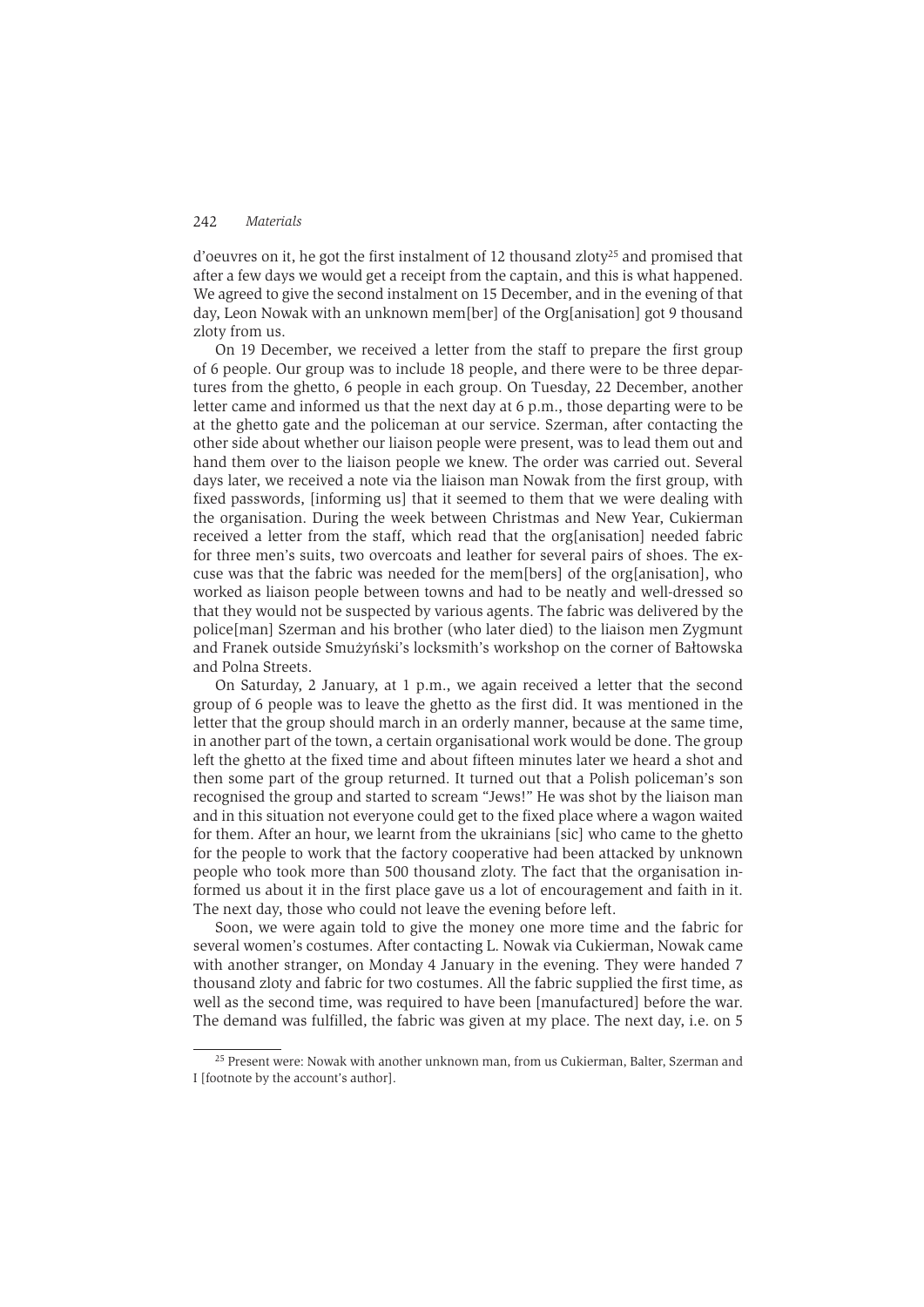January 1943, the last group and I left the ghetto. The same evening after coming to the den.<sup>26</sup> the liaison men Zygmunt and Franek came with the condition to give 2 thousand zloty from every newly arrived person. We promised to send someone to the ghetto the next day to obtain and deliver the sum. At dawn, Kenig left the den on his way to the ghetto, where they got the 7 thousand zloty and which was handed to L. Nowak as well.

On Friday, that week, Zvgmunt, Franek and a new individual came to the den. The man said that he was a major and was sent by the Polish government in London to visit all the 110 dens and we were the fortieth group to be visited. He learnt from conversations that the staff demanded money from us. He pretended to be angry about that and promised to discuss it with the captain. The liaison men visited us twice or three times a week and supplied us with food. We did not stress the insufficient quantity of it and steep prices they charged, because the aim was more important. Constant questions: when, when? Because in the beginning it was agreed that after two weeks in the den we would join a detachment operating in the Świetokrzyskie Mountains area. We were supplied with two revolvers, a few grenades and one rifle.

By accident, we met a resident of nearby "Bukowic"<sup>27</sup> village, Józef Szwaicer.<sup>28</sup> Eventually, we made friends and he revealed a secret that his brother Feliks was a member of the same organisation. Józef sold us a cavalry rifle for 300 zloty and food from time to time. On 16 January, Zygmunt and Franek appeared, but this time they did not enter the den; they stayed outside and in the field above the gorge stood an individual whom they called the sergeant. The liaison men were drunk, especially Franek. They accused us that Malenicki from our group was supposed to be in the village and asking the peasants about their real names. We all were sure that it was not true, because Malenicki did not leave the den. I, as a group commander, guaranteed this. Then, the sergeant called me in and when I reported to him in military style, he said that he did not want any of this. I explained to him that there must have been some misunderstanding. He changed into a more lenient tone and the "storm" ended with him only demanding 50 zloty for the visit. He got the money and he confiscated the rifle bought by Szwaicer, claiming that it came from an organisational bunker. On 19 January, about 11 p.m., there were eight of us in the dark of the den. A part of the group went to the ghetto to fetch parts of the machine gun stolen from a German work detail, where our boys worked, who were to go with the next eighteen and also obtain carbide for our lamps in the den. Three boys went for food to Szwajcer in Bukowie. Unexpectedly, we heard footsteps above our den, and right after that shots at the entrance of our shelter and a clear shout in Russian: "Vykhadiy, vykhadiy, job tvoja mat" ["Out, out, you sons of bitches"] !!! Not knowing what could have happened, we gave no reply. But the attackers put some straw in the hatch, half a metre in diameter, and threw in an incendiary bomb. We could

<sup>&</sup>lt;sup>26</sup> The word "den" is misspelled throughout the text; the Polish words "malina" (raspberry) and "melina" (den) are mixed.

<sup>&</sup>lt;sup>27</sup> Should be: Bukowie.

<sup>&</sup>lt;sup>28</sup> It is probably the mysterious "Szwajcar" mentioned in Hinda Malachi's diary.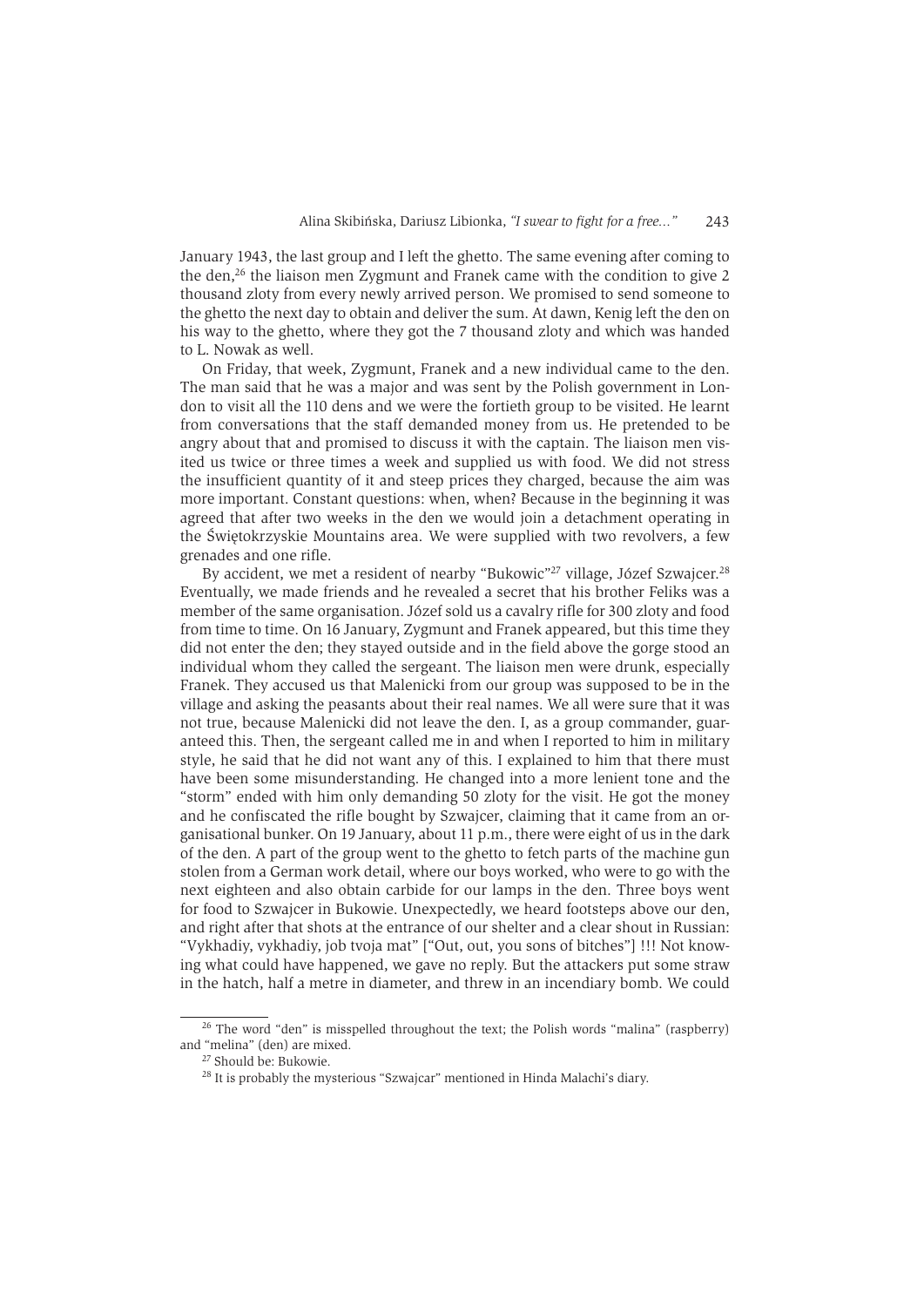not stand the smoke, so we decided to leave. We could not put up any resistance. because we had to leave one by one through a small hatch. I leaved [sic] first. On the left side of the hatch, there stood a gentleman in a skiing cap and short fur coat. As soon as the upper part of my body appeared, he shouted "Ruki vyerkh, davay dyengi, chasiy i zoloto!!" ["Hands up! Give me your money, watch and gold!!"]. I put my hands up and immediately someone rushed to me and started to search my pockets, groping even the seams of my trousers, checking if there was something sewn in. They took away my watch, a golden ring and several dozen zloty. There were about 25 or 30 men armed with rifles and revolvers around us, facing different directions and at different distances. When all of us eight were outside, after taking everything from us, they said that our group should be bigger and asked where the rest was hiding. We answered that three of us went to get some food and some went to the town for other things. They warned us that they would come inside and if they found someone, we would all be shot. Three of them crawled inside and took some of our weapons, which were not hidden, and all our clothes. Then, they waited for the three who were to come with the food.

After their arrival, and when they robbed [us], they started to explain that they were Russian partisans and they did that to survive. One woman who was with us, 22-year-old Dorka Binental, who was shot in the left arm between her elbow and palm, replied to that: "So, you, comrades, wounded me? I would never have expected that my comrades would wound me, an active member of the party before the war." One of the attackers said ironically: "Perhaps you are not wounded, perhaps you've got your period," and the other promised to come the next evening with an ambulance and kill her. Let me stress that only the man who stood near the hatch spoke Russian; the rest spoke Polish. Later, they walked away [with] the stolen things, leaving us on the spot. The next morning some of the group with the wounded went to the ghetto and the rest stayed in the den. I was in the group that went to the ghetto. After meeting Cukierman, who was our main liaison man, and when we all met Leon Nowak, I described the course of the attack and also wrote a letter to the staff describing the incident. I expressed my conviction that the abovementioned sergeant was the same man who commanded the group of the attackers and who spoke Russian. He was about 40-45 years old, medium height, of slim build and with a small, oval face. After 3 or 4 days we received a message via Nowak that the captain and the major were investigating the matter and we should not care much about it, because soon we would be sworn in and we would reach out goal. Nowak asked us only to give him for his service 500 zloty, without informing anyone from the staff or the liaison men. He got the money. Franek again asked for a pair of shoes and his request was also fulfilled.

On 3 February, we received a letter from the staff [saying] that on 4 February at 5, everyone was to be in the den, because we would be sworn in, and then we would march out. Before the departure, we gave them the demanded list of names and surnames in two copies. It was said that those absent would never leave. Everybody came at the fixed time, even the wounded Dorka Binental. However, she was allowed to take the oath, under the pretext that she had better conditions to heal her wounded hand, but that she would go with the next eighteen. During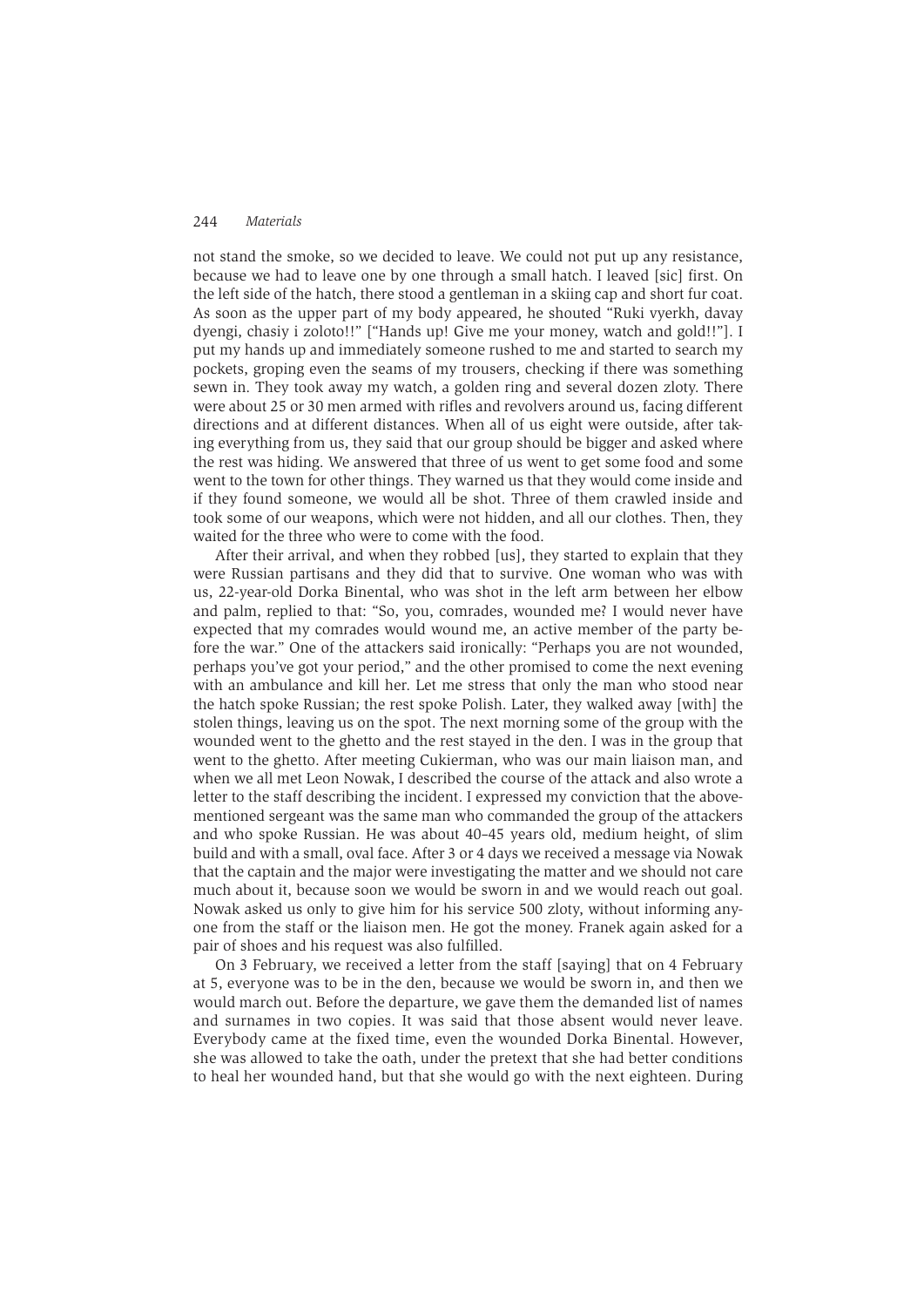the oath-taking. I saw the captain very clearly, because he did not wear sunglasses as he had when he met with us. I recognized Mularski, a former lieutenant of the Polish Army, and a former clerk of the P.K.U.<sup>29</sup> in Ostrowiec, a former football player of the Police Sport Club (Policyjny Klub Sportowy, P.K.S.) and graduate of a teacher training school in Ostrowiec. Also present were: Leon Nowak, one called "lieutenant" and two liaison men from Ostrowiec. I did not know the names of the three latter, who were [present] several times with Nowak at our meetings in the ghetto. Captain Mularski read out the oath, which he had written on paper. and also the answer. He gave us several minutes to think and then he asked us whether we were ready to take this responsibility. All of us answered: yes. "The right hand with two fingers up!" was the captain's order. It was carried out. Then, repeat word by word: I swear: I swear, we repeated, etc. "I swear to fight for a free and mighty Poland, carry out the orders of my superiors, so help me God,"30 was the text of the oath. The captain's reply was: "We admit you in our ranks, all the orders are to be followed, any infraction will be punished by death, because we have no prisons."

Vodka (moonshine) and a piece of bread were given out. Suddenly, above the gorge, Zygmunt appeared, reporting "Captain, the gendarmerie in Waśniów, 30 men." In this case, we shall postpone the departure for 48 hours, said the captain. In any case, I will send the liaison man Zygmunt with the news to you tomorrow. If you have anything to take care of in the ghetto or to see somebody, do it and be here on time, because if you don't, you won't go. The next evening, Zygmunt came and told us that he did not know for sure if we were departing on Saturday, because the gendarmerie was still in Waśniów settlement which we were to cross. Again, we waited for several days. Four of us fell ill and, with a high temperature, went to the ghetto. On Monday, 8 February, we received the message that the next day we would certainly depart. The joy was overwhelming, but there were only 14 of us at the set time

Present were: the lieutenant, two liaison men, who always came with Leon, Leon Nowak and Zygmunt. Living in two cramped underground rooms, we organised another den nearby. Józef Szwaizer showed it to us. Before the so-called departure I asked the lieutenant whether I should take some things from the second den. The answer was directed to Nowak: "Leon will come with them and see to taking only the necessary things and leaving the unnecessary ones." The order was given to Nowak, but Zygmunt came as well. They kept guns in their hands as they went with us. Three of our group went. When we reached the den they asked us if we had another exit. We answered: no. Nowak and Zygmunt stayed outside and we took the things out. When we came back, we all ate supper. In the first room, there were 5 of our boys and 5 of them; the rest of our group were busy packing blankets in another room. Unexpectedly, I heard some shots and shouts of one of the group: "Oh! Brotherly grave!" I looked left into the first room; it was already silent and dark, because

<sup>&</sup>lt;sup>29</sup> In his memoirs Mularski wrote that in 1939 he worked in a laboratory of the mechanical division in Zakłady Starachowickie.

<sup>&</sup>lt;sup>30</sup> It was not the exact text of the oath.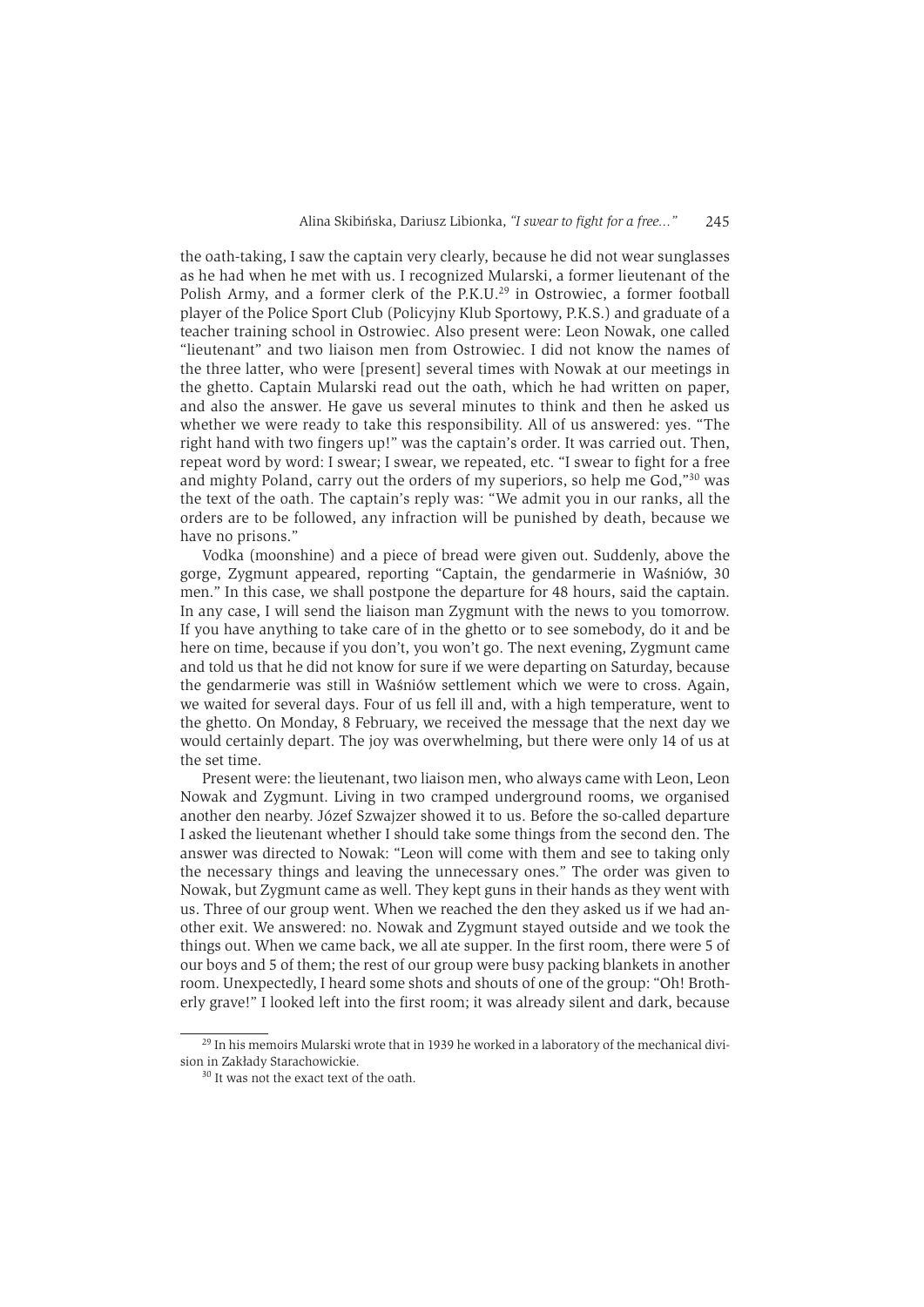the carbide lamp had gone out because of the gunshots. In the passage between the first and the second room, I saw Nowak and another one with revolvers in their hands aiming one at me, the other [man] at the others. When I asked why we deserved that, Nowak said: silence, silence. The shot and the bullet went through my clothes, slightly grazing my left breast. I fell down, pretending to be dead. As I was falling, I dropped into a corridor 60 by 60 centimetres. In the same corridor, about 4 metres long (which was to be used as a second exit, but was not completed), one of the group, called Tolek Nasielski, was hiding. One of the bandits said: "Segregate them all." Shortly after that, I got a bullet in my face. It went through my mouth and got lodged under the skin, partly in the bone, some 2 centimetres above the temple.

Later, Zygmunt and L. Nowak knelt near me and started to shoot at the abovementioned Nasielski, talking to one another: "Give it to him between the legs." They did not have the conditions to shoot well, because the corridor was long and the end was slightly bent. They used some 20 revolver bullets for it. Apparently, they thought I was dead, because I was bleeding from my mouth and face. Then they started to leave the den, and suddenly one of those shot started to scream, "Light, give me light." and the other started to moan. Nowak returned with someone and, lighting two pocket electric torches, shot twice, saving: "Here's your light, son of a bitch." When they left the den for good, after a few minutes they tossed a grenade toward the entrance, probably to cover the tracks. But they did not succeed. After about half an hour, Nasielski, wounded only in his buttock, crawled out of the corridor, shouting the names of the boys who gave signs of life first. No one answered. I did not want to show him that I was alive, because I was afraid that they might still be standing outside and, just like the first time around, would return and perform the coup de grâce, just as they did with the two already mentioned. I considered it not only my personal duty to survive, but a general one as well, because after a few days, some of the next 18 [people] were to depart. The murder took place after 6 p.m. on 9 February 1943. I lay the whole night with the corpses, and in the morning I went to the ghetto. With my head swollen, I barely made it and met Nasielski there. From the ghetto boys, who worked in the factory, some Poles learnt about the tragedy. Nowak, afraid of revenge, apparently escaped for a few days, because Cukierman sought for him in the detachment and wanted to know the reasons for the crime. After a few days, in the evening, two Poles went to the ghetto and asked a boy where Nasielski and I lived. He said that he did not know such men. When the boy repeated it to me, visiting me in the hideout when I was ill and after he had sketched the way, the men were dressed and the way they looked like. I establishmented [sic] that one of them was L. Nowak. When Nowak came back to work in the factory, Cukierman asked him why they did that. They kept excusing themselves: "Party orders."

Several weeks later Cukierman was arrested by the Germans and executed. No one knew why. There was a rumour that it was because of fake Polish passports, but it was not true, because I was all the time from the very beginning with Cukierman, because it was I who wrote the letters to the staff. A young boy, Bluman, was arrested and executed with Cukierman. I assume that they sent the accusation, because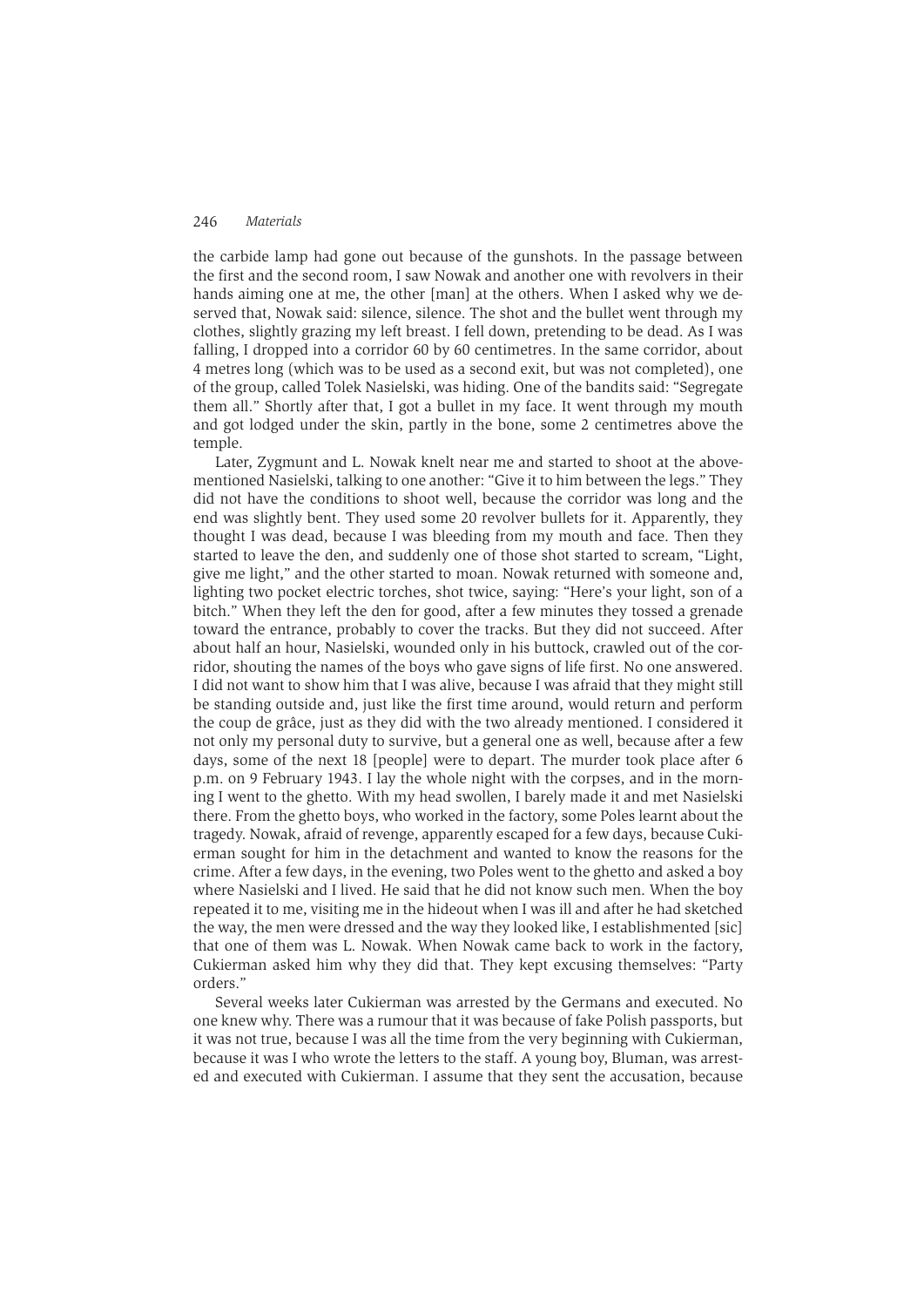recently. Icek Blum was with Cukierman when he talked to Nowak in the factory. It is possible that either they or the germans [sic] took Bluman for Blum. They wanted to get rid of the witness in this way.

After liquidating the ghetto on 31<sup>st</sup> March [sic] 1943, I was sent to the camp in Bliżyn near Skarżysko. There, I met the people who initially worked in a German work detail near the scene of the crime. Those boys came from Kunów and their Polish acquaintances from Kunów told them the Polish Police and the fire brigade from Kunów were in the gorges on the crime scene, stripped the bodies of the dead and then demolished the upper part of the den with pickaxes, burying the corpses in this way. The crime scene is located between upper Udziców and Bukowie, near the Kunów settlement. Kunów is about 9 kilometres northwest of Ostrowiec on the route to Radom. Also Józef Szwaicer, or his brother Feliks, can precisely show this place, because Józef visited us several times, negotiating with us the supplies of short arms. He took 8,000 zloty downpayment from Kenig, but unfortunately, he never delivered the weapons. His brother Feliks visited us only once.

In 1945, Chanina Szerman was in Ostrowiec and wanted to report the case to the authorities but the president of the Jew[ish] committee at that time adviced [sic] him against it, because as he put it he was afraid of the revenge of the Jewish people. At that time, Szerman learnt that Nowak still lived at his old address at No. 6 or 8 Traugutta Street. Mularski was also in Ostrowiec. Szwajcer, who probably had something to do with them, lives in Bukowiec village near Kunów. The liaison man Franek works in a factory in Starachowice.

The wounded Dorka Binental went to Warsaw in late March 1943 to take part in the Warsaw ghetto uprising and disappeared without a trace.

Tolek Nasielski crossed to the "Aryan side" and also disappeared without a trace.

Chanina Szerman escaped to the "Aryan side" during Cukierman's arrest and he is now in Palestine at the following address: ....

The above-mentioned Balter Hersz was in my flat when the fabric for the women's costumes was given to Nowak. He is probably in Germany. I will try to get his address.

I testified truthfully and precisely and I am ready at any time to testify before a representative of the government and if need be take an oath. I'm convinced that the current government in Poland will see to justice being done and also will get rid of its enemies. Respectfully, Szlama Icek Cweigman.

### The names and the surnames of the shot and wounded, Szlama Icek Cwejgman's longhand, vol. 182, ch. 47, no date.

Majer Lejbuś Worcman, Icek Kenig, Abus Kudławicz, Rywon Jakubowicz, Josek Frydland, Alek Glat, Dawid Grojskop, Moten Wajnsztok, Lejbuś Mauer, Szlama Szerman, Maljech Brafman, Kelman Grynberg. Wounded: Tolek Nasielski and me, Szlama Icek Cwajgman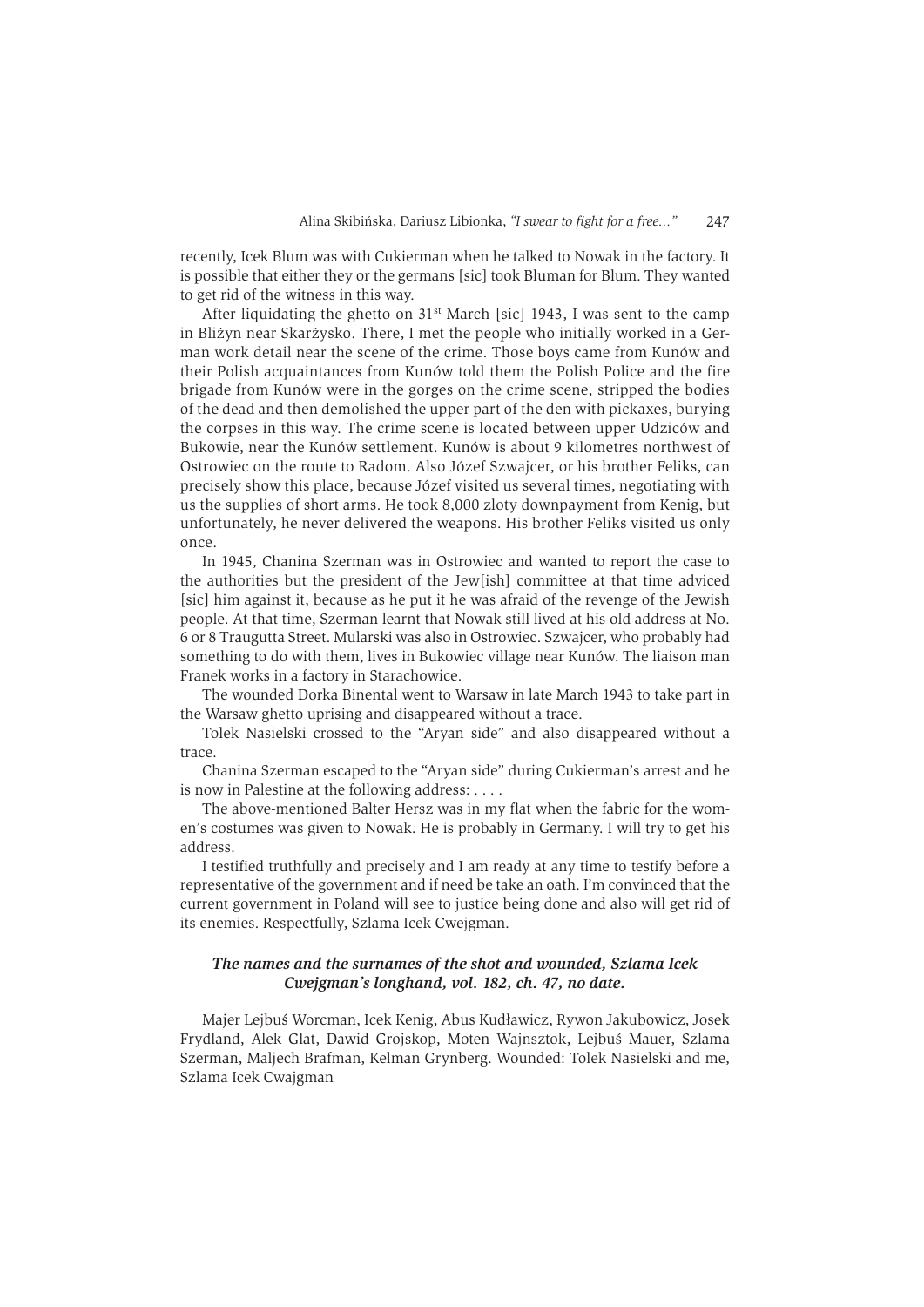### Testimony of the witness Chanina Szerman, given and minuted in the Polish consulate in Tel Aviv of 13 March 1949, typescript, vol. 182, ch. 106

During the German occupation, I lived in the Ostrowiec ghetto. I was a member of the organisation Hanoar Hacyjoni, which grouped Zionist youth who wanted to join partisan units. Icchak<sup>31</sup> Cukierman and I were the liaison men between the partisans and the Ostrowiec youth. Icchak Cukierman worked in Zakłady Ostrowieckie, where he was in contact with Leon Nowak and Mularski, who were the representatives of the partisans. Leon Nowak collected our letters from Cukierman and gave us letters and instructions from the partisans. In late 1942, it was established that the Ostrowiec youth would join the regular partisan units after training in Bukowie. The youth were to depart from the Ostrowiec ghetto in groups of 14. I was the head of the second group and my brother was in the first one, which went in November 1942 to Bukowie. This group lived in so-called "foxholes" and the partisans took care of them. Józef Szwajcer on behalf of the partisans came to the ghetto and took food and clothes for those in hiding and constantly put forward new demands claiming that the partisans must be well dressed, etc. Szwaicer came accompanied by different people, a Franek a [mong] them. However, I did not know the names of those people. Probably "Franek" was also a pseudonym. Szwajcer came with all the matters to me using the password "Zych." In February 1943, the first group was to take an oath and join the regular partisan army operating in the Świętokrzyski forest. The second group, headed by me, was to leave for the "foxholes" in Bukowie. We were on our way, when we accidentally met Szlamek Zweigman, a member of the first group, who was wounded in his mouth and told us the following: On this  $day \ldots$ 

The murderers did not notice that those two were still alive, because, initially, they lay as if they were dead. When our second group learnt about the murder from Zweigman, we obviously turned back. Józef Szwajcer, who did not know that we had been informed about the betrayal, came to me to the ghetto and asked why our group had not left yet. We were afraid to kill him as we did not want to reveal that there were weapons in the ghetto. Probably Szwajcer learnt from our behaviour that we knew about the murder, because he went away and after half an hour the Gestapo came to the Judenrat in Ostrowiec and said that they had received the information that in Ostrowiec there was a group of Jews, members of a partisan unit and it was headed by Chanina, that is me, and Cukierman. I managed to escape to Warsaw and Cukierman was captured by the Gestapo and murdered. Let me stress that Nasielski, who survived the massacre, died later. Szlomo Zweigman is alive and lives in the United States and I am able to give his address. Later, we learnt that the above-mentioned partisan unit was a part of the AK. The minutes were read out.

<sup>&</sup>lt;sup>31</sup> Mistake, should be: Noach.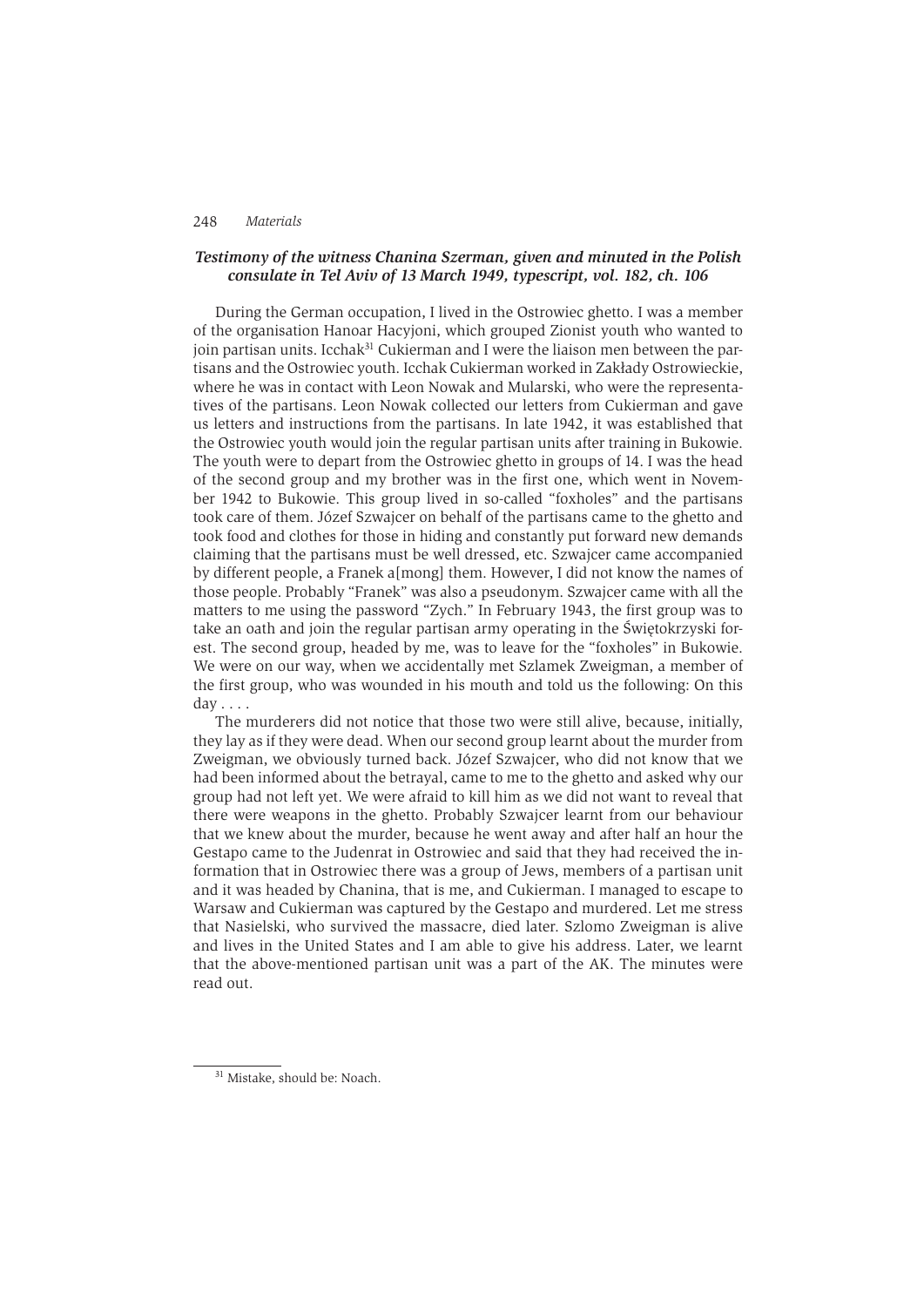#### II. The accused speak

## The first interrogation of the suspect Leon Nowak by the investigation officer of the District P[ublic] S[ecurity] Office in Ostrowiec, Stefan Piadłowski of 20 January 1949, vol. 182, ch. 16-19, [fragments]

... When the germans [sic] herded all the Jews from Ostrowiec to the ghetto. which was in Ostrowiec, and from the factory premises, then, on the premises of Zakłady [Ostrowieckie], I met Cukierman, whom I knew before. He told me that he would like to go to the forest and fight with the others, because he and others were able to do that and he asked me whether I could help him somehow. I replied that I would meet Capt. [sic] Mularski and tell him that he wanted to join the unit and then we parted. On the second day, I met Mularski and informed him that Cukierman, a Jew, and others would like to join the unit and asked him to admit them. Mularski agreed and gave me a letter in a sealed envelope and told me to hand it to Cukierman. . . . What they discussed, I do not know. Three days later, I met Cukierman in the factory again. He told me that the day after meeting Captain Mularski and others he collected from them a lot of goods from the ghetto – furs and dollars. worth together 20,000 zloty – and told me that it would be given to the unit group. ... Let me add that apart from that I learnt on the third day from Cukierman that the third group of jews [sic] which was brought to the den was robbed by those who led them there and that one Jewess was shot in her hand. I heard the same from the shot woman: that in the robbery took part Mularski Józef from their unit, who is now in the West, Godlewski Filip, pseudonym "Poker", who is also in the West, Słotwiński, whose first name I do not know,<sup>32</sup> liv[ing] in Piaski, Kunowski and others.... In February 1943, I do not remember the precise date, I was told by a liaison man of our work detail, pseudonym "Zygmunt", to report the next day in Częstocice near the Judenrat on Captain Mularski's order. After reaching Częstocice, I met Mularski, who was waiting there, and Was, pseudonym "Rogacz", who is now dead, Perzyński, Kmieć, who is also dead, and we headed for Kunów via Chmielów. When we reached Kunów, there waited for us Godlewski Filip, who is currently in the West, and three strangers, who Godlewski Filip would know. After a short time, Captain Mularski Józef took out a piece of paper and read our tasks for the day: to go to the mentioned dugout where the Jews were kept. When we got there, Mularski demanded from the Jews the weapons they had, which the Jews did, and then he ordered all the Jews to go into the dugout and turned to us, ordering four of us to enter the dugout and shoot everyone. Volunteers for the job were: Was, pseudonym "Rogacz", Kmieć, pseudonym "Adaś", "Franek" from Kunów and Stefan from Kunów, whom I do not know. When they entered the dugout, the shots rang out. Let me stress that at that time I was standing near the dugout on guard with Perzyński Edward, and Mularski with Godlewski stood outside the entrance of the dugout. When the Jews were wiped out by those who went there, and left when the job was done, Godlewski planted some TNT in the entrance of the dugout to bury them

<sup>&</sup>lt;sup>32</sup> Słotwiński, pseudonym "Ryś". Took part in sabotage actions in 1943.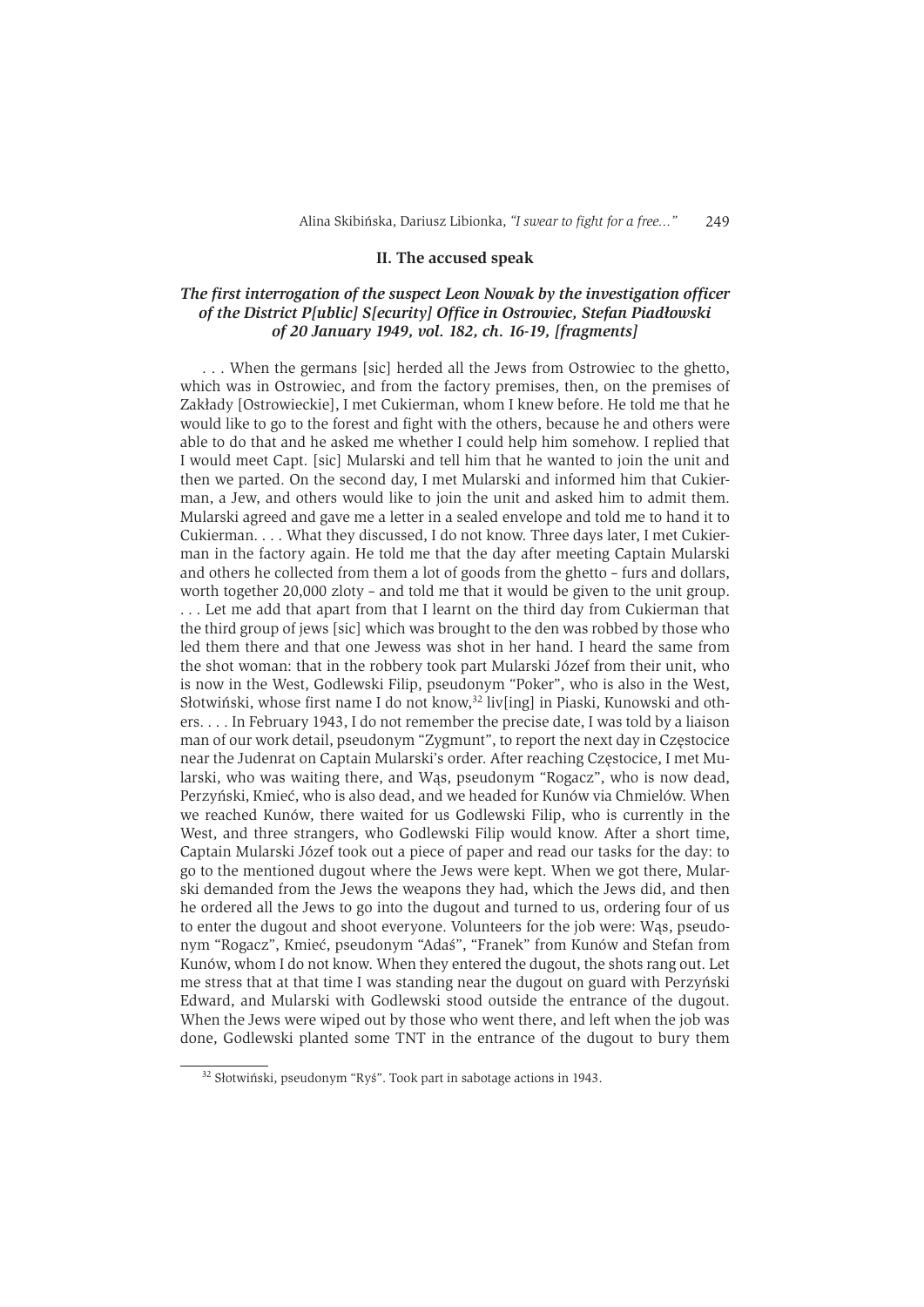inside, and it exploded after a short time. Let me stress that before the explosion, "Rogacz" took out from the dugout a blanket and the jackboots which were taken by Mularski. . . .

Question: What was the name of the organisation that you and your colleagues were members of?

Answer: This organisation that I was a member of was called the ZWZ, also my colleagues were members of it and those with whom I took part in the murder on the Jewish nationality [sic].

### The second interrogation of the suspect Leon Nowak by the investigation officer of the District P[ublic] S[ecurity] Office in Kielce Leon Barański of 24 January 1949, vol. 182, ch. 20-21, [fragments]

Question: How many times did Captain Mularski Józef, pseudonym "Mat", "Zapała", collect goods from the Jews, where and for which purposes were those goods used?

Answer: As I was told by a kike called Cukierman, who was also in the ghetto and had contact with Captain Mularski, he was to take a lot of linen goods, two seal furs, and five costumes, which he was to load on a wagon and take to the partisan units. According to my conclusions, the above-mentioned things were appropriated by Captain Mularski Józef and later were his property; the incident took place in late 1942. During the occupation, as far as I knew Captain Mularski Józef, he did not work anywhere and the only way he supported himself was through the organisation.

### The first interrogation of the suspect Edward Perzyński by the investigation officer of the Provincial P[ublic] S[ecurity] Office in Kielce, Leon Barański of 25 January 1949, vol. 182, ch. 27-27v, [fragments]

Ouestion: Did you take an active part in the murder of February 1943 in Bukowie near Kunów on people of Jewish nationality, where 12 people were murdered?

Answer: Yes, I admit that I was present during the murder on people of Jewish nationality, although I did not take an active part in it. From our side, that is the AK organisation, present were: "Rogacz" Wąs Mieczysław, Kmieć Adam, pseudonym "Lis", Nowak Leon, pseudonym "Rudy" and someone from Kunów that I do not know. The order to murder was instructed from above [sic] by Mularski Józef, pseudonym "Zapała"; the failure to carry it out meant carrying it out on us. The murder was executed in Bukowie near Kunów on about 10 people of Jewish nationality. Those people were middle-aged, only men. The hiding-out [sic] they kept themselves in was found between the gorges, but I do not know by whom. The outward appearance was: there was a top, and at the top there was a hole (entrance and exit from the hideout) . . . . When the murder was carried out, I, Perzyński Edward, pseudonym "Rawicz", had a weapon of the 7.65 mm system and I carried out tasks on the surface, on guard, far away from the hiding-out [sic] where the Jews were.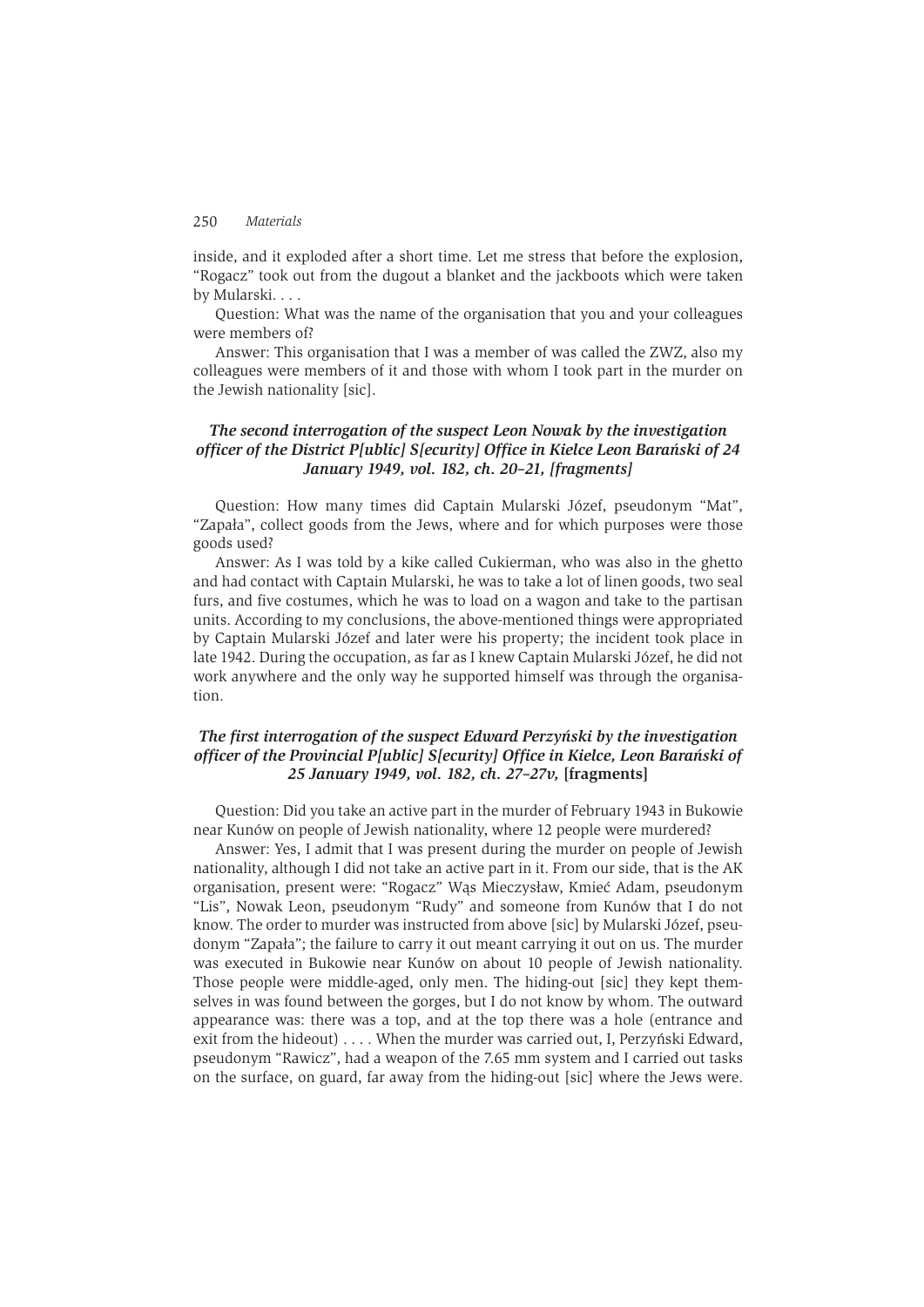Nowak Leon, pseudonym "Rudy", had a small arm, but I do not recall what system it was, [and] during the murder he was on the surface, on guard. Was Mieczysław, pseudonym "Rogacz", who is now dead, at that time had a small arm, but I do not recall what system it was, during the murder he was on the surface, on guard. Kmieć Adam, pseudonym "Lis", who is now dead, at that time had a small arm, during the murder he was inside the hiding-out with another man, unknown to me, from Kunów, and there they carried out the death sentence on the above-mentioned people .... Two weeks before the murder on people of Jewish nationality, we visited those Jews with Commander Mularski Józef, pseudonym "Zapała", himself to swear them in and liquidate them by poisoning them with vodka prepared by Mularski Józef, pseudonym "Zapała", himself, and he had about three litres of it.... After the oath-taking, he treated the Jews to the vodka which was, according to his words, poisoned.

Question: What was the purpose of murdering the people of Jewish nationality? Why did you do that?

Answer: The murder of about 10 people of Jewish nationality was carried out on the order of Mularski Józef, pseudonym "Zapała", and it is difficult for me to establish what his motivation was.

# The third interrogation of the suspect Leon Nowak by the investigation officer of the Provincial P[ublic] S[ecurity] Office in Kielce, Leon Barański of 26 January 1949, vol. 182, ch. 20-21, [fragments]

Question: Who fed the Jews in the dugout in Bukowie, who brought them food and how was it financed?

Answer: In my conversation with Cukierman, the Jew, he said that the food was brought to the dugout by the liaison men, who collected it from Słotwiński from Kunów. Who gave money for it, I do not know.

Question: What tasks did you perform when the murder was carried out, that is in 1943, in February?

Answer: During the murder I stood about 100 metres away from the den on guard. I had a 6.35 mm pistol and two magazines for it.

### The first interrogation of the suspect Mularski Józef of 8 February 1949 by the cadet Stanisław Pluchak, clerk of the District P[ublic] S[ecurity] Office in Ostrowiec, vol. 182, ch. 6-8, [fragments]

... Question: Who contacted you as the main commander of the ZWZ detachment with the Jews who were in the ghetto and later wanted to go to the forest to avoid a disgraceful death from the occupier?

Answer: In 1942, in December, Nowak Leon, pseudonym "Rudy", mem[ber] of my group, came to me and said that some kikes had approached him and asked whether he knew anything [about] the possibilities to escape and hide or join some forest unit. As he was willing to reward me if it was successful, I told Nowak that I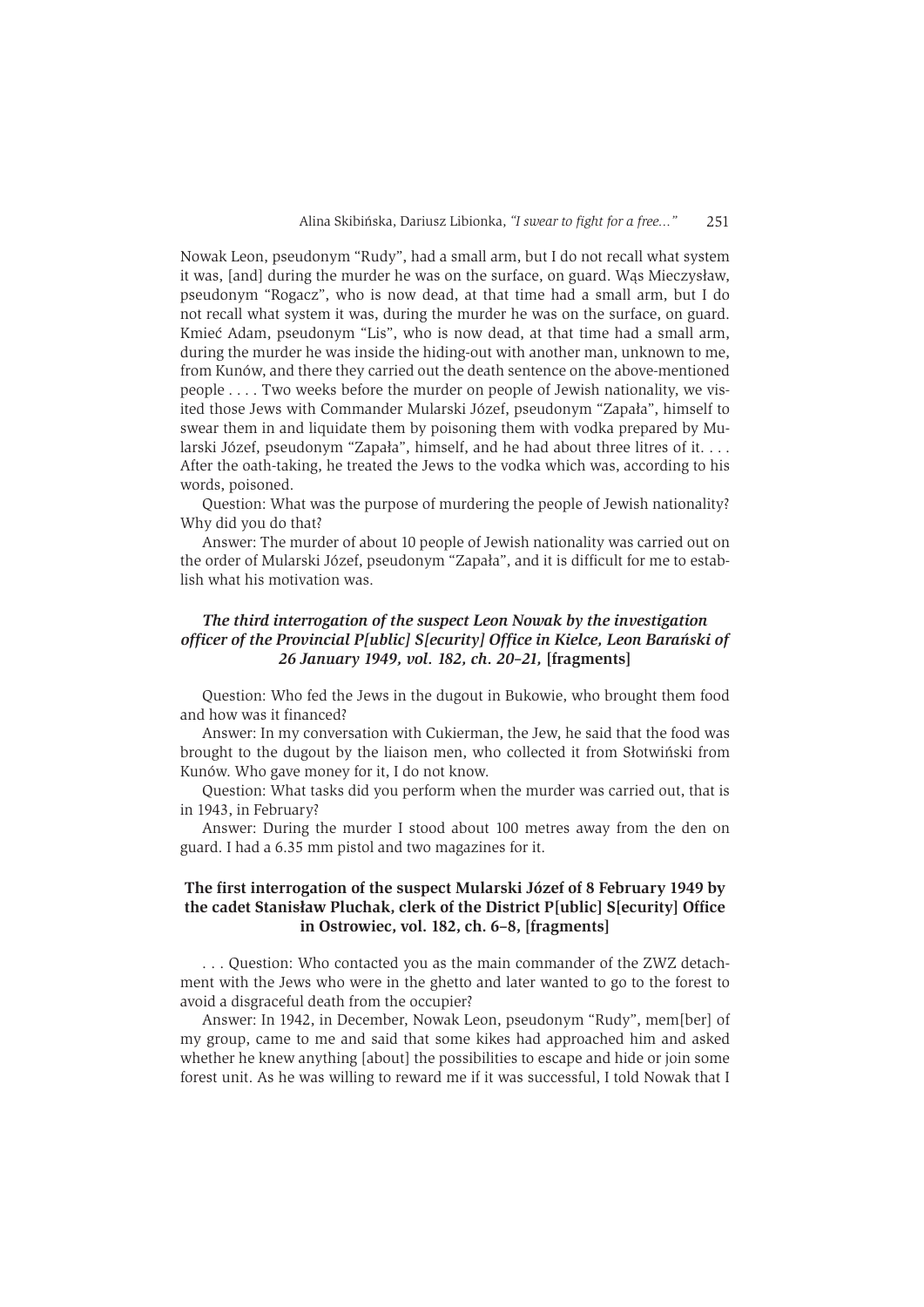would let him know. I myself had contacted the ZW [should be ZWZ] area [commandl, where Albiński<sup>33</sup> was the commander, and asked him whether he could admit Jews in our ranks. Apart from that, I told him that the Jews wanted to offer something, to which he replied that we could keep them and hide them, but as regards further tasks and admitting them to the forest unit, he would let me know. Some time later, I contacted Nowak Leon, pseudonym "Rudy", and asked him to tell the kike that there were possibilities to escape and hide them and that the kikes should contact me as the main commander of the ZW. In 1942, before Christmas, Nowak Leon, pseudonym "Rudy", contacted me with the kike Cukierman in Polna Street in Ostrowiec. After contacting Cukierman, I asked him what he wanted and Cukierman told me that they wanted to hide or go to some forest unit, to which I replied that I could hide them, but I could not admit them into the unit, because there was not such a possibility at that time. Later in the conversation with Cukierman I asked him what they wanted to contribute to the organisation, to which Cukierman replied [asking] what I wanted and I told him that at the moment I could not answer it, but I would give a written answer, and after this conversation we parted. Three days later, I wrote a letter to Cukierman, who gave the letter to that kike Cukierman<sup>34\*</sup>. The conditions of the compensation were included in my letter, that is: textile materials, leather or with cash, whatever was convenient for them. Cukierman replied that they could contribute in that form, but they wanted to be out of the ghetto as soon as possible. At that time I contacted Kudas Jerzy,<sup>35</sup> living in the town of Kunów, whom I told that I was looking for a den for Jews who wanted to escape from the ghetto. Kudas said that he had such a hideout and he could take the kikes there. After three days, I informed Cukierman in a letter via Nowak Leon, in which it was written how many people could go in a group and when, as well as the place and the time of the meeting. At the fixed time, they turned up at the agreed place, where I was with Kudas and [a man] pseudonym "Zygmunt", whom I did not know. At the fixed time, a group of six jews [sic] with Cukierman turned up. Having put those kikes in contact with Kudas and Zygmunt, I walked away. They took them and went to Kudas's den. At that time, I told Cukierman that I would let him know when the next

<sup>&</sup>lt;sup>33</sup> Second Lieutenant Leopold Hipolit Krogulec, pseudonym "Albiński", "Poldek" - commander of the Revenge Union (later Kedyw) of Kielce ZWZ-AK area. He performed this function until 4 June 1943 and then he was replaced by "Ponury" directed there. From 1 September 1943, he was deputy commander of Jan Piwnik ("Ponury"), commander of Partisan Group (Zgrupowanie Partyzanckie). Later in the underground in Warsaw. He was suspected of treason and collaboration with the Germans without evidence in connection with the exposure of an informer in "Ponury's" group. Arrested in July 1944, transferred from Radom prison to Auschwitz, later to Stuttgart from where he escaped in February 1945. He served in the Polish Army. After his return to Poland, he was arrested in 1947. Subsequently rehabilitated, which did not end controversies surrounding his person in veterans' milieus. For more see: A. Starosz "Aneta", "Z Albińskim", "Nurtem" i "Ponurym". Wspomnienia (Skarżysko-Kamienna, 1993). "Albiński's" memoirs are kept in the Military Bureau of Historical Research (Wojskowe Biuro Badań Historycznych), III/49/45.

<sup>34\*</sup> Unclear in the original [transl.].

<sup>&</sup>lt;sup>35</sup> Platoon sergeant of the air force, Jerzy Kudaś, pseudonym "Karaś", soldier of a sabotage unit of the Opatów District.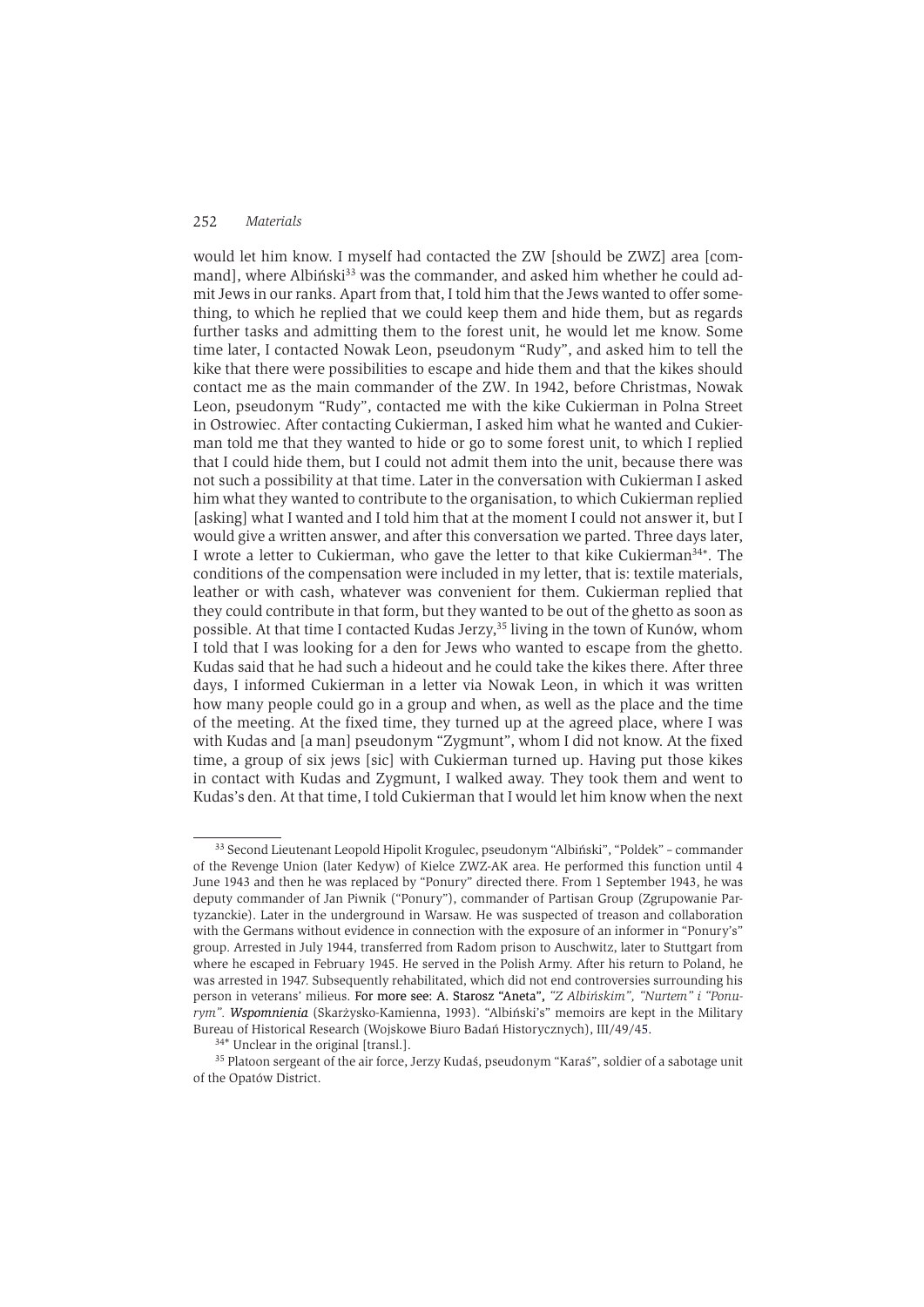group was to come and then we parted. A week later, a second group of kikes went there. When the second group was leaving, one of the kikes handed me about 100 (one hundred) dollars and about 6 or 7 thousand "Cracow money", stating that they would give what they could, and they entered the hideout as a group. They were escorted by Kudas, Słotwiński, both residents of Kunów. After this departure, the jews went from the hideout to the ghetto on their own, but I warned them against it, because people saw it and it was dangerous. After some time I ordered Perzyński Edward, pseudonym "Rawicz", and Nowak Leon, pseudonym "Rudy", to go to the ghetto Jews for the fabric, so the two of them went to the ghetto and brought me six metres of fabrics for the suits from the jews. In January 1943, I personally, with my deputy Was Mieczysław, pseudonym "Rogacz", Perzyński Edward, pseudonym "Rawicz", a man, pseudonym "Franek', whose surname I do not know, and Kmieć Adam, pseudonym "Lis", went to the Jews' den, which was near Bukowie, to swear them in and explain things concerning the attack on jews and the attacks carried out by the jews on the local population. After explaining the matter, I took the oath from the Jews. Later, we drank moonshine vodka and during the booze-up I informed the jews that if there were possibilities, they would be admitted to the unit as soon as possible and that I would inform them when to go. Apart from that, I also told them that I would change their den before they would go to the forest for reasons of danger, but the kikes insisted on going as soon as possible, but I kept comforting them that they would soon go. After this conversation, I left the Jewish den with the others. After meeting Was Mieczysław, pseudonym "Rogacz", we talked about getting rid of the jews, because the partisans did not want them in the forest and other AK mem[bers] pushed me to take the jews away from that area. As a commander of the ZO<sup>36</sup> unit, with my deputy, Was Mieczysław, after talking to them, it was decided to take the jews to another den or tell them to go to the ghetto or just chase them away. After that decision, taken by me, that is by Mularski Józef, pseudonym "Zapała" and my deputy "Rogacz", Perzyński Edward, pseudonym "Rawicz", Nowak Leon, pseudonym "Rudy", and Kmieć were summoned. After informing those mem[bers] of my organization. Was Mieczysław with other memfbersl went to the Jewish den to take care of them. After Was Mieczysław's return from the jews, he told me as his commander that all the jews had been shot.

## The second interrogation of the suspect Mularski Józef of 14 March 1949 by the cadet Jan Walaszczyk, investigation officer of the District Plublicl S[ecurity] Office in Ostrowiec, vol. 182, ch. 10-13, [fragment]

... Several days later, in this way, the second group of the 10 kikes from the ghetto left. For this transaction I received then from these kikes, whose surnames I do not know, about 100 (one hundred) American dollars (paper) and about 7,000 (seven thousand) zloty of "Cracow money", from which I gave Kudas 40 (forty) dollars and 3,000 (three thousand) zloty to take care of the jews. I treated this money as a payment for his pains. As I could not have the kikes admitted to any underground

<sup>&</sup>lt;sup>36</sup> Związek Odwetu - the Revenge Union.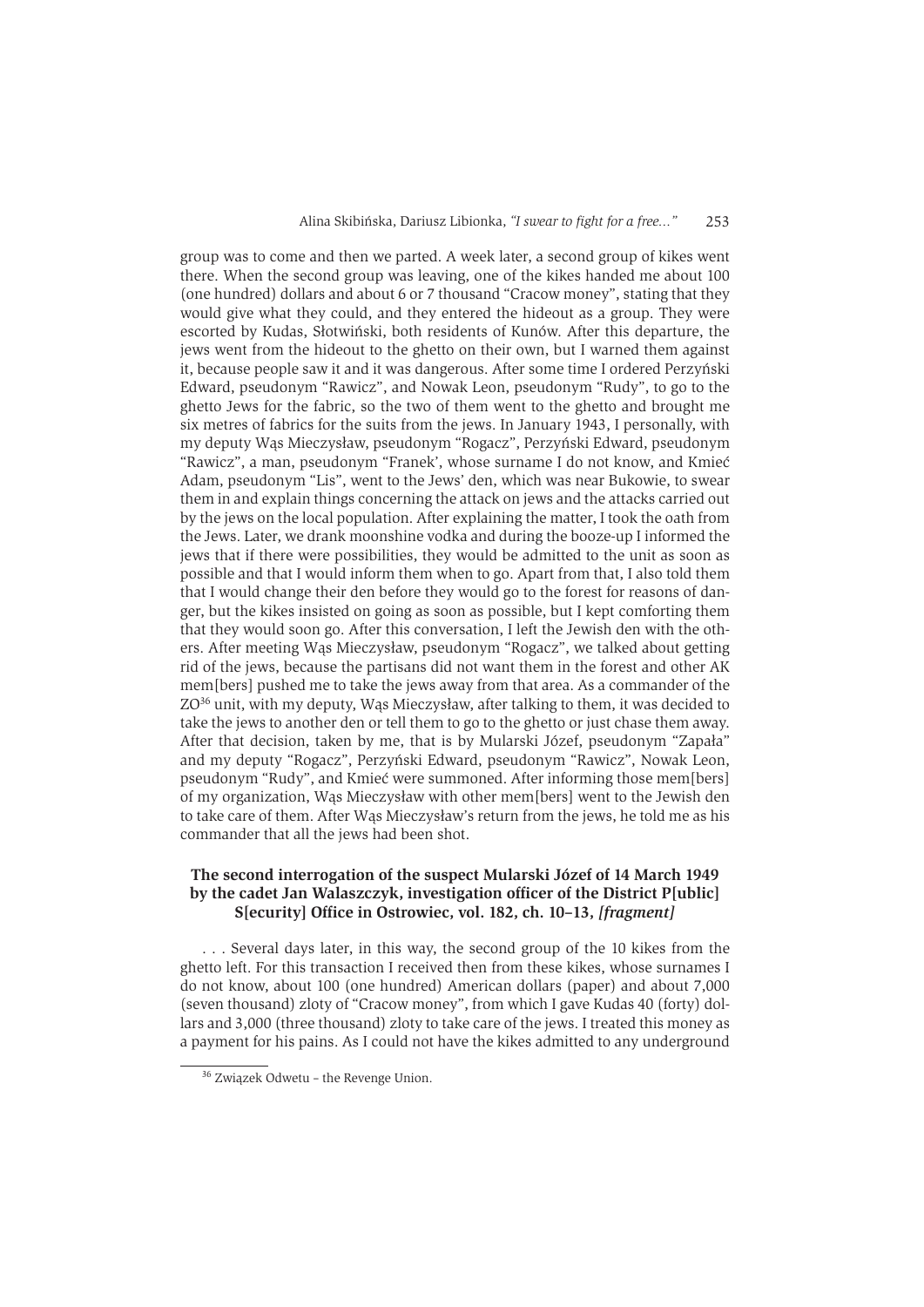organisation to which they wanted to be admitted, and as I could no longer mislead or cheat them and I could not obtain any more financial benefit from these kikes, in the form of money, textile material (for suits), hard leather for soles and other things, so the jews started to rebel against me and arrange fire weapons on their own and seek contact with members of the ZWZ-AK organisation and others, in order to get to the forest unit in this way. I did not allow such moves and to intimidate them I took from the jews in the dugout the following oath: "We will faithfully execute the orders of the superior and fight for freedom and independence of Poland with its enemy." Under this pretext, I wanted to make them completely dependent on me in order to convince them that they were members of some underground organisation directly subordinated to me. When this was also futile and the kikes kept seeking other contacts with the underground organisation. I decided then to liquidate the kikes by chasing them out from there or leading them onto a different territory, or by shooting them, as their (kikes') recent actions could definitely have exposed me. In order to do that, with my deputy, Was Mieczysław, pseudonym "Rogacz", we agreed on a further plan of action what to do with the people of Jewish nationality. staving in the dugout in Bukowie.

I, the commander of a ZWZ sabotage unit, ordered my unit deputy [sic], Was Mieczysław, pseudonym "Rogacz", to execute, together with the subordinate members of the unit, that is Nowak Leon, pseudonym "Rudy", Perzyński Edward, pseudonym "Rawicz" and the local ZWZ detachment in Kunów under the command of Kudas Jerzy, a death sentence by shooting all the people of Jewish nationality staying in the dugout in Bukowie near Kunów. In order to do that, I also ordered Perzyński Edward to take one bar of "szegit", 1 kilogram of explosive, to blow the whole dugout up after shooting the people of Jewish nationality staying in it, in order to leave no trace of the crime and so that no one, either a civilian or a soldier, would enter the dugout. Thus, after ordering Was Mieczysław, pseudonym "Rogacz", to carry out the death sentence on the people of Jewish nationality, Was informed the members of the sabotage unit subordinated to him of the action - that is, Nowak Leon, Perzyński Edward, and Kmieć Adam - and contacted the ZWZ unit in Kunów, from which three people were at his disposal – that is, Franek, surname unknown, Zygmunt, surname unknown and the third man I do not know at all. In this line-up, the sabotage group, commanded by Was Mieczysław, pseudonym "Rogacz", on my orders, went on a wagon to Bukowie, Kunów community, Opatów District, where there were 12 people of Jewish nationality in the dugout who were shot by the members of a sabotage unit subordinated to me, in accordance with the issued death sentence. After executing the said sentence, Perzyński Edward or Kmieć Adam planted the "szegit" explosive inside the dugout, which resulted in the collapse of the roof which covered the bodies of the previously shot aforementioned 12 people of Jewish nationality. After their return, Was Mieczysław, pseudonym "Rogacz", reported to me that the order had been carried out and that we had finished with the Jews, and to prove it to me, he showed me one "Steier"<sup>37\*</sup> pistol and one carbine of Polish make with sawn off butt and barrel, which was the weapon

<sup>&</sup>lt;sup>37\*</sup> Apparently misspelled: Steyr [transl.]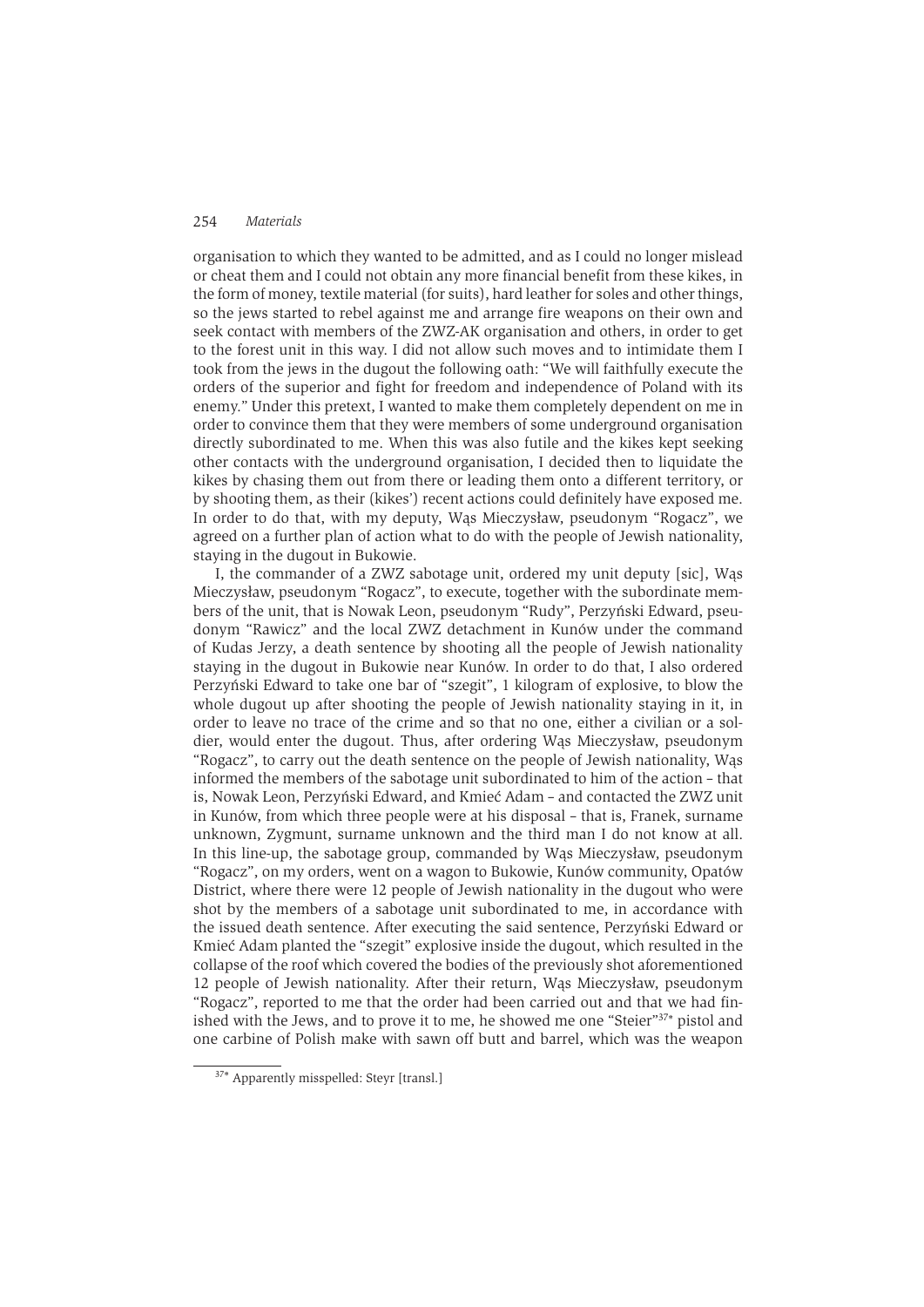taken from the kikes. Let me stress that we murdered them on our own, with no orders from above whatsoever, because I was no longer receiving any financial benefits from the jews. Moreover, I knew that the Jewish nation was particularly persecuted by the germans [sic] within the framework of the extermination action of the Jewish people, so by issuing the death sentence on 12 people of Jewish nationality and shooting them deliberately and purposefully I acted in favour of the authorities of the German state, being at that time the commander of a ZWZ sabotage unit in Ostrowiec, the Opatów District. The murder was carried out in the month of February 1943. The minutes of the interrogation concluded here and were read out. I confirm that they are consistent with what I said with my own signature, testified J[ózef] Mularski.

# The fourth interrogation of the suspect Leon Nowak by the investigation officer of the District P[ublic] S[ecurity] Office in Ostrowiec, Jan Walaszczyk of 10 March 1949, vol. 182, ch. 24-26, [fragments]

Question: Explain to me who was with you when you murdered 12 people of Jewish nationality in Bukowie, Kunów community?

Answer: I took part in this murder, acting as a member of a ZWZ sabotage group, under the pseudonym "Rudy", together with Was Mieczysław, pseudonym "Rogacz", Kmieć Adam, pseudonym "Lis", (both dead), and Perzyński Edward, pseudonym "Rawicz", and three unknown men from Kunów. We committed the murder on the order of the ZWZ unit commander, Mularski Józef, pseudonym "Zapała", who was not personally involved in the shooting of those people (kikes) and his participation in the murder was indirect, because he had ordered his deputy, i.e. Wąs Mieczysław, pseudonym "Rogacz", who commanded this liquidation action, to shoot the kikes....

Question: What was the background of the execution of 12 people of Jewish nationality, given that previously Mularski Józef, pseudonym "Zapała", had taken the oath from these people, whom, allegedly, he was to admit to a forest detachment?

Answer: I know from a kike called Cukierman ... that Mularski Józef, pseudonym "Zapała", obtained substantial benefit from the kikes from the ghetto and those from the dugout which [sic] were later murdered, in the form of money, about 40,000 zloty in cash and linen goods to the tune of 20,000 zloty and dry goods. As those organisational abuses were carried out by Mularski on his own and afraid that these abuses would be discovered by the superior organisational authorities, he (Mularski) issued an order to liquidate those people of Jewish nationality, who were later shot accordingly. Moreover, I want to add that Mularski, willing to obtain further benefits for himself, used as a subterfuge alleged introduction of those people in the underground organisation and through this type of blackmail, he wheedled the above-mentioned sums of money, textile materials and other things from them (the kikes), whom he later ordered to be shot.

Question: What were the financial benefits and who gave them to you for murdering the 12 people of Jewish nationality in Bukowie?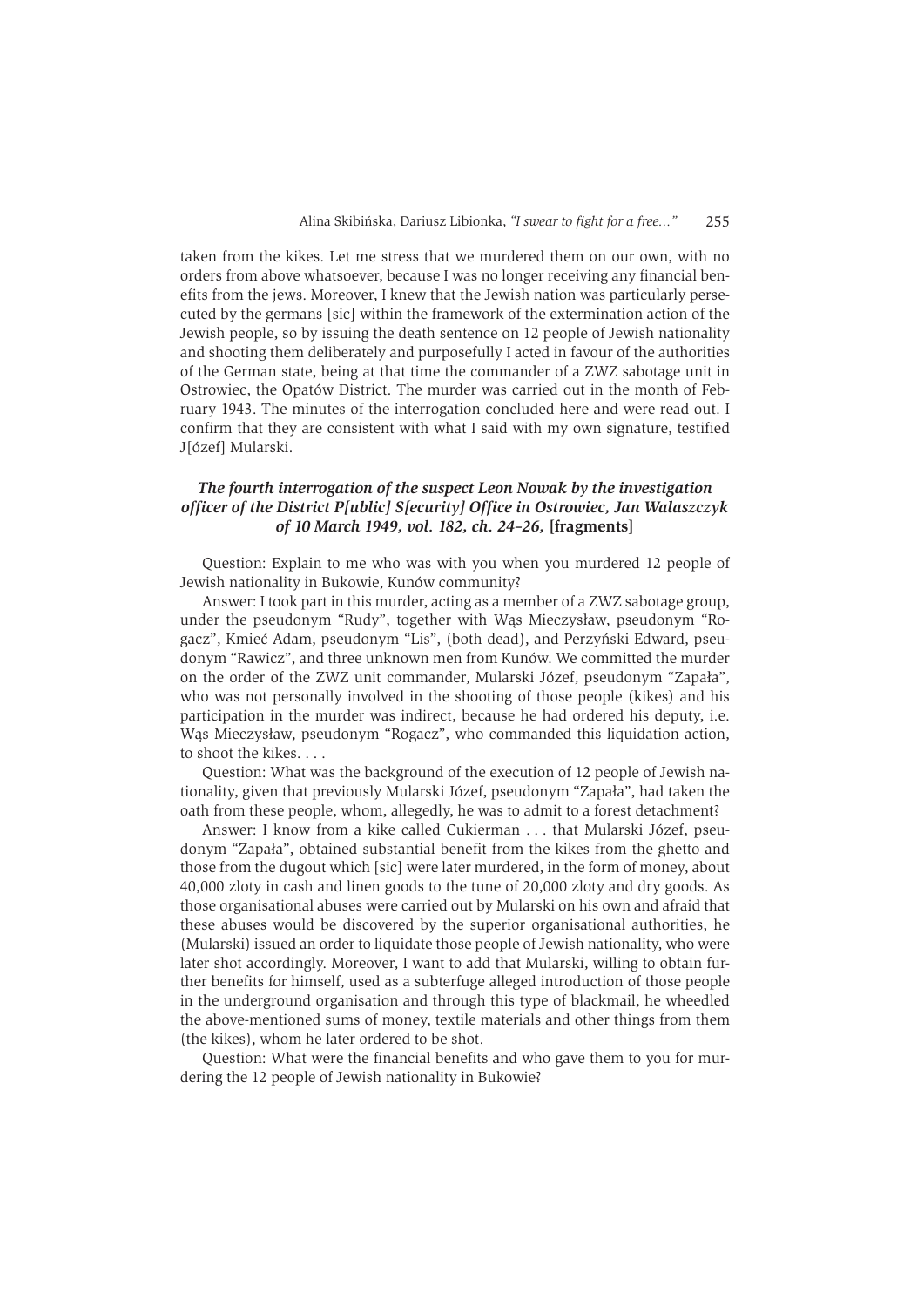Answer: I did not receive any financial benefits from anyone, neither before nor after shooting those people, and Mularski Józef did not give me any items to keep, received from the kikes....

Question: Explain to the investigation [sic] why you testified in the previous testimony, given on 20 January 1949, that Mularski Józef and Godlewski Filip were directly involved in the shooting of people of Jewish nationality in Bukowie, near Kunów?

Answer: I testified falsely, because I thought that Mularski Józef and Godlewski Filip were dead or they had left abroad for England or America and in this way I wanted to take the burden of guilt from my back, [that is] as if I had not been directly involved in the murder. Therefore, I correct today my testimony given on 20 January 1949, because it is not true. At the same time, I would like to explain that directly involved in the murder were: I, Nowak Leon, Was Mieczysław, Perzyński Edward, Kmieć Adam and three men from Kunów unknown to me. On the other hand, Godlewski Filip did not take part in the murder at all and Mularski Józef, as I have already mentioned, was indirectly involved as he issued the death sentence on these people that we shot.

### The second interrogation of the suspect Edward Perzyński by the *investigation officer of the District P[ublic] S[ecurity] Office in Ostrowiec,* Jan Walaszczyk of 8 March 1949, vol. 182, ch. 36-37, [fragments]

... After committing the crime, we left on a wagon to Ostrowiec, where Was Mieczysław submitted an appropriate report to the commander of an AK sabotage unit, Mularski Józef, pseudonym "Zapała", concerning the accomplished action, that is the shooting of 12 people of Jewish nationality in Bukowie, Kunów community.

Question: What were your motives behind the crime . . .?

Answer: The only person interested in the crime was Mularski Józef, pseudonym "Zapała", who directed the entire policy as the commander of an AK sabotage unit, because he obtained from the mentioned people of Jewish nationality valuables in the form of money, gold, textile materials (clothes) and other items . . .

Question: Was Mularski Józef personally motivated to commit the crime or did he receive an order from above to liquidate the 12 people of Jewish nationality in Bukowie?

Answer: I cannot explain the question [sic], because I do not know that. What I know is that only he (Mularski) gave the order to his deputy, Was Mieczysław, pseudonym "Rogacz", to shoot the people in Bukowie, and ordered me to go with him (Was) and take part in this job, which I did.

## The fourth interrogation of the suspect Edward Perzyński by the investigation officer of the District P[ublic] S[ecurity] in Ostrowiec, Jan Walaszczyk of 16 March 1949, vol. 182, ch. 39-40, [fragments]

Question: Were you aware of your deed if . . . you took part in the murder . . . ?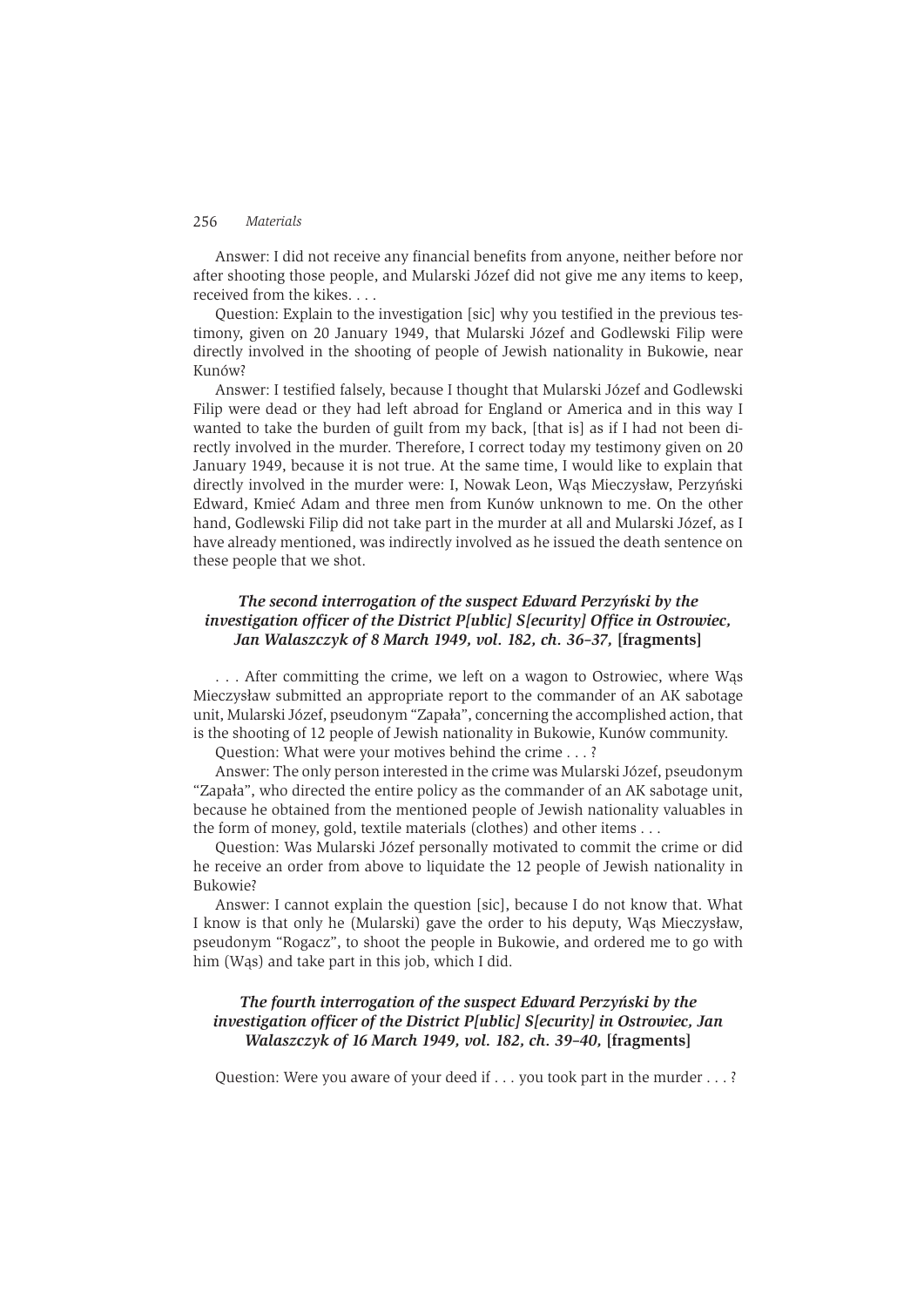Answer: Yes, I was aware of my deed, but I acted only as a soldier of a sabotage unit on the orders issued by the commander of the unit, because he was my superior, Mularski Józef, pseudonym "Zapała". Let me stress that the order was sacred to me and if I had not carried it out, it would have been treated as a betraval of the organisation and on failure to carry it out I would have been executed, which Mularski had told us

# The fifth interrogation of the suspect Leon Nowak by the investigation officer of the District P[ublic] S[ecurity] in Ostrowiec, Jan Walaszczyk of 17 March 1949, vol. 182, ch. 27-27v, [fragment]

... As I have already mentioned in my previous testimonies, the only person interested in the murder was Mularski Józef, pseudonym "Zapała", because he issued an order to his deputy, Was Mieczysław, pseudonym "Rogacz", to carry out the death sentence on 12 people of Jewish nationality in Bukowie.

### The third interrogation of the suspect Mularski Józef of 26 March 1949 by investigating judge in the District Court in Radom with its seat in Ostrowiec, Felicjan Rogowski, in the presence of the second prosecutor Edward Sokał, vol. 182, ch. 74-76v, [fragments]

I am not guilty of taking part, with others, in the murder, [committed] on the evening of 9 February 1943 in Bukowie . . . of 12 men, Polish citizens of Jewish nationality, acting in this way in favour of the German state  $\dots$  and I explain:  $\dots$  At this time, more or less, even before taking the oath from the Jews, I received an order from the AK commander, pseudonym "Sulima", to eliminate the Jews from the Kunów area. My deputy Mieczysław Wąs, several days after I had sworn the Jews in, was going on business to the Kunów area with Perzyński, Nowak and Kmieć Adam (the latter is dead), and told me that he would visit the Jews on the way. Immediately after he returned from duty. Was reported to me and among other things informed me that he had shot the Jews hiding in Bukowie. Having learnt that, I told Was that I would report about the murder in Bukowie to the ZO Area Command, which I did. In early March 1943, two individuals unknown to me arrived to investigate the incident in Bukowie. Was, in the course of the investigation, admitted that he committed the murder of the Jews alone, giving as reasons his fear of being exposed. About the murder committed by Was, Was himself wrote a letter to the Jewish Council in Ostrowiec, in which he informed the Council that the group of Jews hiding in Bukowie had been liquidated for attacks on the local population. Was signed the letter with my pseudonym "Zapała." Perzyński brought the letter to the Council. One day, some time after the events described above, Was told me that my group wished to meet me.  $\dots$  I went to the meeting where I was charged with writing the letter to the Area Command in which I unsoldierly criticized Was's deeds in Bukowie and, as a consequence, they would discharge me from active duty.  $\dots$ I withdraw my testimonies given in the Public Security Office on 8 February and 14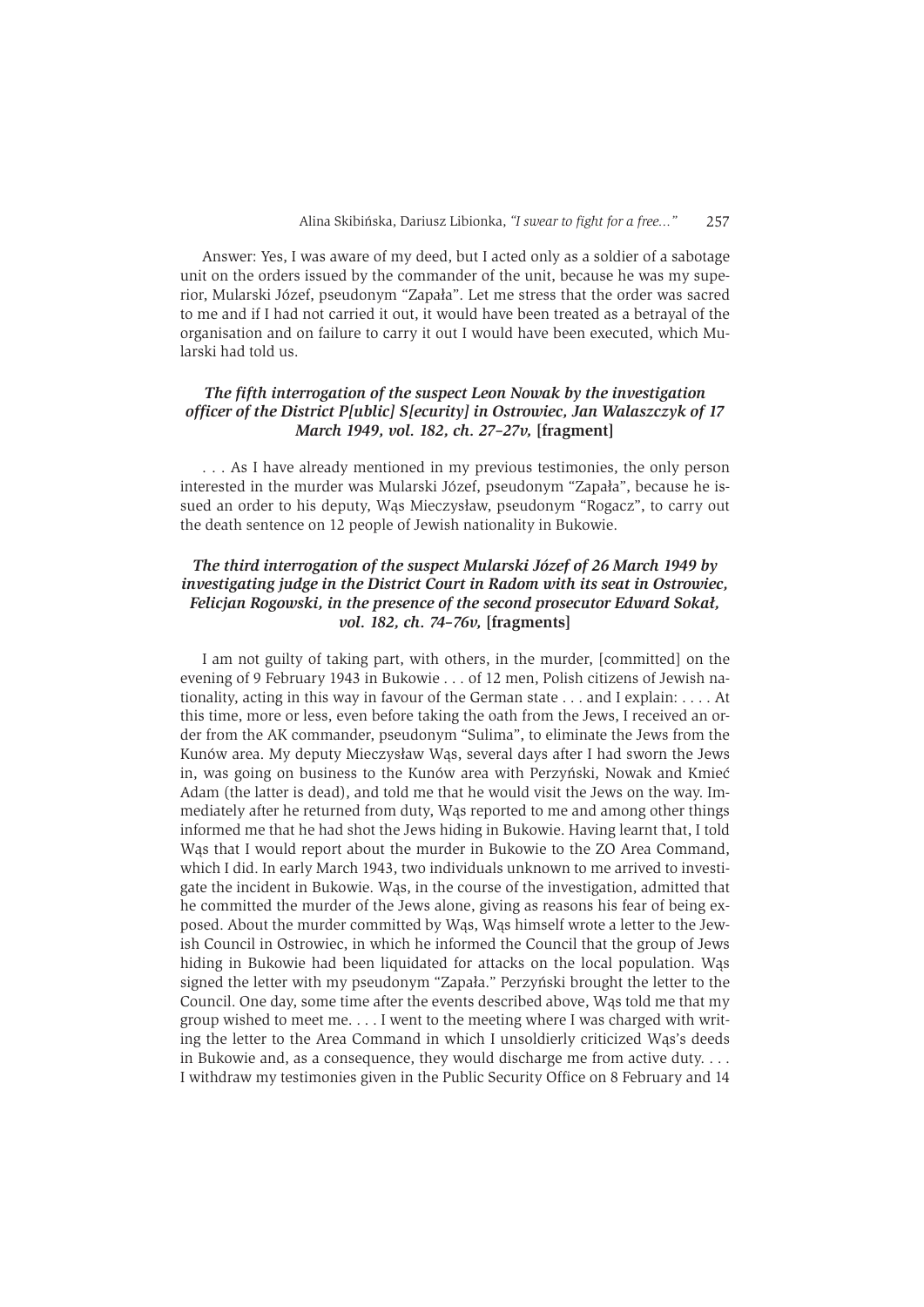March 1949, because they do not correspond with actual facts. I signed the minutes because when I refused to sign them when they were read out to me I was put in a dark cell for three days where I stood all the time. After those three days, I was called in to sign [minutes] and I was told that if I did not sign them, I would be kept in the dark cell fed only with bread and coffee until I died like a dog. Afraid of further repressions of this type. I signed the minutes. For hiding the Jews, I received from them: 100 dollars, 7,000 zloty, 6 metres of fabric for men's clothes and leather for three pairs of high boots, from which 40 dollars and 3,000 zloty I gave Kudas for his unit and kept the rest for my group.

### The sixth interrogation of the suspect Edward Perzyński of 26 March 1949 by investigating judge in the District Court in Radom with its seat in Ostrowiec, Felicjan Rogowski, in the presence of the second prosecutor Edward Sokał, vol. 182, ch. 79-79v. [fragments]

Yes, I admit that I am guilty, that in the evening on 9 February 1943, in Bukowie, Waśniów<sup>38</sup> community, Opatów District, acting in favour of the authorities of the German state, together with others, I took part in committing the murder of 12 men. Polish citizens of Jewish nationality. . . . I confirm completely my testimony . . . which I gave and signed voluntarily and without coercion . . . Was was considered the noblest and the most honest member of the group. This is why all the members moved to Was, leaving Mularski, and together with Was we moved to the AK, where Was was immediately promoted to the rank of second lieutenant.

### **III. The Trial**

### Minutes of the main trial, the Court of Appeal in Kielce, 28 November 1949, vol. 182, ch. 338-345 [fragments]

The defendant Józef Mularski: I plead not guilty and explain: I did not murder the Jews hiding in Bukowie, nor was I involved in this in any manner. I was the head of the ZWZ group and Was was my subordinate . . . . In my conversation with the Jews I did not demand anything from them for enabling them to get out from the ghetto or for hiding them. The Jews themselves proposed that they would donate something to my organisation and asked at the same time what the organisation needed. I answered that the organisation would use anything: leather, fabric etc., to which they replied, "fine".... In order to prevent the hiding Jews from leaving the hideout and engaging in robberies in the area I decided to visit them, swear them in and in this way turn them into a disciplined organisation. . . . Eventually, I learnt from Wąs that on 9 February 1943 all the hiding Jews had been murdered. Was reported it to me. He told me that he had done that on the order of the superior authorities of the ZWZ, that is the commandant "Sulima." He told me that he did that with Nowak and Perzyński. I learnt about it after the fact. I made a report about

<sup>&</sup>lt;sup>38</sup> Mistake, should be: Kunów.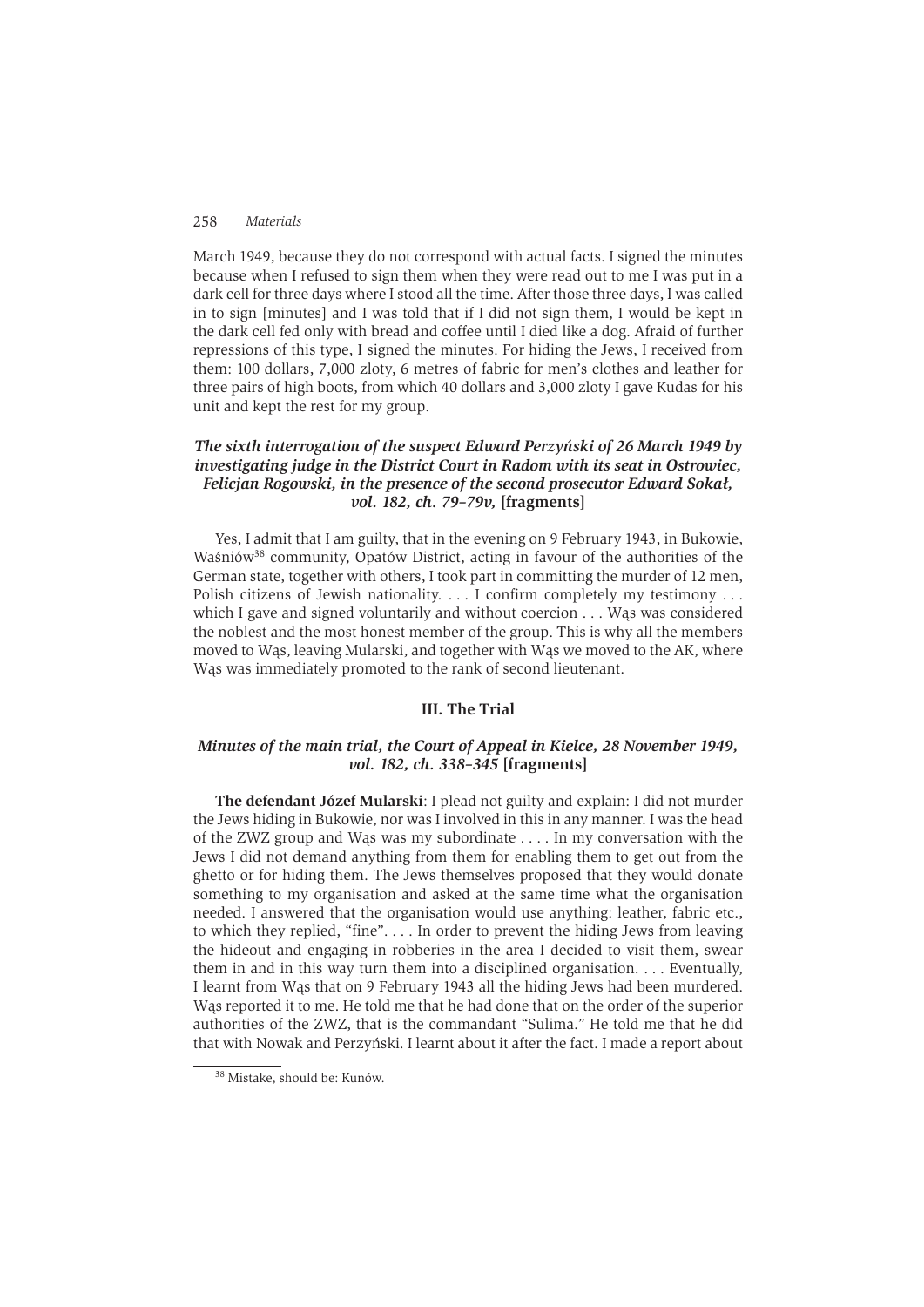it to Albiński, the Area Commandant, whose seat was in Kielce.<sup>39</sup> He was quartered in a small village of Ostrów, near Zagórz. In mid-March of that year, some individuals arrived to carry out an investigation. Was tried to explain that he had done it on the basis of an issued order and that this matter of hiding Jews constituted a threat of exposure. I explained that Was was a good and devoted soldier and that our relationship from that time had eroded.... He frequently ignored my orders as my subordinate. . . . Given the contradiction in the defendant's testimony, the court disclosed it on the parties' consent without reading it out.... The defendant explained that the testimony given in the course of the investigation was obtained by coercion.

**The defendant Leon Nowak:** I plead not guilty.  $\ldots$  The testimonies I gave in the UB, I had to sign, and later I withdrew (the defendant cannot explain why he did so). Given the contradiction in the defendant's testimony, the court disclosed it on the parties' consent without reading it out....

The defendant Edward Perzyński: I plead not guilty and explain: I admit that I was on guard, but why I was summoned. I did not know beforehand.... I did not enter the Jewish den, I did not shoot, nor did I plant the explosives. I was simply unaware of the purpose of the expedition and moreover I was young and I did not have a good orientation in all this.  $\ldots$  Given the contradiction in the defendant's testimony, the court disclosed it on the parties' consent without reading it out.... The defendant sustains his current testimony.

## The sentence with the reasons for the judgement of the Court of Appeal in Kielce of 28 November 1949, vol. 182, ch. 369-372

Presiding judge of the Court of Appeal Zb. Neuman, lay judges Antoni Liber and Jan Kołodziej, recording clerk, trainee T. Obolewski in the presence of the vice-prosecutor, Nowakowski, having tried on 28 November 1949 the case of Józef Mularski, born 29 January 1908 in Ostrowiec, said community, the Opatów District, son of Ignacy and Stanisława, 2. Leon Nowak, son of Jan and Kunegunda, born 10 October 1907 in Szewna, Częstocice community, the Opatów District, 3. Edward Perzyński, son of Stanisław and Maria, born 2 April 1920 in Ostrowiec, said community, the Opatów District, accused that on 9 February 1943 in Bukowie, Kunów community, the Opatów District, acting in favour of the German state, in complicity with others, they committed a murder of twelve Polish citizens of Jewish nationality, namely ... sought after by the Germans in the framework of the action to exterminate the Jewish nation, that is of a deed defined in article 1, point 1 of the August Decree of 31 August 1944:

1. finds the defendants Józef Mularski, Leon Nowak and Edward Perzyński guilty as charged and sentences them: the defendants Józef Mularski and Leon Nowak, on the basis of article 1, point 1 and article 7 of the quoted decree, to death and permanent forfeiture of public and honorary civil rights and forfeiture of entire property,

<sup>&</sup>lt;sup>39</sup> "Albiński" was not the commandant of the area, but the commander of the Kedyw, which was undergoing reorganisation.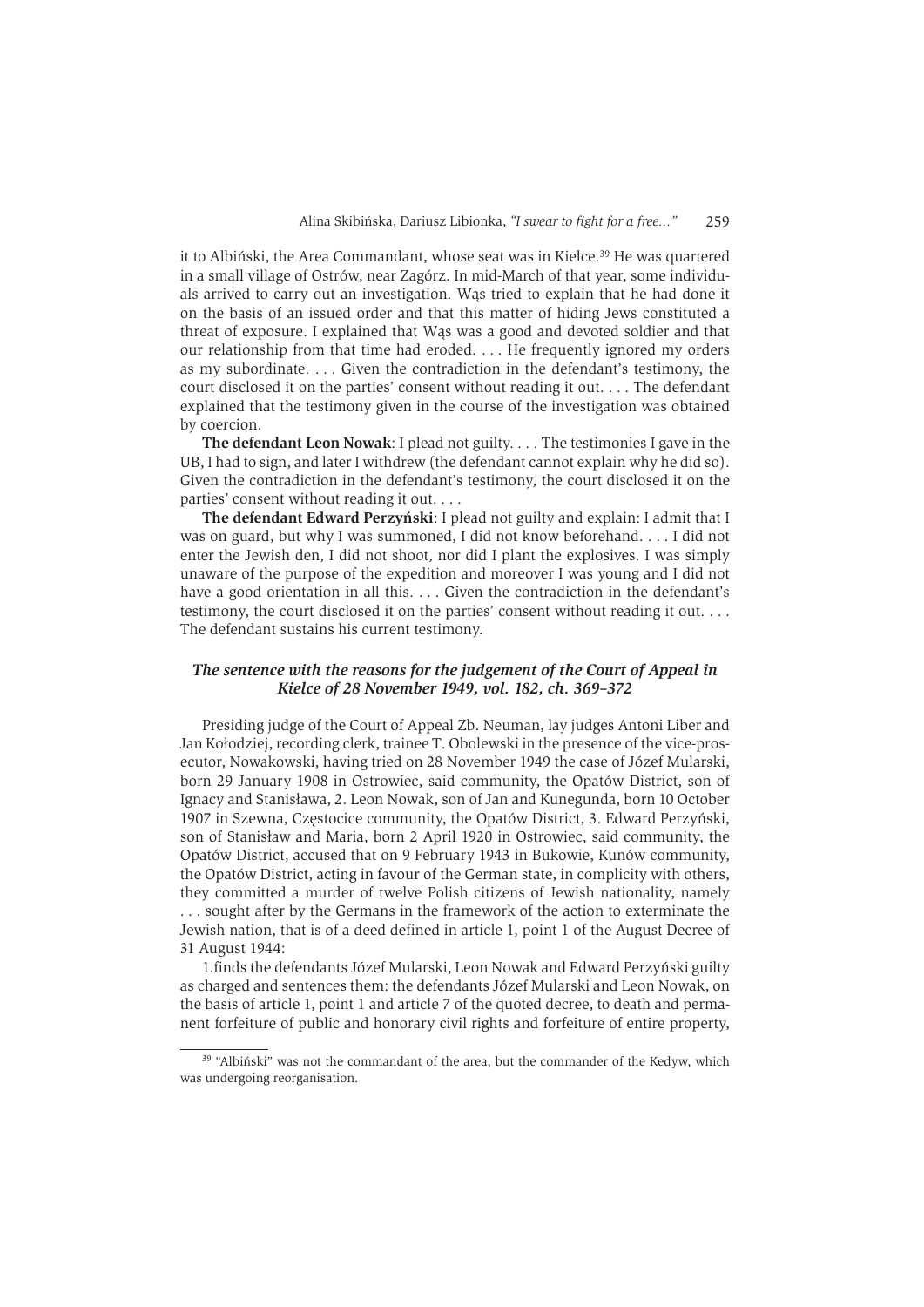and the defendant Edward Perzyński, on the basis of article 1, point 1, article 7 and 5 § 1 and 2 of the quoted decree in connection with articles 59 and 58 of the Criminal Code, to 15 (fifteen years) of imprisonment with offsetting the period of provisional custody from 29 January 1949, and furthermore to forfeiture of public and honorary civil rights for a period of 10 (ten) years and forfeiture of entire property....

[Reasons for the judgement]. The charges were completely proven during the main trial.

The defendants' guilt was established on the basis of their testimonies given both during the trial and during the investigation and on the basis of the testimonies of the witnesses Moszek Zyngier, Lejbuś Rozenblat, Szlama Zwajgman and Szlama Szerman, thus establishing the following facts of the case:

In connection with the fact that in 1942 Polish citizens of Jewish nationality were threatened by the extermination action, the Jews sought all manners of shelter from persecution, trying to hide with friendly families or in the forests and in other hideouts. In this manner, the Jews from the Ostrowiec ghetto also tried to escape persecution, whereas Jewish youth tried to organise themselves for active combat with the occupier, and to this end they began to seek contact with underground organizations. Preliminary talks on admitting Zionist youth to the partisan groups were carried out in November 1942 by Nojek<sup>40</sup> Cukierman with Leon Nowak, train engineer, employed in Zakłady Ostrowieckie, who offered to act as a middleman between the organisational "Staff" [Sztab] and the Zionist vouth.

Leon Nowak, who was at that time an active ZWZ member, belonging, with Was Mieczysław, Perzyński Edward and others, to a sabotage group, the "Protection Union" (Związek Ochrony),<sup>41</sup> which was commanded by Józef Mularski, informed his commander about the content of the aforementioned conversation and some time later, direct talks between the representatives of the future Jewish partisants [sic] unit and Józef Mularski's delegates were carried out. The delegates then demanded the payment of 10,000 zloty for organisational purposes. In the light of these excessive demands the agreement was not concluded and the delegates stated that they would inform the staff captain, that is Mularski. Several days later (8 December 1942), another meeting took place between the representatives of the Jewish group and Mularski and Nowak. It was then agreed that the payment would be made as per the existing possibilities. After paying the group the sum of 12,000 zloty and on 15 December 1942 the sum of 9,000 zloty, a message came that the first Jewish group of 6 people would be admitted to the forest.

It should also be noted that Nowak and Cukierman kept in direct contact with Mularski and the Jewish group, so that the letters passed from the staff, that is from Mularski via Nowak to Cukierman, who then gave them to the representatives of the Jewish group, Zweigman, and the replies were sent in the same way.

Having agreed on the details of the takeover of the Jewish group, the first 6 people left the ghetto on 23 December 1942 in the evening. They were taken over

<sup>&</sup>lt;sup>40</sup> Mistake, should be: Noech.

<sup>&</sup>lt;sup>41</sup> Mistake, should be: the Revenge Union.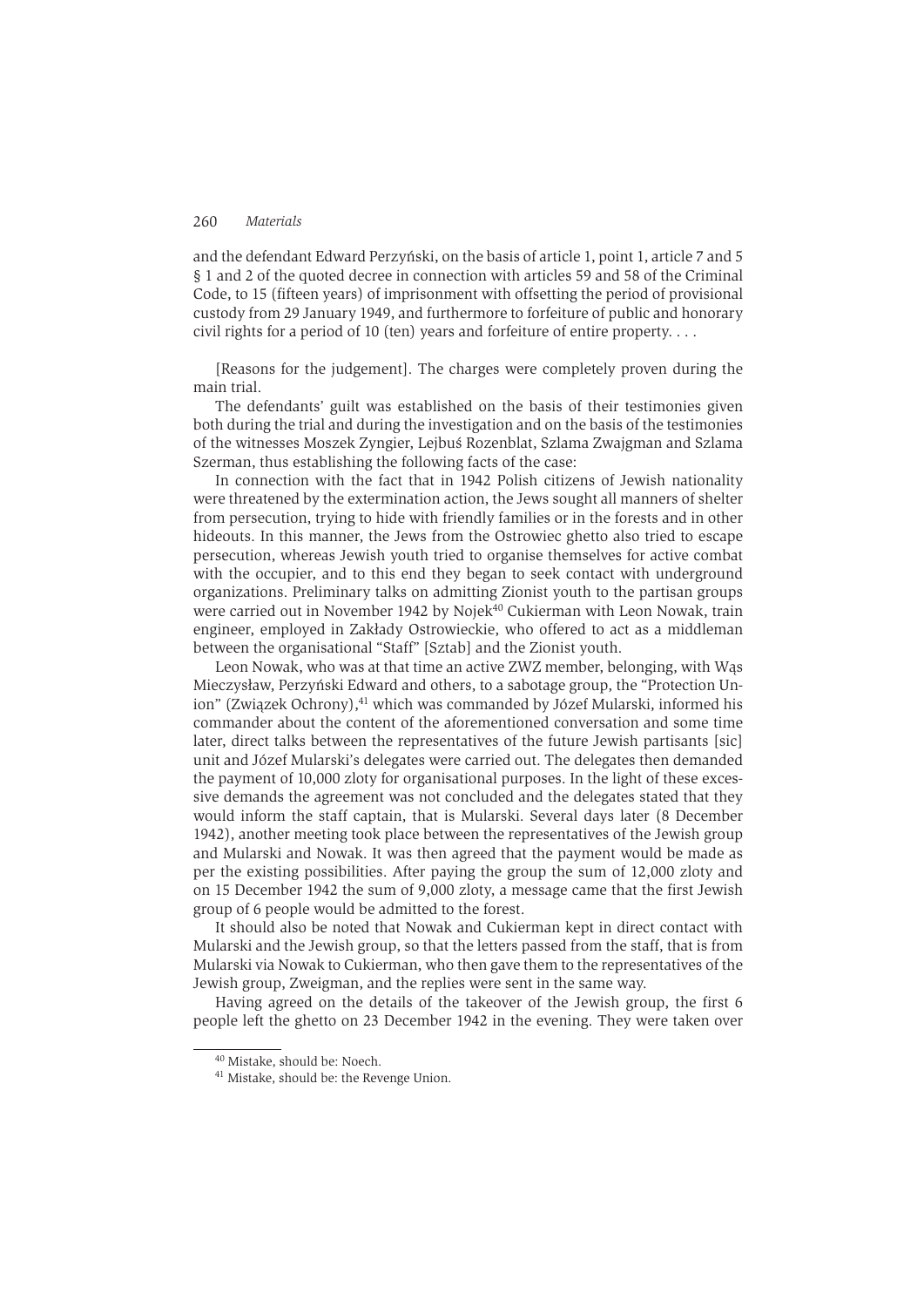by Nowak Leon and two liaison men, who quartered the group in a dugout near Bukowie, Kunów community.

On the basis of the letter received from the group via Nowak, the Jews in the ghetto were sure that the first group was safe and that they were in fact dealing with an honest approach of an underground organisation. When the first six were fortunately quartered, the fabric for clothes and coats and leather for shoes for the organisation were handed over on Mularski's demand. As a consequence of further arrangements, in the same manner, another group of 7 went to the above-mentioned hideout on 2 January 1943. Therefore, fabric for two women's costumes and 7,000 zloty were handed over for the organisation and on 5 January 1943, the first group of Jewish volunteers was taken over, for which, again, the sum of 7,000 zloty was paid to the organisation.

Out of the Jewish volunteers quartered in the dugout in Bukowie, 5 people, 4 men and 1 woman, returned to the ghetto, so that 14 people finally stayed in the dugout, namely: Majer Lejbuś Worcman, Icek Kenig, Abuś Kudlowicz, Rywen Jakubowicz, Josek Frydland, Alek Glat, Dawid Groiskop, Moten Wainstoch, Leibuś Mauer, Szlama Szerman, Mailech Bradfman and Kalman Grinberg as well as Tolek Nasielski and Icek Szlama Zweigman.

The Ostrowiec Jews undoubtedly donated further assets to the organisation, either in the form of money or other, because according to Mularski's testimony, he received the sum of 100 dollars for organisational purposes and apart from that, the Jews quartered by the defendants Mularski and Nowak in the dugout near Bukowie bought weapons, which were to be their first equipment for the partisan activity.

On 5 February 1943, the defendant Mularski received, assisted by the rest of the defendants and by the now late Was Mieczysław - Kmieć, as well as from a further four Jewish volunteers (the two Pipek brothers and two Czerniakowski brothers), who, however, later came back to the ghetto. At the same time, the defendant Mularski promised to the Jews that in the near future they would be admitted to a forest group, a combat unit.

Contrary to this promise, on the defendant Mularski's order, a ZWZ unit under the command of Mieczysław Was arrived on 9 February 1942 in the evening to the mentioned dugout in order to liquidate the entire Jewish group by murdering them. In this savage murder, apart from Was, the defendants Nowak and Perzyński (and also Kmieć Adam and another member of the organization from Kunów) took part.

This unit, under Mieczysław Wąs's command, gathered near Chmielów, from where they went to Bukowie, to commit the acts described in the verdict. At this gathering, according to the defendant Perzyński's testimony, the defendant Mularski was probably also present. In Kunów the unit found the entire Jewish group of 14 people, because the previous day they had been informed about the planned departure to the partisan unit. Having been told to pack and prepare to depart, the defendant Nowak and the ZWZ members who came with him at some point opened fire from their revolvers and started to shoot at the Jews in the rooms of the dugout.

Icek Szlama Zweigman, who realised what was going on and saw that Nowak and another individual, kneeling in the passage in the further section of the dugout,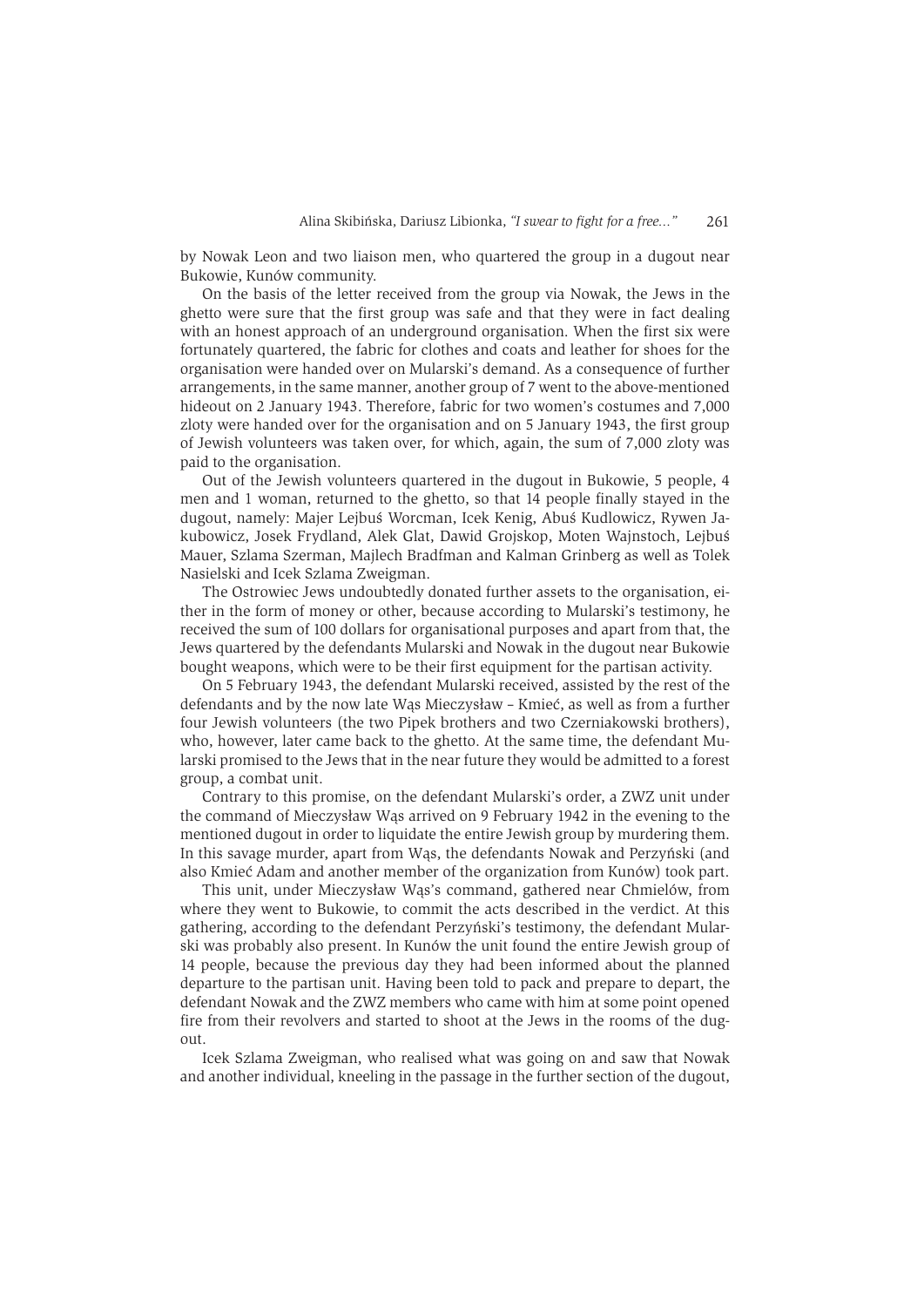aimed and shot at his colleagues who were there (they had already shot 5 people in the first section), turned to Nowak with the desperate question why he was doing that, to which the latter replied with the words, "silence, silence," and shot him. The bullet went through his clothes and grazed his left breast. Then Zweigman started to pretend that he was dead. Lying among the corpses, he was hit by another bullet, which went through his face from the chin through the mouth and lodged under the skin, about 2 cm above the left temple. The shot was not fatal and Zweigman, who survived this slaughter, could testify for this trial before the Polish consul in New York, where he *li.e.* Zweigmanl lives, as a witness, giving a truthful testimony. Another survivor of this slaughter was Tolek Nasielski, who hid at that time in a newly built corridor; Nowak and another member of the criminal group fired several shots at Nasielski, who lay in the corridor, and one of the bullets hit him in his thigh. The rest of the 12 Jewish volunteers were shot dead.

Characteristically, when Nowak was leaving the dugout, he must have heard the moaning of the dying Szerman and the words of Mauer, who was still alive and who said, "Give me some light": then, the defendant Nowak came back, used an obscene word and said, "Here is your light," and performed the coup de grâce on both with pistol shots. After they left the dugout for good, the perpetrators planted a previously prepared explosive ("szegit") to leave no trace and bury the corpses.

The above-mentioned Tolek Nasielski went the same night to the ghetto, but he later vanished

Icek Szlama Zweigman stayed one more night among the 12 corpses and returned to the ghetto only in the morning. In the ghetto, Zweigman, hidden by the witness Zingera, thanks to collective help and after undergoing an operation of pulling the bullet out in primitive conditions, had to go to work in bandages and with still unhealed wounds. During his work, as the witness Lejbus Rozenblat claimed, Zweigman noticed the engineer of the approaching locomotive and, recognising Nowak, shouted for help to save him, because he saw death in front of him, i.e. Nowak, who had shot him. Zweigman, as was already mentioned, managed to survive the occupation and he now lives in America.

To summarise the above findings based on the testimonies of the witnesses Icek Szlama Zweigman, Chanina Szerman, Moszek Zyngier and Lejbuś Rosenblat, it needs to be concluded that the defendants Mularski and Nowak, with no possibilities or intentions to admit any Jewish volunteers to the underground organization, using their defencelessness and lack of choice of the Jews during the occupation, misled them [into believing] that they would be admitted to a partisan unit, and having tricked them out of all the possible financial benefits, they decided to kill them. In performing this act, the defendant used his post of the organisational commander of the ZWZ Protection Union<sup>42</sup> detachment, giving his subordinates in the sabotage group the order to shoot all the Jewish volunteers quartered near Bukowie. The order was carried out in the manner described above. The execution of this criminal act took place within the framework of the Nazi-Fascist extermination action of the Jewish nation and for this reason the defendants' act should be considered as one in favour of the

<sup>&</sup>lt;sup>42</sup> Mistake, should be: the Revenge Union.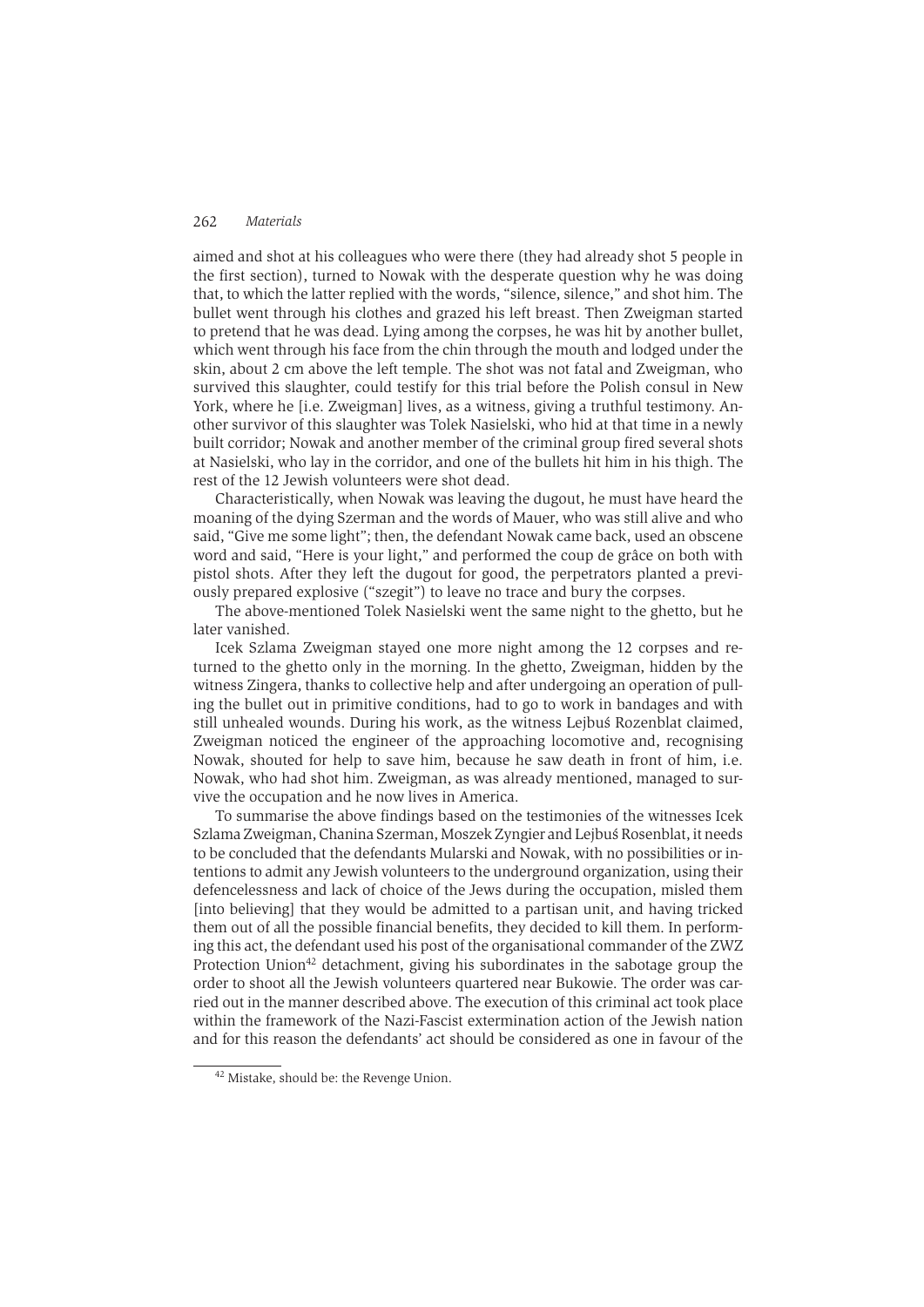German state, also because of the fact that the defendants murdered Jewish youths who wanted to take an active stance with the fight against the occupier and sought support and help in the organised partisan units and intended to reinforce those detachments and establish an independent group to fight the Nazi invaders.

The defendants' act, as a result of which 12 Polish citizens of Jewish nationality were murdered, and two more people were to be killed, deserves to be classified as a crime against humanity and has all the attributes of the crime as per article 1, point 1 of the decree of 31 August 1944 on the punishment for Fascist-Nazi criminals, guilty of murdering and torturing the civilian population and traitors of the Polish nation.

The defendants pleaded not guilty during the trial and claimed: the defendant Mularski, initially, that this act was performed by Was Mieczysław on his own, and then that Was did it without his knowledge on the order of the superior ZWZ authorities. namely, commandant "Sulima", which the defendant reported after the fact in order to punish the perpetrators. The defendant Nowak [claimed that] within the framework of organisational discipline, he went to Chmielów and only there, on the basis of the sentence read out by Was, he learnt that the Jews from Bukowie were to be shot for attacks they had performed, and that acting in accordance with this order, he went under Was's command with others to Bukowie, but he himself did not shoot anyone, because, together with Perzyński, they stood on guard. The defendant Perzyński [claimed that] he did not know at all the purpose of the march to Bukowie, under Was's command, especially as he thought that the Jewish group was to be taken to a partisan unit, and that during the murder he stood, with the defendant Nowak, on guard, unaware of the intentions of the remaining participants of the expedition.

The above testimonies of the defendants should be considered evasive and obviously false, motivated by their desire to avoid responsibility and the deserved punishment.

The incredibility of the above defendants' testimonies is proven not only by their mutual inconsistency, but also by the fact that the defendants gave different testimonies in the course of the investigation, in which they admitted, among other things, to some parts of their act, confirming their guilt. During the trial, the defendant Nowak, motivated by the intention to diminish his guilt, claimed that before going to Bukowie, Was, at the gathering in Chmielów, read out the organisation's sentence of death for the members of the mentioned Jewish group. In the light of this testimony, assuming that it is true, it is impossible that the defendant Perzyński, who was a member of the same group, did not know the reason why the detachment was heading for Bukowie.

The incredibility of the defendants' testimonies, given during the trial, is however demonstrated above all by the testimonies given in the course of the investigation, in which the defendants Nowak and Perzyński clearly admitted to taking part in the murder, but they claimed to have carried it out on the order of the defendant Mularski, who delegated some people from his sabotage detachment, including the defendants Nowak and Perzyński under the direct command of Mieczysław Wąs. Also the defendant Mularski, in his testimony given during the investigation, admitted to having told Was to commit the murder (the death sentence of the mentioned group), because he was afraid of exposure, given the excessively careless conduct of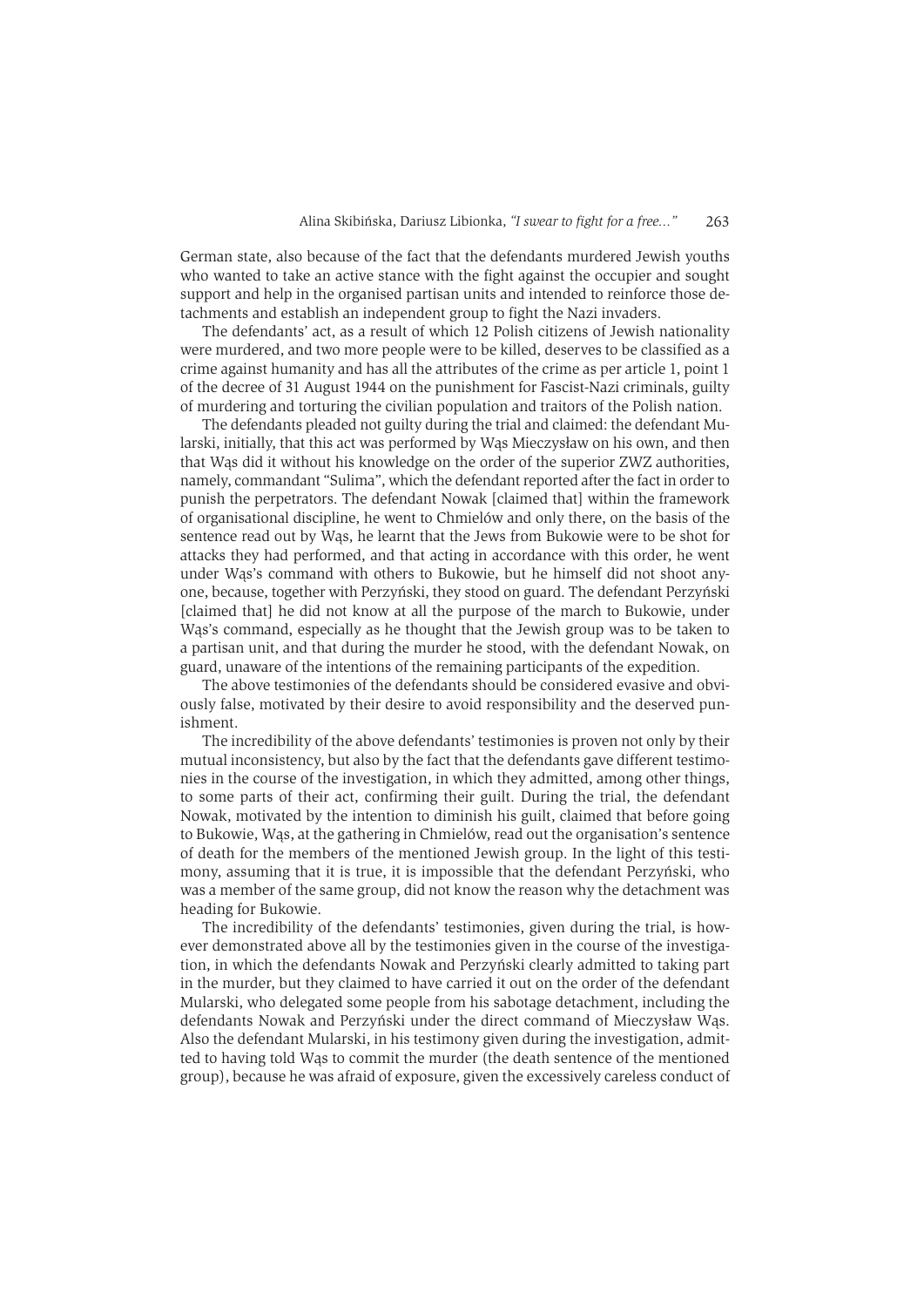the members of the group. The defendants subsequently retracted their testimonies, claiming, especially the defendant Mularski, that they were obtained by coercion; however, taking into consideration the entirety of the defendants' testimonies, it should be stated that their original testimonies in the investigation were the closest to the truth and from those testimonies it transpires that the decision to murder the Jews in Kunów was given by the defendant Mularski and the executors were the defendants Nowak and Perzyński, among others. This is demonstrated by the fact that co-defendants Nowak and Perzyński accused the defendant Mularski of such an act and, moreover, is the logical consequence of Icek Szlama Zweigman's testimony, according to which on 5 February Mularski swore in the Jewish group and promised to transfer them to the detachment in several days, informing them the day before about the imminent departure, while on 9 February the same people who took part in the oath-taking murdered the Jews. Direct interrogation of the witness Zweigman and summoning him for the trial for this reason should be considered unrealistic, because the witness Zweigman lives in New York; therefore his appearance [before] the courtl would have been too difficult and it should have been predicted in advance that he would not be able to come to the trial. However, the credibility of this witness's testimony is beyond doubt, because his testimonies were also confirmed by Chanina Szerman, who lives in Tel Aviv, and also by the testimonies of the witnesses Zyngier and Rozenblat given before the court.

In the light of the witnesses' testimonies, which beyond doubt proved the guilt of the defendants Mularski and Nowak, the defendant Nowak went even as far as to claim that the witness Zweigman died during the occupation. However, this statement was completely unfounded, given the fact that the witness Zweigman gave an exhaustive testimony at the consulate in New York and the witnesses Zyngier and Rozenblat recognised the witness Zweigman in a recent photograph sent from New York as the one who survived the Kunów slaughter.

Regarding the defendant Mularski's testimony, in which having withdrawn the original testimony he said that he learnt about the murder of the Jews only after the fact and then he initiated an investigation into this matter, it should be stated that the groundlessness of these statements can be established on the basis of the abovementioned motives as well as [the fact that] none of the witnesses summoned by the defendant (Stanisław Jabłoński,<sup>43</sup> Józef Makowski) confirmed, or could confirm, this circumstance.

The fact that the defendant Nowak was the direct perpetrator of the murder on the mentioned Jewish group is demonstrated beyond any doubt by the witness Zweigman's testimony, and his description of the defendant Nowak's appearance is irrelevant (the witness stated that Nowak wore a beard and a short moustache, which might not correspond to the truth), given that the identity of Nowak was established on the basis of the testimony of the witness Rozenblat, in whose presence Zweigman, after seeing the engineer of the locomotive No. 7, stated in horror that "this is the Nowak who shot me."

<sup>&</sup>lt;sup>43</sup> Second Lieutenant Stanisław Jabłoński, "Rajkowski", officer of a sub-district of the ZWZ-AK Opatów District; after the war, chief of the UB in Busko.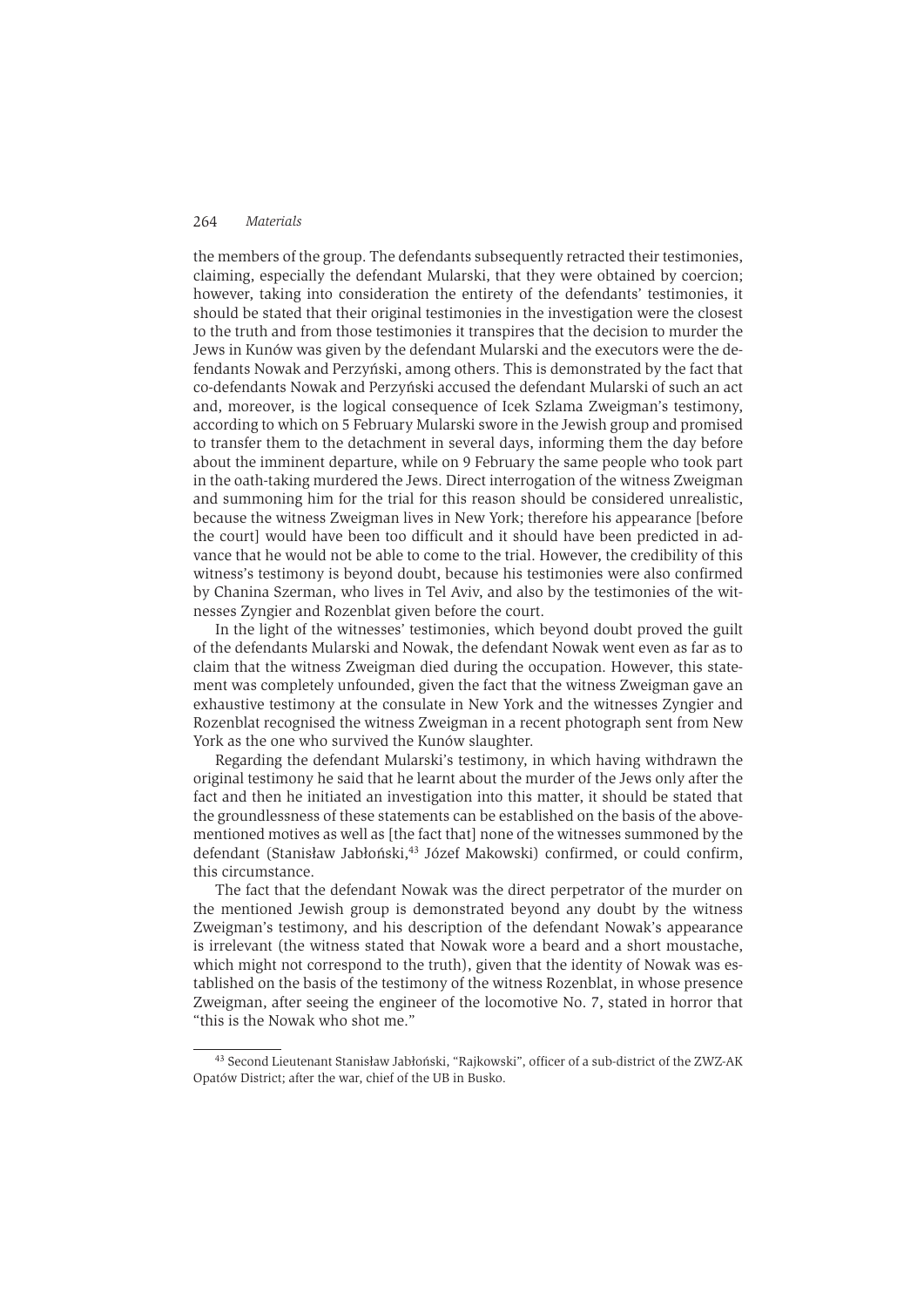The act of the defendants Mularski and Nowak, who admitted the above-mentioned Jewish volunteers to the organization and then took part in murdering them, the defendant Mularski by issuing an order and the defendant Nowak by direct involvement in the murder, testifies to their moral profile and the lack of normal human feelings, especially given that the defendants could have always sent the people back to the ghetto, where they could still have fought in a different way for their existence. By this act the defendants demonstrated that they should be completely eliminated from society, and for this reason, the defendants were sentenced to death as per the decree.

The enormity of the defendant Mularski's guilt, in the court's opinion, cannot be offset in those circumstances, even by his active and significant participation in combat against the occupier, which can be found in the defendant's description of his activity and the testimonies of the witnesses summoned by him, nor by the fact that the defendant demonstrated an appropriate attitude to the Jews in 1944.

The defendant Perzyński was sentenced to 15 years of imprisonment and it was found justified and necessary to apply extraordinary mitigations of his punishment in accordance with article  $5 \nS$  1 and 2 of the cited decree, because, taking into consideration his young age and the fact, established in his testimony, that he eagerly fulfilled his duties as a member of the organisation, the conclusion should be drawn that taking into consideration that he was involved in the murder by standing on guard, he thought that he was bound by the order and that he had no possibility to counteract it, despite the order's unlawfulness. Because of the scale of the crime, further mitigation of punishment was not applied in the defendant's case.

Regarding additional punishment and offsetting the period of provisional custody from the term of penalty of the defendant Perzyński it has been decided in accordance with provisions of the decree cited in the sentence.

# IV. Found not guilty

### Decision to pardon by the President of the Polish Republic of 6 October 1950, vol. 182, ch. 411 [fragment]

To the Court of Appeal in Kielce. The Office of the Attorney General of the Polish Republic - the Pardon Office informs that a citizen of the Polish Republic has exercised his right to pardon MULARSKI Józef and NOWAK Leon, sentenced to death by the Court of Appeal in Kielce on 28 November 1949, and commuted the death sentence of both the defendants to life imprisonment.

## Sentence of the Supreme Court of 21 February 1957 on the basis of the extraordinary appeal submitted by Attorney General T. Dabrowski, vol. 183,  $ch. 24-26$  [fragments]

... overrules both sentences on appeal in the part concerning Józef Mularski and the case is hereby transferred to the provincial court in Kielce for re-trial.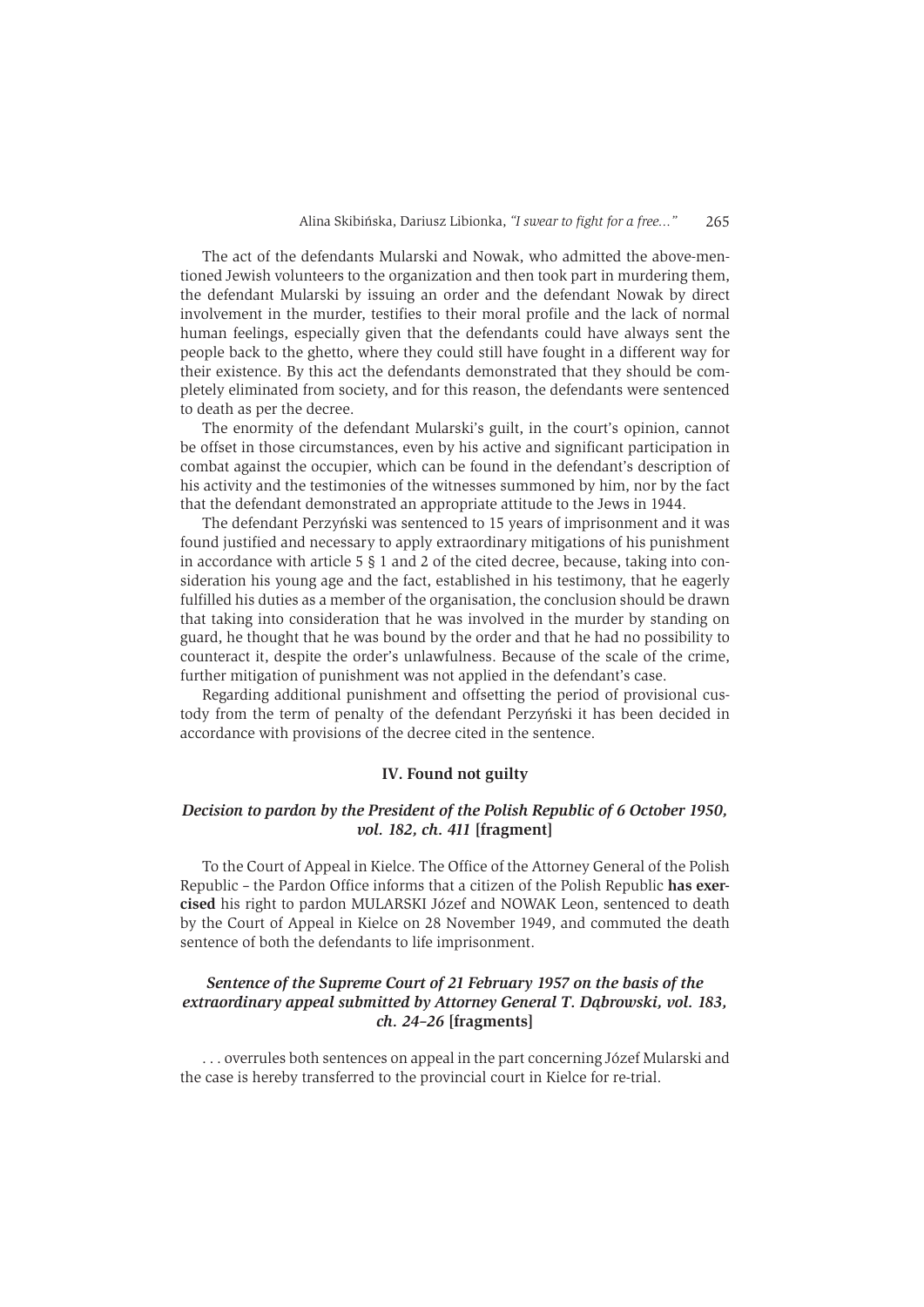### Sentence and reasons for the judgement of the Provincial Court in Kielce of 13 May 1957, vol. 183, ch. 74-76 [fragments]

[The court:] Presiding judge of the Provincial Court S. Dabrowski, lay judge W. Pobocka, recording clerk S. Bogacki, having tried on 9 May 1957 the case of Józef Mularski... found him not guilty and the costs of the proceeding are to be borne by the State Treasury, on the basis of article 442 of the Code of Criminal Procedure.

Reasons: the defendant Józef Mularski, accused of taking part in the murder of Polish citizens of Jewish nationality who were hiding in Bukowie. Józef Mularski in part pleaded guilty as charged and testified that after receiving the information from Nowak, he contacted Albiński and then Nowak and Cukierman, and made it possible to lead out the Jews from the Ostrowiec ghetto. In no manner was he involved in the murder of the Jews and he did not know anything beforehand about the action against the Jews hiding in Bukowie. . . . The defendant admitted to having agreed with Mieczysław Wąs, pseudonym "Rogacz", to take care of the Jews in some manner to get rid of them. Furthermore, the said defendant Mularski testified: "Thus, I, the commander of a ZWZ sabotage unit, ordered my unit deputy [sic], Was Mieczysław, pseudonym "Rogacz", to execute, together with the subordinate members of the unit, that is Nowak Leon, pseudonym "Rudy", Perzyński Edward, pseudonym "Rawicz" and the local ZWZ detachment in Kunów under the command of Kudas Jerzy, a death sentence by shooting all the people of Jewish nationality staying in the dugout in Bukowie." Was Mieczysław, pseudonym "Rogacz", together with people subordinated to him, shot 12 people of Jewish nationality in the dugout in Bukowie, in accordance with the issued death sentence and he reported it to Mularski, stating that "we have finished off the Jews." Further, he testified that: "we murdered them on our own, with no orders from above whatsoever."

Józef Mularski, interrogated in further investigation, retracted his previous testimony in which he pleaded guilty and said: "I signed the minutes, because when I refused to sign them when they were read out to me, I was put in a dark cell for three days where I stood all the time. After those three days, I was called in to sign [minutes] and I was told that if I did not sign them, I would be kept in a dark cell, fed only with bread and coffee until I died like a dog. Afraid of further repressions like that, I signed the minutes."

The fact of subjecting the defendant Mularski to physical coercion was also given by the defendant during the trial, describing the methods used against him. The trial proceedings did not contradict the defendant Mularski's claims, and being aware of the fact that the rule of law had been abused in the past, it can be established that in this case, in the course of investigation, such facts could have taken place.

The defendant's testimony constitutes a proof only when it does not raise any doubt. The indictment in this case was predominantly based on the testimony given during the investigation, which already at that time partly raised doubts about its credibility. Thus, the defendant's testimony cannot constitute proof.

In the light of the above, the entirety of the circumstances should be examined on the basis of the evidence so as to draw a relevant and accurate conclusion about the reality. Among primary evidence, the witnesses Leon Nowak and Edward Perzyński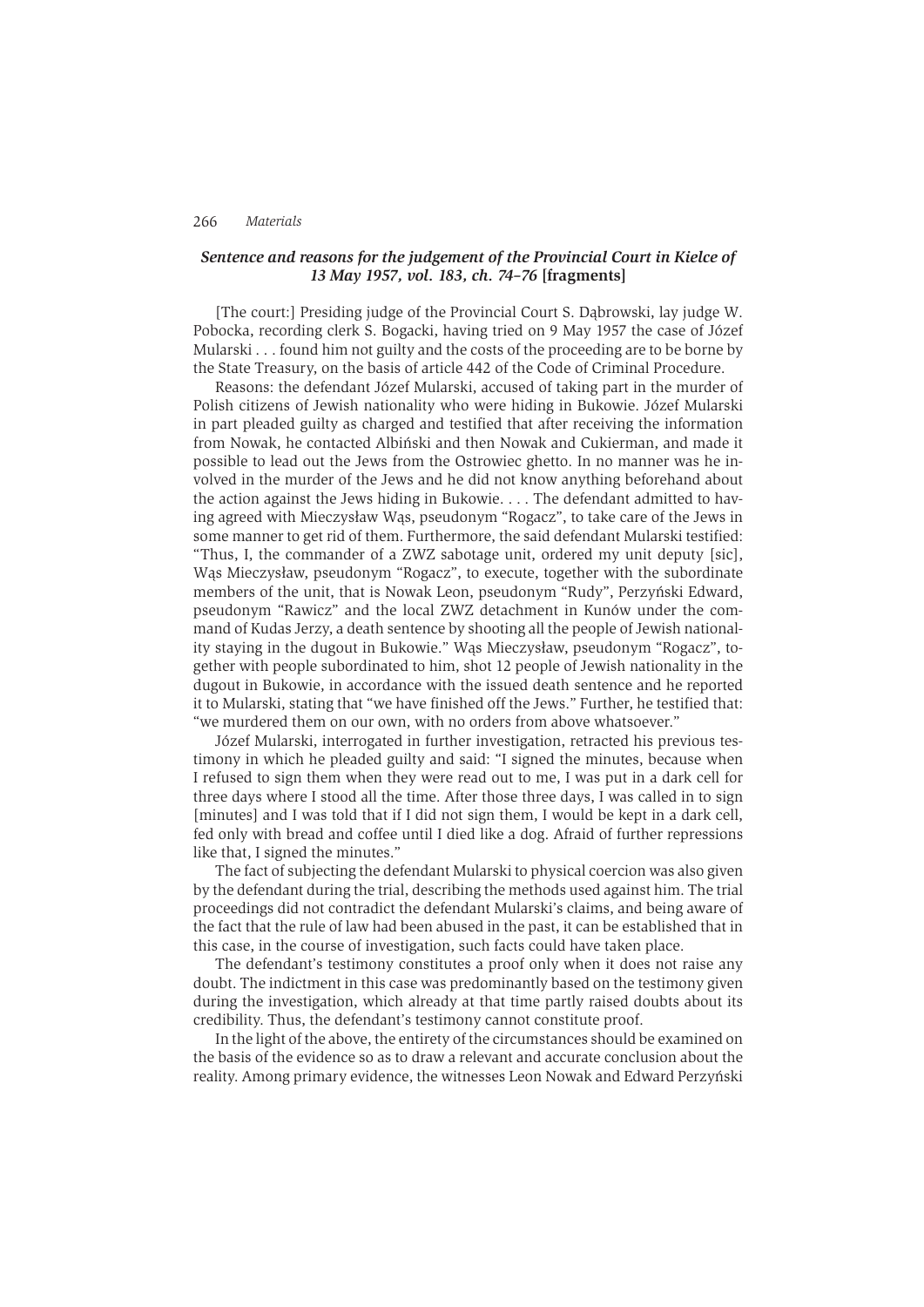should be mentioned: both witnesses unanimously testified that the defendant Mularski was not in any manner involved in the murder of the Jews in Bukowie and did not issue any order in this matter and that he was not present at the scene of the crime. Moreover, Leon Nowak clearly testified that Was, pseudonym "Rogacz", read out the death sentence on the Jews for their banditry and that the Jews were liquidated. The subsequent evidence was the testimony of: Moszek Singer, Leibuś Rozenblat, Chanina Szerman, Iceka Szlama Zweigman and others. None of the above-mentioned witnesses testified that the defendant Mularski was present at the crime scene, or issued an order, or was in any manner involved in committing the murder on the Jews. Apart from that, the witnesses established the circumstances which were not contradicted by the defendant.

According to Chanina Szerman's testimony – and it was established that her<sup>44</sup> account is based on Szlama Zweigman's account - Mularski, Nowak, Franek and others arrived and threw a feast with the group of hidden Jews and told them to swear an oath and then enter the bunkre [sic], where they threw grenades into the dugout and fired shots at the people hiding inside; 12 people were killed, Szlama Zweigman and Nasielski survived. Chanina Szerman's testimony is contradictory in essence with Szlama Zweigman's testimony and thus they cannot be considered credible. Szlama Zweigman claimed that the oath had been taken from the Jews by the captain and on that they were to be led out into the Świetokrzyskie Mountains, but because of the liaison man Zygmunt's report, the departure was postponed by 40 hours. On 8 February, the Jews were informed of the date of the departure, which was to take place on 9 February 1943 at 5 p.m. In fact, "Lieutenant" Leon Nowak, "Zygmunt" came to the hideout with two liaison men, who together with Nowak came to the ghetto for money and clothes and ordered [the Jews] to pack their things and prepare for the departure. Then, without a word, Leon Nowak and the arrivals, opened fire from revolvers at the hidden [Jews] killing: Kenig, Wareman, Kudłowicz, Fridland, Jakubowicz, Dudek, Grojskop, Glat, Szerman, Wainsztok, Mailech and Grinberg.

Thus, the Jews were not murdered on the day on which they were sworn in, as Chanina Szerman testifies, but later, which transpired from Zweigman's testimony and at that time the defendant Mularski was not at the scene of the crime. However, the proof in the matter does not categorically confirm the defendant's guilt, but they cast a substantial shadow on Mularski's conduct and this shadow remains in connection with the death of the murdered Jews.

As already mentioned above, in the course of the investigation, the defendant Mularski could have been subjected to physical coercion, but such coercion was not applied when Mularski testified before the investigation judge, and any coercion must be completely excluded in the investigation before the court. Ignoring the defendant Mularski's testimony given in the course of the investigation as doubtful because of the coercion which Mularski might have been subjected to, it should be stated however that Mularski gave a contradictory testimony before the court and that must affect the defendant's profile. Mularski, interrogated during the trial of 9 May 1957, confirmed his testimony given during the investigation, as well as the tes-

<sup>&</sup>lt;sup>44</sup> Should be: his.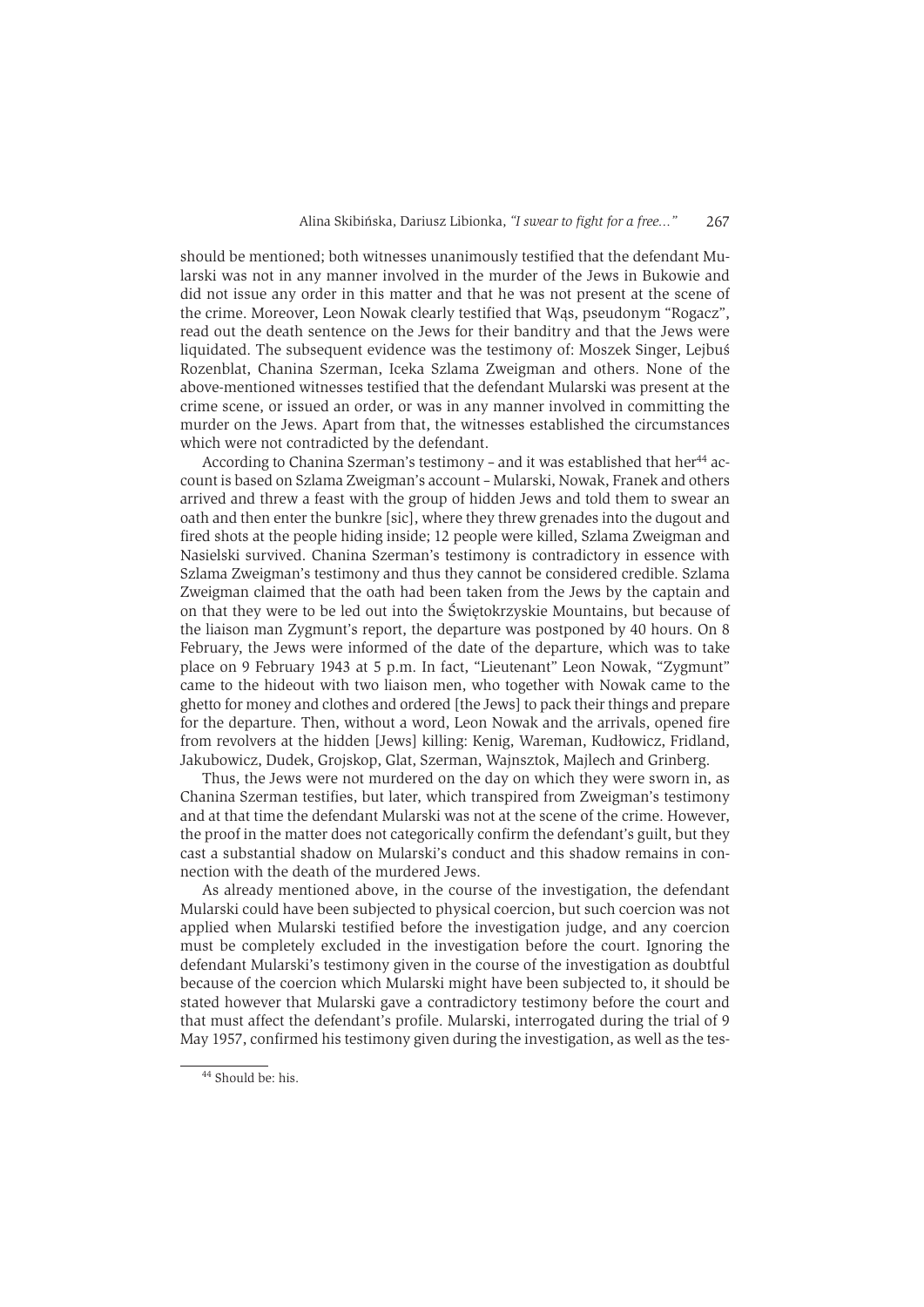timony from the main trials of 13 September 1949 and of 28 November 1949. Thus, the defendant explained in the minutes of the trial of 13 September 1949 that, after receiving the information from Nowak, they contacted Albiński, commandant of the district, and the latter agreed to admit the Jews in the ZWZ organisation. According to these minutes, some time later, Was came and said that he was going to fetch the brothers heading for Kunów. Then Mularski told Was to go to the den and inform the Jews that they could not be admitted to the unit yet. In another place, had a sentence been issued, the sentence would no doubt have been sent by the authorities to me [the defendant].

In the minutes of the trial of 28 November 1949, the deflendantl testified, "Was was my subordinate." After shooting all the Jews, when Mularski reported to Albiński, the commandant of the  $ZW^{45}$  district, from that moment the relationship between the defendant and Was deteriorated and Was often disobeyed the orders of Mularski, who was his superior. Before swearing the Jews in, Mularski received the order to liquidate the Jews in the Kunów area, from the district commander, pseudonym "Sulima." In the minutes of 9 May 1957, he initially confirmed the above fact and at the end of his testimony he added: "Was was subordinated only to the district, he was not subordinated to 'Sulima', and the defendant could not issue any orders to Was." Mularski, in these minutes, denied talking to Was about the Jews when he was going toward Kunów and did not tell Was to visit Bukowie.

In the light of such serious contradictions in the defendant Mularski's testimony. these testimonies should be considered evidence of dubious quality. The witness Leon Nowak testified that the defendant was the commander of the whole Revenge Union group, and Was was his deputy. Was could issue orders to Nowak only when the defendant Mularski was absent. The above contradictions, as well as a series of others, must constitute serious circumstantial evidence against the defendant. The testimonies of Leon Nowak and Edward Perzyński are also important in this case. The above-mentioned witnesses referred to the provision of article 96 of the Code of Criminal Procedure; thus the evidence from the witnesses' testimonies was significantly limited. In the previous trial, Nowak and Perzyński were co-defendants. Also the evidence from the testimonies was limited, but it might have been more complete than in this trial. Given that Nowak and Perzyński had been previously questioned as co-defendants, their testimonies from the interrogation or from previous trials could not be disclosed or opened.

Seeking the material truth during the trial, we should disclose all the existing evidence, of Nowak's and Perzyński's trial, but in the light of the testimonies of Nowak and Perzyński given during the trial to the effect that during the course of the investigation they were persecuted physically, such proceedings should be treated as aimless. Taking into consideration all the data of the trial proceedings in the given case, even if they do not exclude beyond doubt the innocence of the defendant, they, in any case, raise such serious doubts as to his guilt, that according to the cardinal rule of criminal proceedings, they must be interpreted in favour of the defendant. For these reasons the Provincial Court decided as in the sentence.

 $45$  ZWZ.